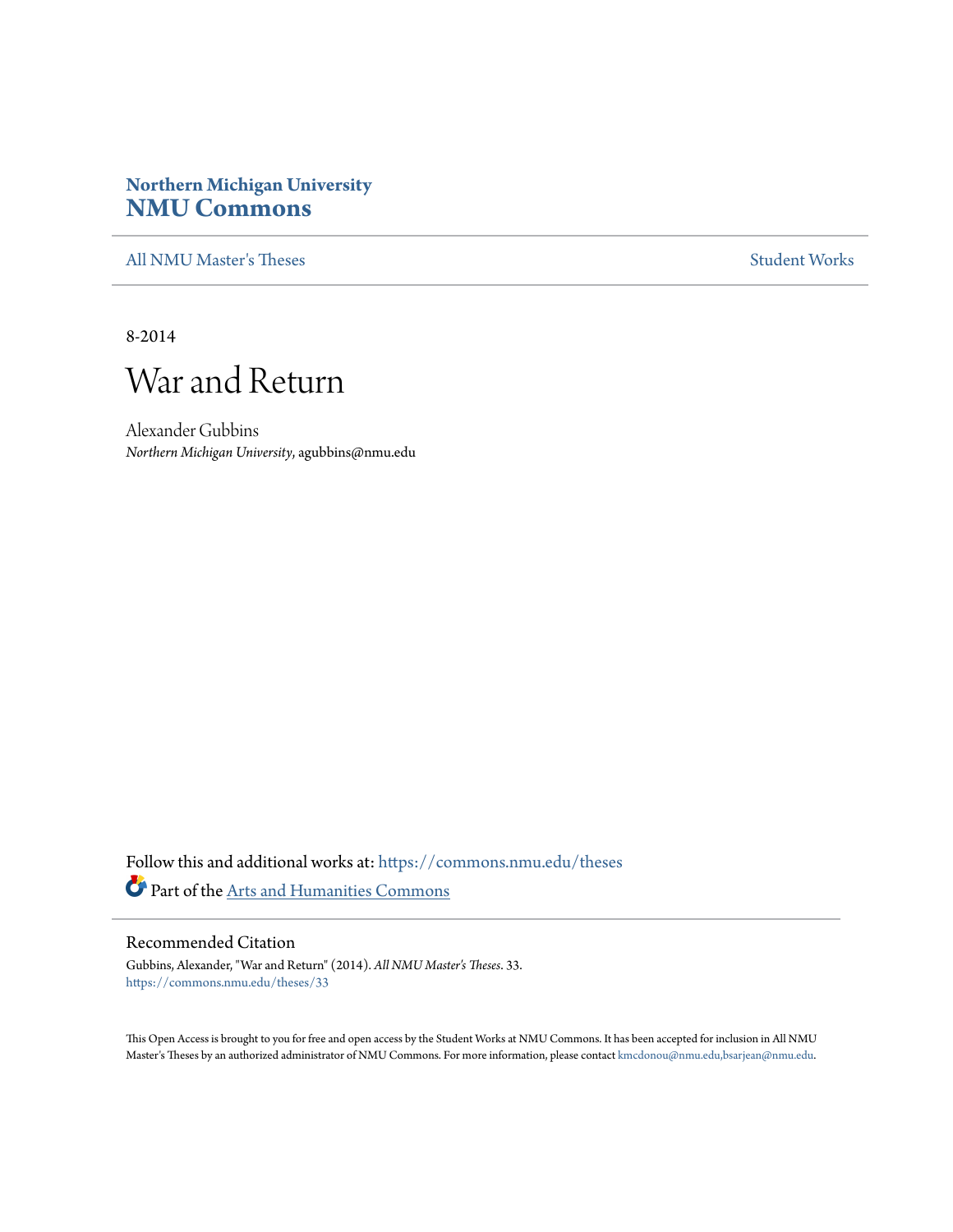# WAR AND RETURN

By

Alexander Vartan Gubbins

# **THESIS**

Submitted to Northern Michigan University in partial fulfillment of the requirements for the degree of

# MASTER OF FINE ARTS IN CREATIVE WRITING

Office of Graduate Education and Research

August 2014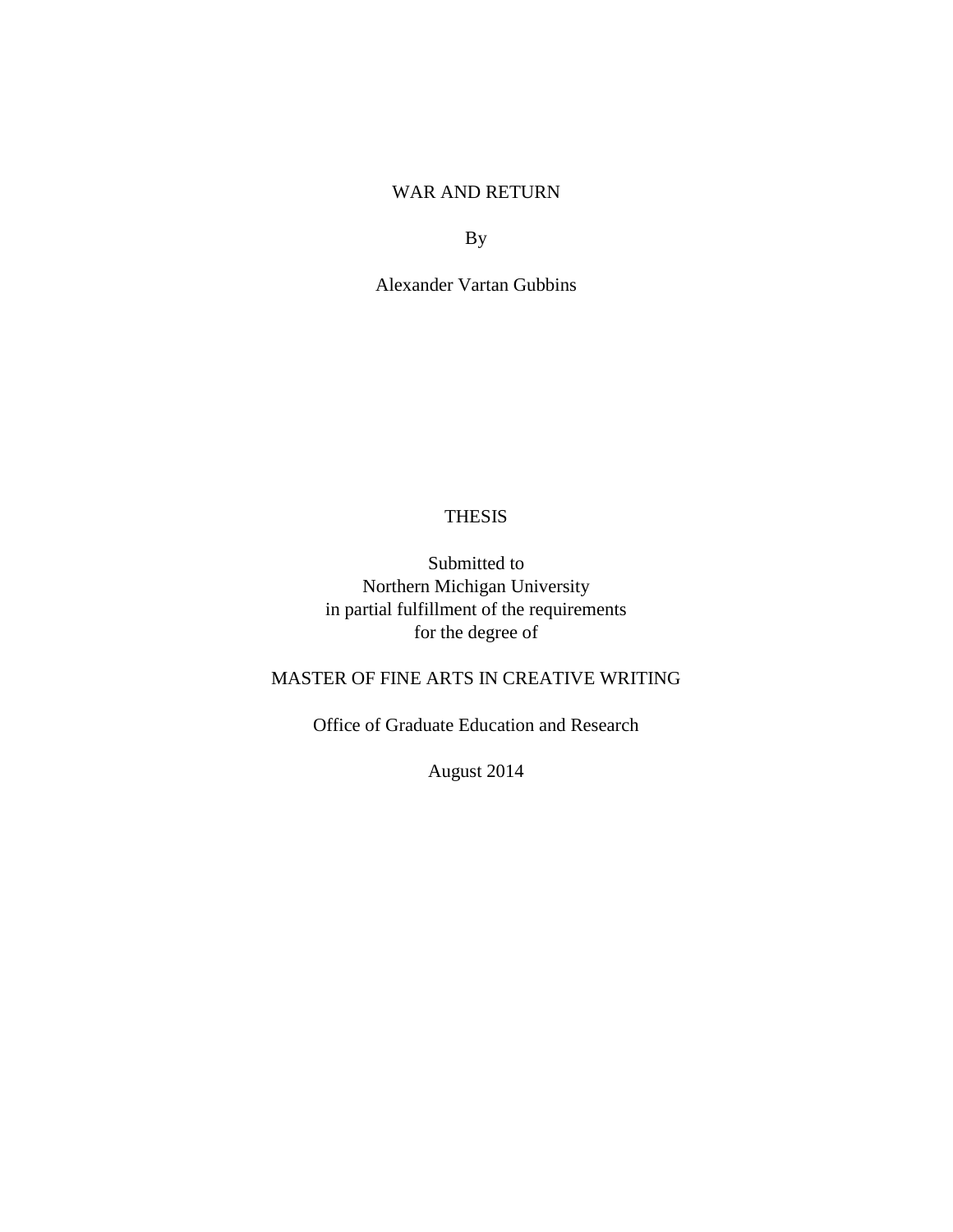# SIGNATURE APPROVAL FORM

Title of Thesis: War and Return

This thesis by \_\_\_\_\_\_\_\_Alexander Vartan Gubbins\_\_\_\_\_\_\_ is recommended for approval by the student's Thesis Committee and Department Head in the Department of **English** and by the Assistant Provost of Graduate Education and Research.

\_\_\_\_\_\_\_\_\_\_\_\_\_\_\_\_\_\_\_\_\_\_\_\_\_\_\_\_\_\_\_\_\_\_\_\_\_\_\_\_\_\_\_\_\_\_\_\_\_\_\_\_\_\_\_\_\_\_\_\_

\_\_\_\_\_\_\_\_\_\_\_\_\_\_\_\_\_\_\_\_\_\_\_\_\_\_\_\_\_\_\_\_\_\_\_\_\_\_\_\_\_\_\_\_\_\_\_\_\_\_\_\_\_\_\_\_\_\_\_\_

\_\_\_\_\_\_\_\_\_\_\_\_\_\_\_\_\_\_\_\_\_\_\_\_\_\_\_\_\_\_\_\_\_\_\_\_\_\_\_\_\_\_\_\_\_\_\_\_\_\_\_\_\_\_\_\_\_\_\_\_

\_\_\_\_\_\_\_\_\_\_\_\_\_\_\_\_\_\_\_\_\_\_\_\_\_\_\_\_\_\_\_\_\_\_\_\_\_\_\_\_\_\_\_\_\_\_\_\_\_\_\_\_\_\_\_\_\_\_\_\_

Committee Chair: Dr. Beverly Matherne Date

First Reader: Assistant Professor Jason Markle Date

Second Reader: Dr. Nathaniel Greenberg Date

Department Head: Dr. Raymond J. Ventre Date

\_\_\_\_\_\_\_\_\_\_\_\_\_\_\_\_\_\_\_\_\_\_\_\_\_\_\_\_\_\_\_\_\_\_\_\_\_\_\_\_\_\_\_\_\_\_\_\_\_\_\_\_\_\_\_\_\_\_\_\_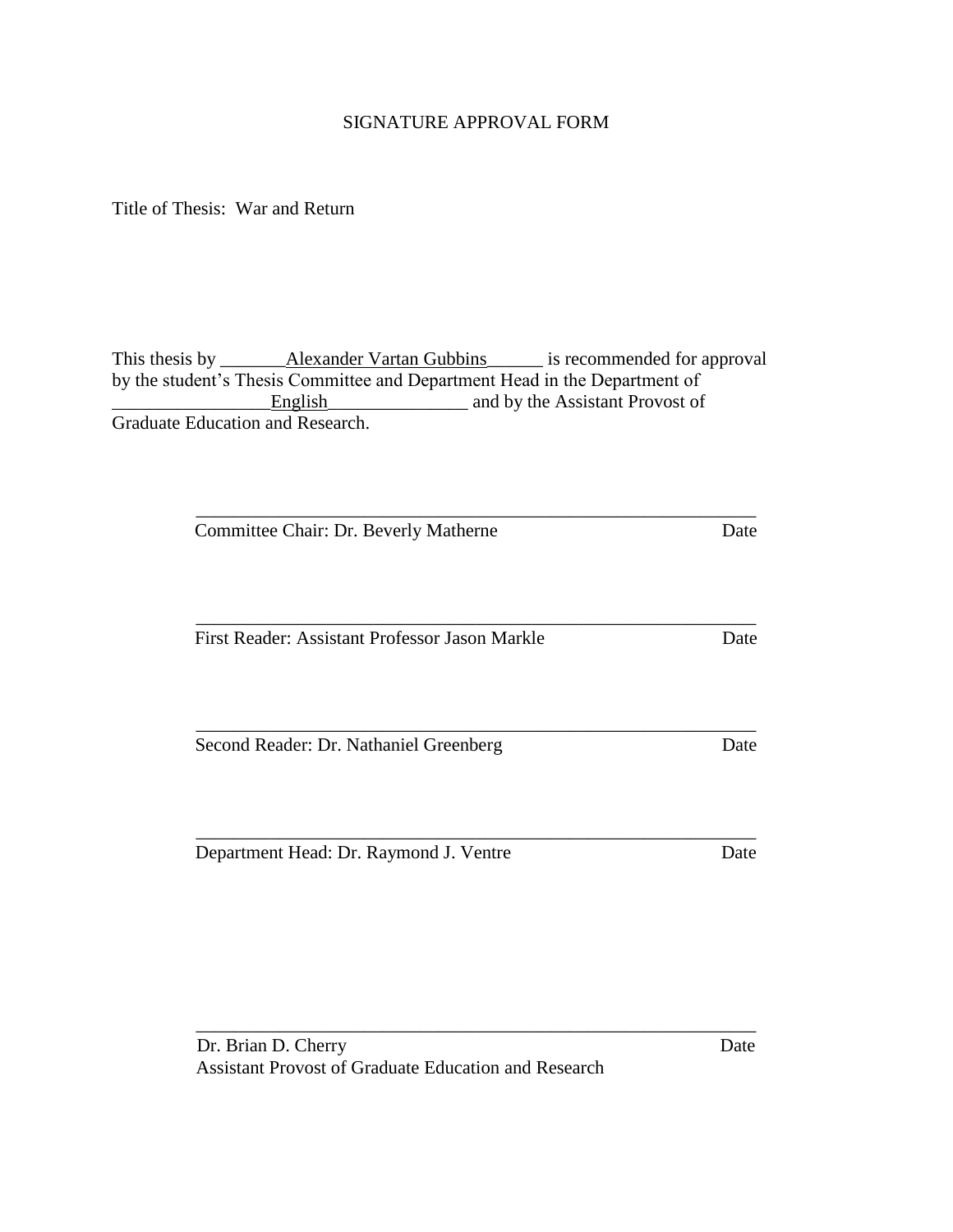#### ABSTRACT

#### WAR AND RETURN

#### By

#### Alexander Vartan Gubbins

*War and Return* is a collection of poetry that pivots on the conflict between loss of human life, sometimes even whole cities, and reinvention of cultural identity. In these poems, I search for and shape my own identity as a poet, while revealing my experiences as a soldier in the US War in Iraq and as the grandson of an Armenian who survived the 1915 Armenian Genocide in Turkey. These narrative poems are mainly in open form with a few in closed form as well. As I write in open form, I am not bound by line length or sound repetition. Other elements such as imagery, cataloging, and metaphor are my primary concern. With the ghazal form, however, one rooted in the Middle East, I am bound by steadfast tradition and, in these, I reach for my Armenian-ness that may have been otherwise inaccessible. On the whole, the poems in this thesis give shape to the unseen and the forgotten, for victims of war are continually discovered.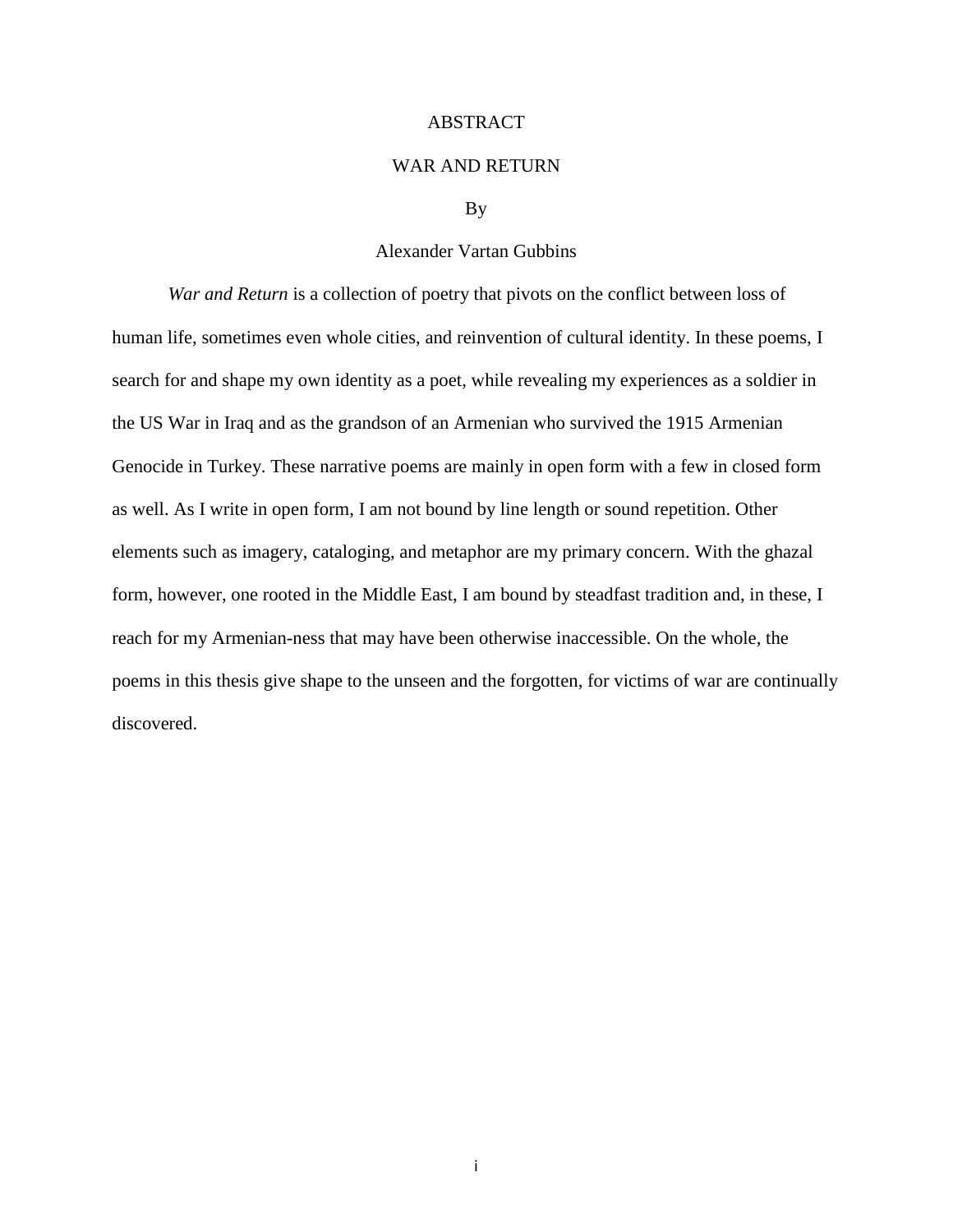Copyright by

# ALEXANDER VARTAN GUBBINS

2014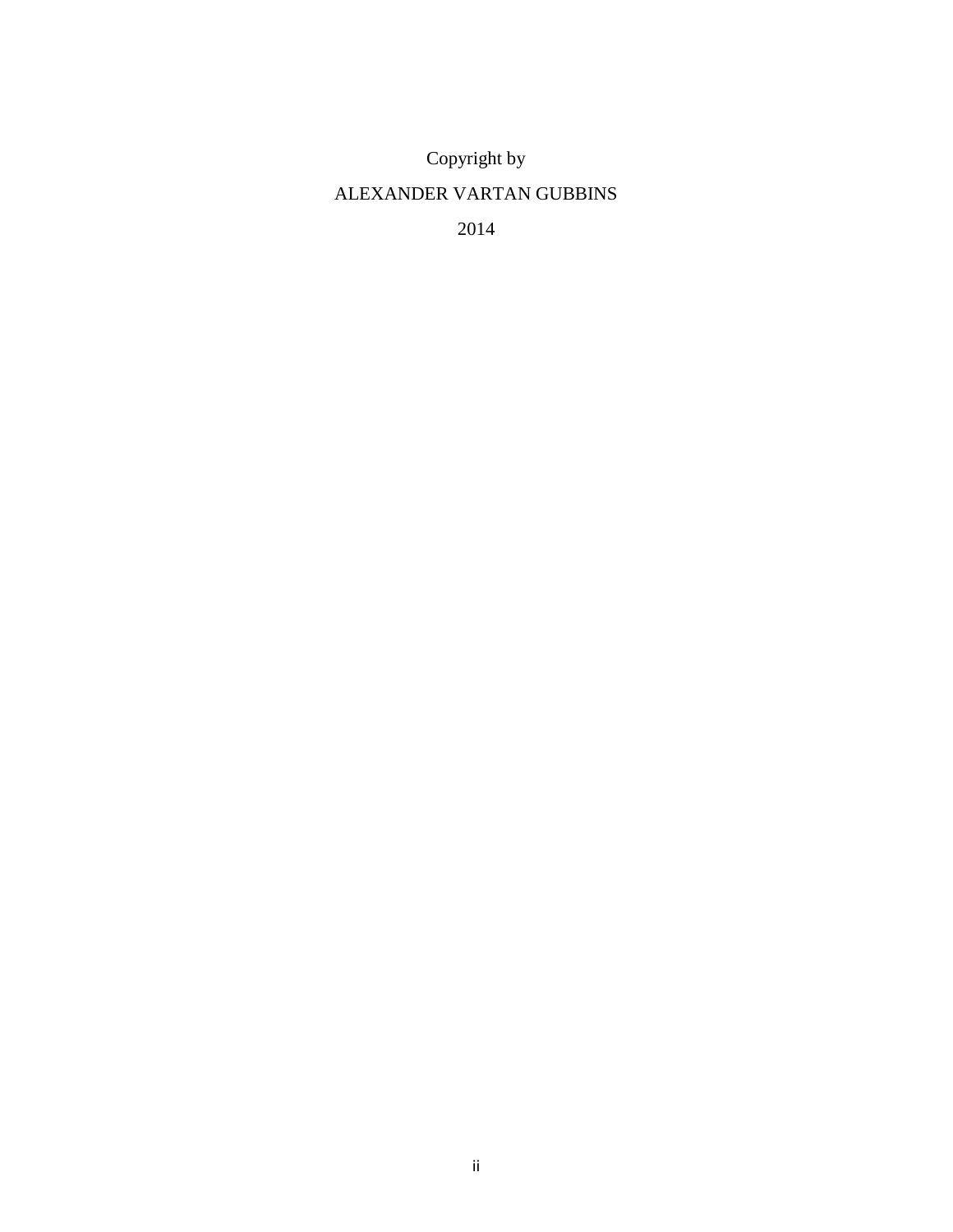For my love Emily, who makes everything worth it. Dedicated to Hagop, Heranoush, and Puzant. Thank you Doctor Beverly Matherne.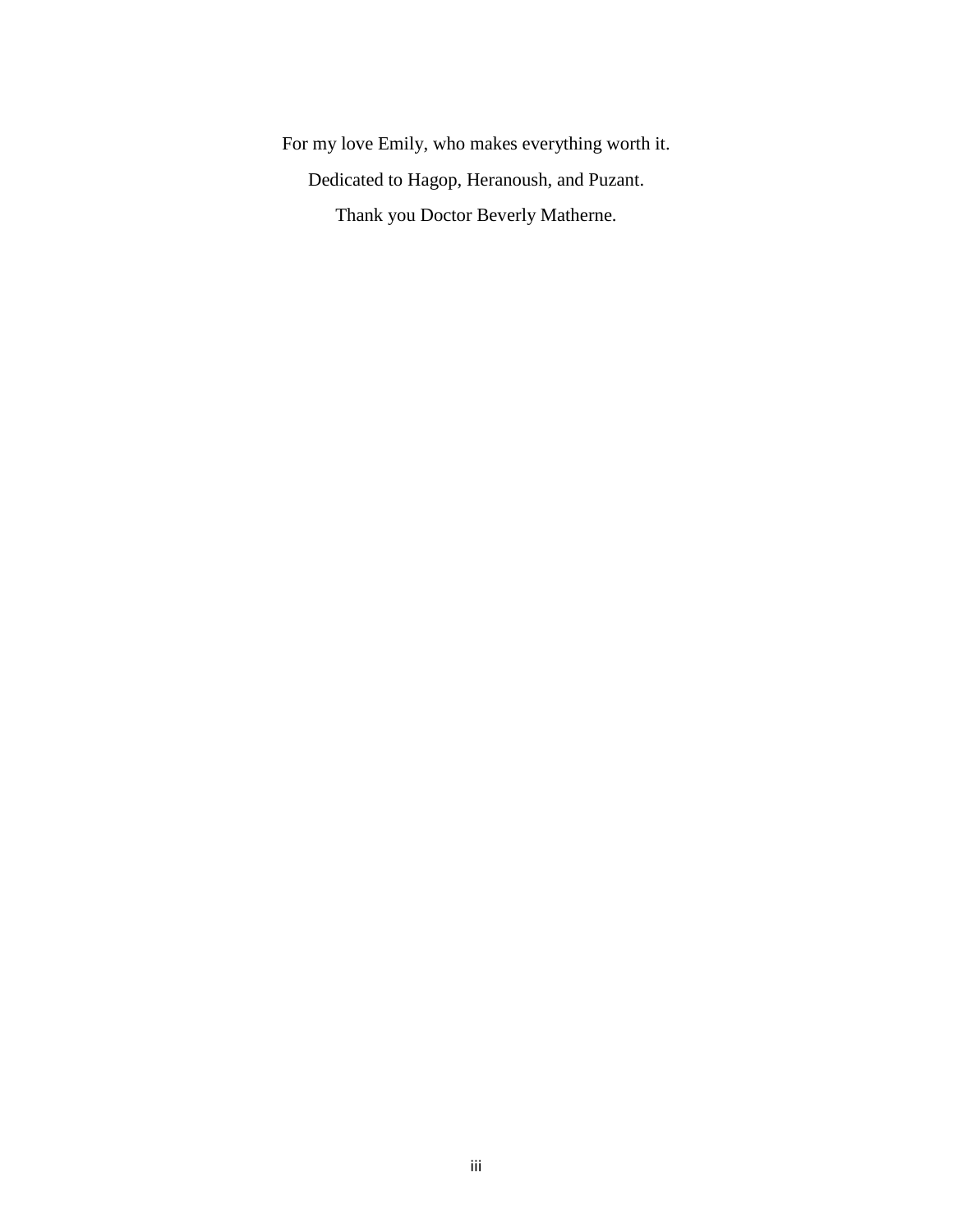# **TABLE OF CONTENTS**

| 23. A Rainy Veteran's Day Harlow Park Memorial, Marquette, Michigan 36 |  |
|------------------------------------------------------------------------|--|
|                                                                        |  |
|                                                                        |  |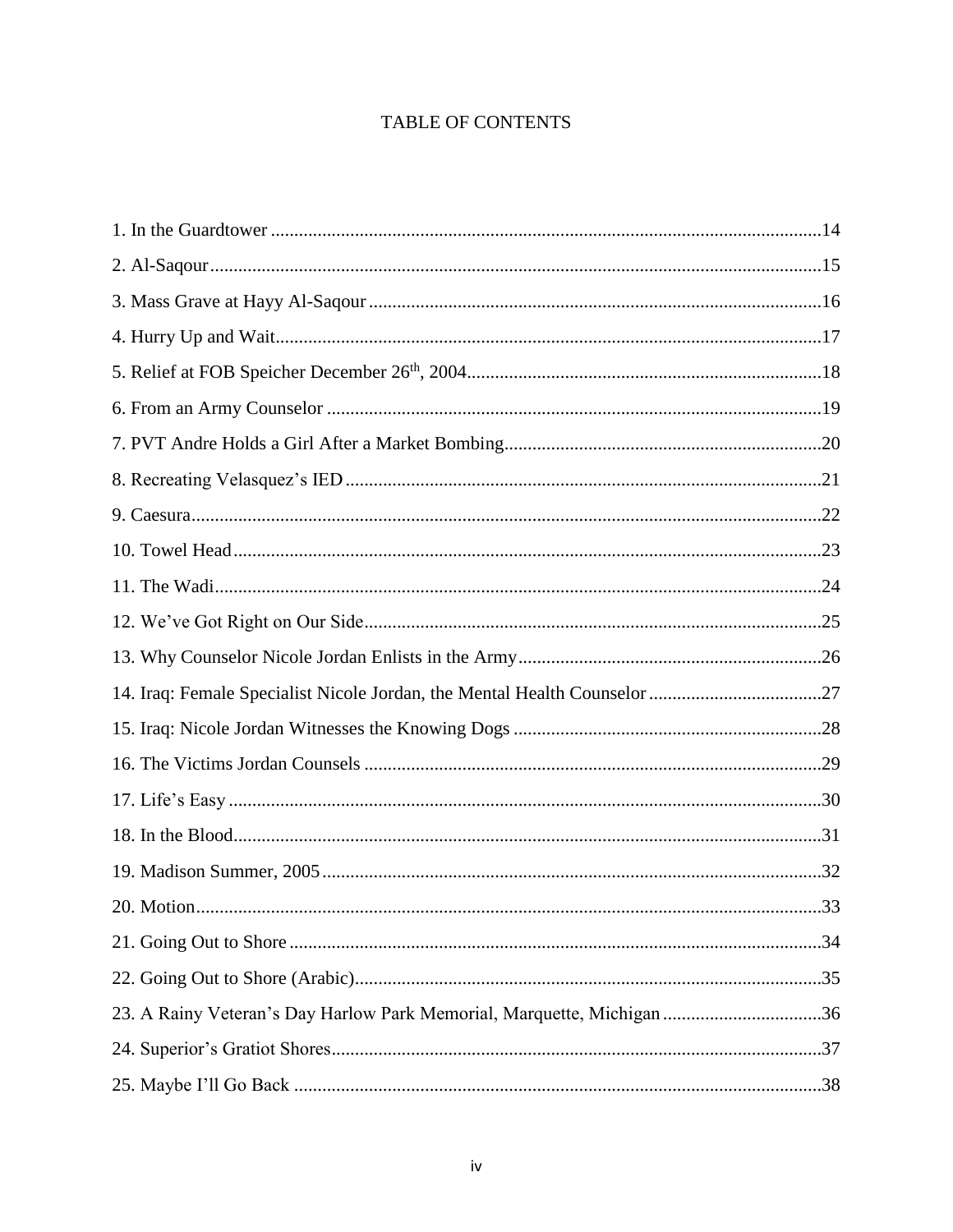| 29. Waking Up to the Early Morning Fajr (Call to Prayer) in Sana'a, Yemen 42 |     |
|------------------------------------------------------------------------------|-----|
|                                                                              |     |
|                                                                              |     |
|                                                                              |     |
|                                                                              |     |
|                                                                              |     |
|                                                                              |     |
|                                                                              |     |
|                                                                              |     |
|                                                                              |     |
|                                                                              |     |
|                                                                              |     |
|                                                                              |     |
|                                                                              |     |
|                                                                              |     |
|                                                                              |     |
|                                                                              | .58 |
|                                                                              |     |
|                                                                              |     |
| 48. Hagop Samyan Learns the Value of Sound                                   |     |
|                                                                              |     |
|                                                                              |     |
|                                                                              |     |
|                                                                              |     |
|                                                                              |     |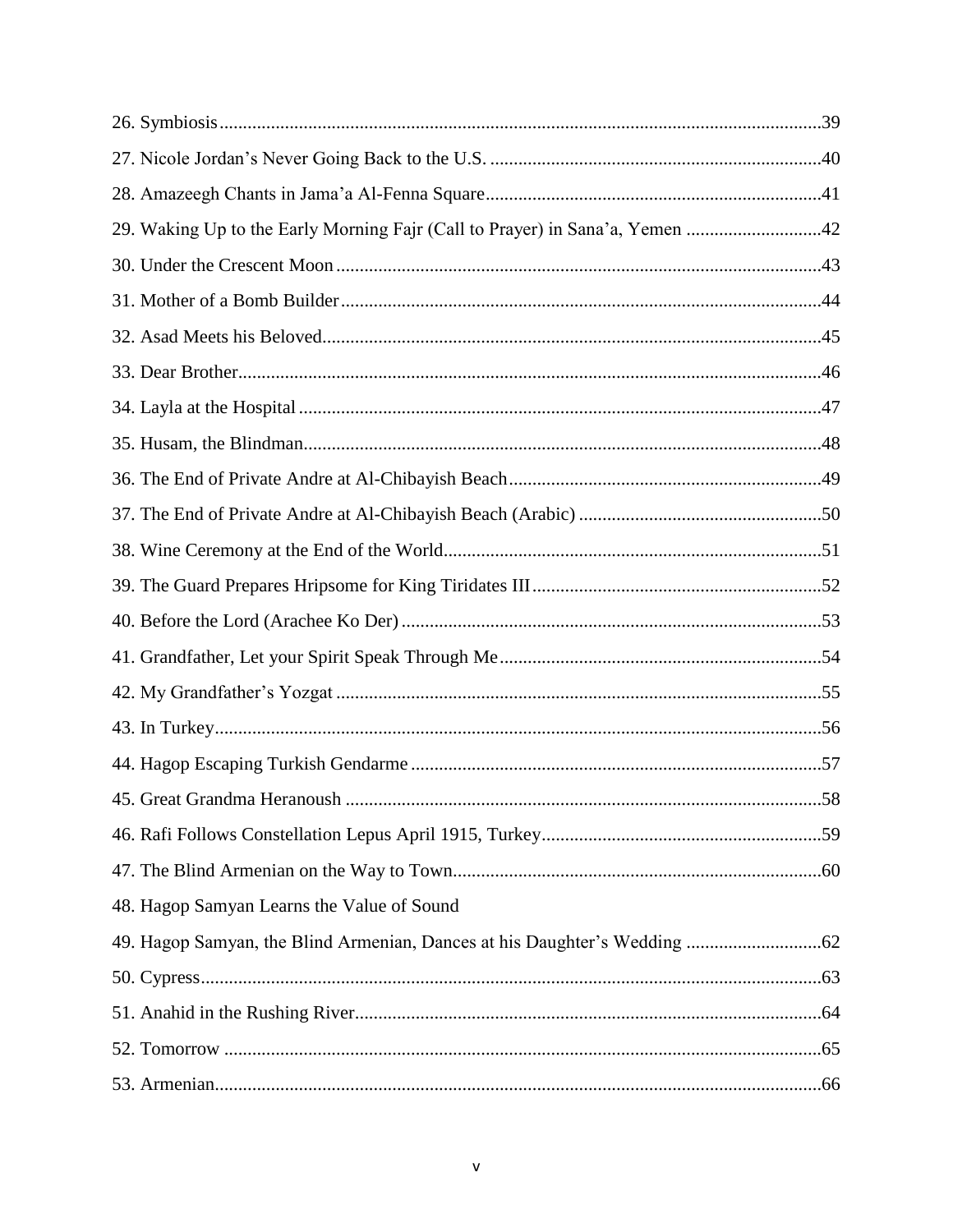|--|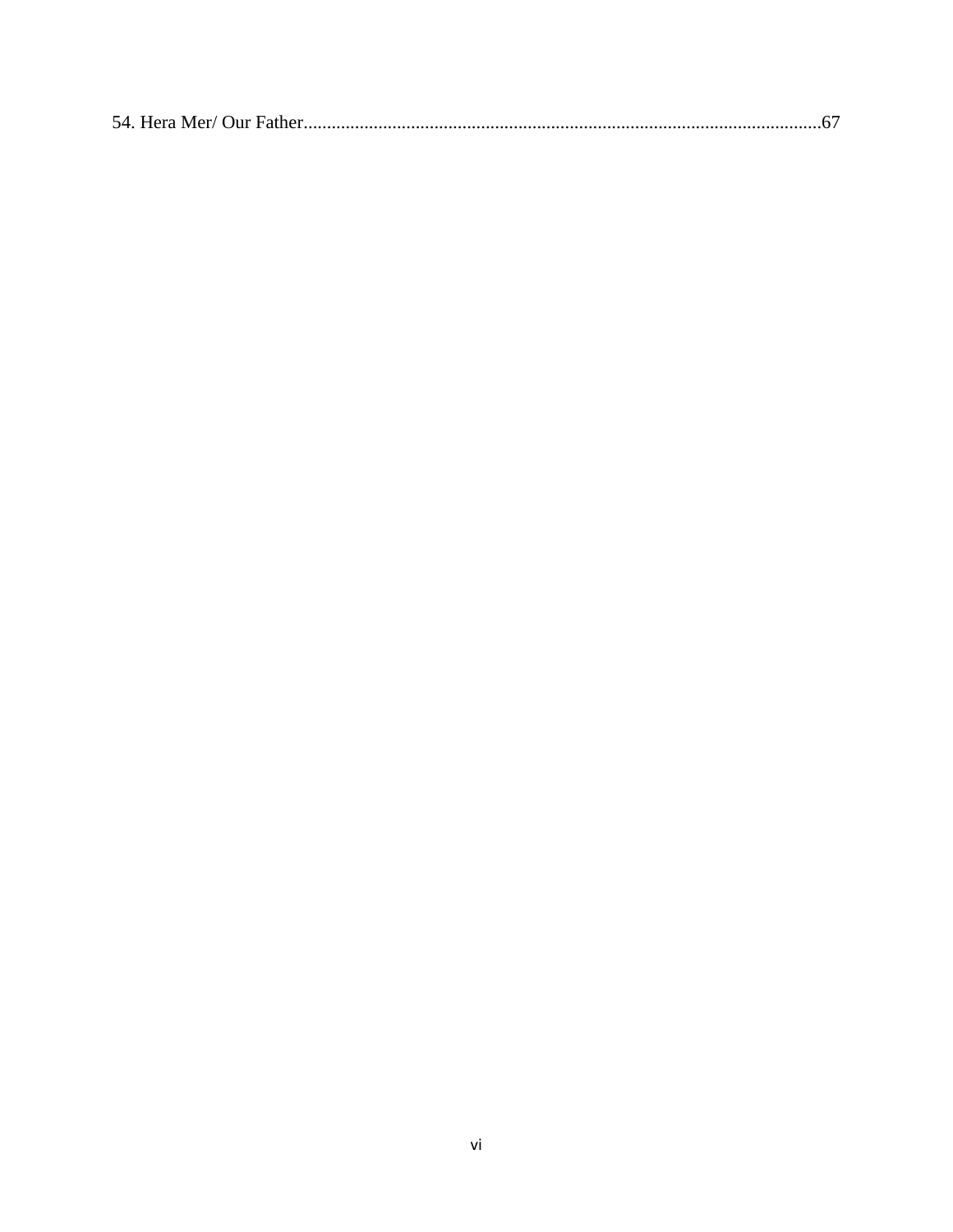#### **INTRODUCTION**

In this thesis, I revisit both my own experiences as a soldier in Iraq and (my own perception of) what my grandfather experienced during the Armenian genocide. However, I do not classify my poetry as strictly autobiographical, as if trying to recount exactly what happened; no, I do not write non-fiction. Rather, I agree with Yusef Komunyakaa, who in an interview with Kristin Naca, responds to the question, "What's your idea of an autobiographical poem?"

I suppose for me it's a poem that comes together, fusing a number of facts—in this way it is autobiography, though it is constantly changing. I asked my brothers about moments we experienced, and often they see them entirely differently than I do. So autobiography is also filled through with a number of hallways, like places on a map—sometimes there's a kind of clarity; rights, wrongs—that make themselves known, other times there's a more blurred reality.

Since my time in Iraq, my memories of atrocities often resurface. This distinguishes my thinking and being from those of others. It takes an effort to cope, and as poetry offers a safe space to negotiate how memories influence my current moments, I structure my poems to get optimum emotional impact from my audience, rather than simply to record how those moments unfolded exactly.

In my open-form poem "In the Guardtower," for example, I follow Komunyakaa's advice and retrace my nights on guard duty without concern that all moments in the poem should be taken as historical. My poem intends to provide the audience a sense of danger in the battlefield. In addition, rather than having the speaker—myself—reveal a flashback in the present time of post-war, which is what Stuart O'nan, editor of *The Vietnam Reader*, considers as "the common device" in war writing, I write war time as present time, giving my audience the chance to feel the moments as through they are happening when they are receiving the poem. Komunyakaa's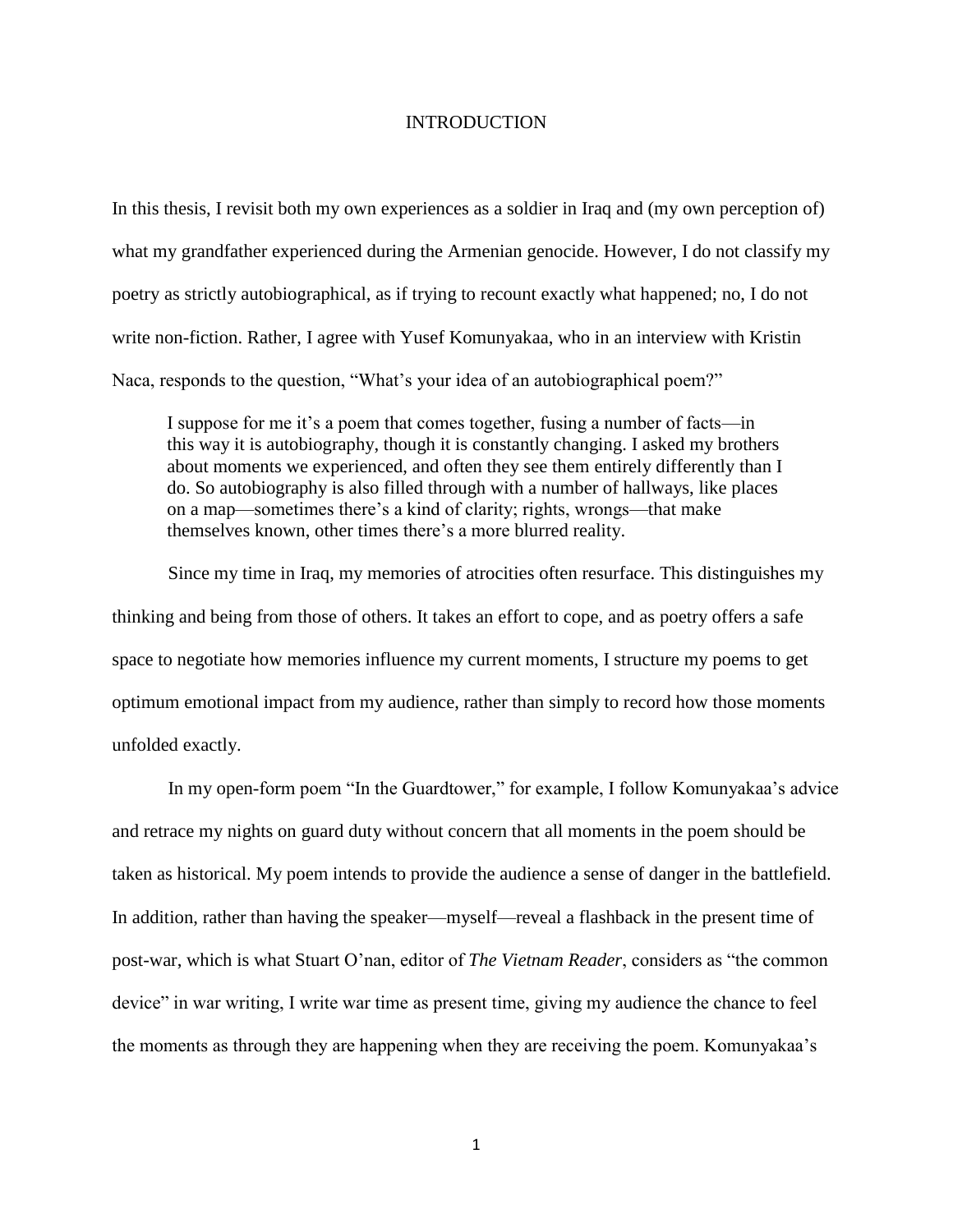poem "Somewhere Near Phu Bai," opens with the moonlight illuminating the Vietnam jungle. The way he does this has influenced how I build the first image in my own poem.

Mortar landings flash on the night airfield in threes, the way votive candles flicker in a drafty cathedral.

In this way, Komunyakaa's poetry has taught me to tell stories using descriptive images, to work logically from moment to moment, rather than have the audience guess at the poem's thematic succession. For this reason, in the second line, I take advantage of the image of "a drafty cathedral," further heightening the emotional tone of the poem with a brief prayer, "Hail Mary Mother of Wind, don't blow our way." Here, "Wind" stands in place of the expected "God." Thus, my appeal to nature's element, "wind," to have control over battlefield threats, demonstrates my understanding that nature carries the powers of judge and jury. If the wind blows in my direction, then the mortars will hit the guardtower, where I am posted.

In another poem, "Motion," a prose poem, I ground the audience in a moment that connects past time of a veteran in the military and present time in the Wisconsin woods. I elect not to use a flashback but, instead, reveal the soldier trying to cope with memories difficult to suppress.

His pruners fit more snug in his palm than the M-16 he had for 8 years. At night, near County Q, when no cars drum the gravel and cows lie on hay, he trims branches.

In the opening sentence that moves smoothly across the page with a few heavy syllables, the veteran's body immediately connects past and present through the common experience of *holding*. The phrase "more snug" displays a hierarchy of comfort between the past object of war, his "M-16," and the present object of peace, his "pruners." Thus, it is through the sense of touch that the veteran reveals preference for a peaceful experience over haunting war memories. In the second sentence, his preference for peace is further grounded through images of pastoral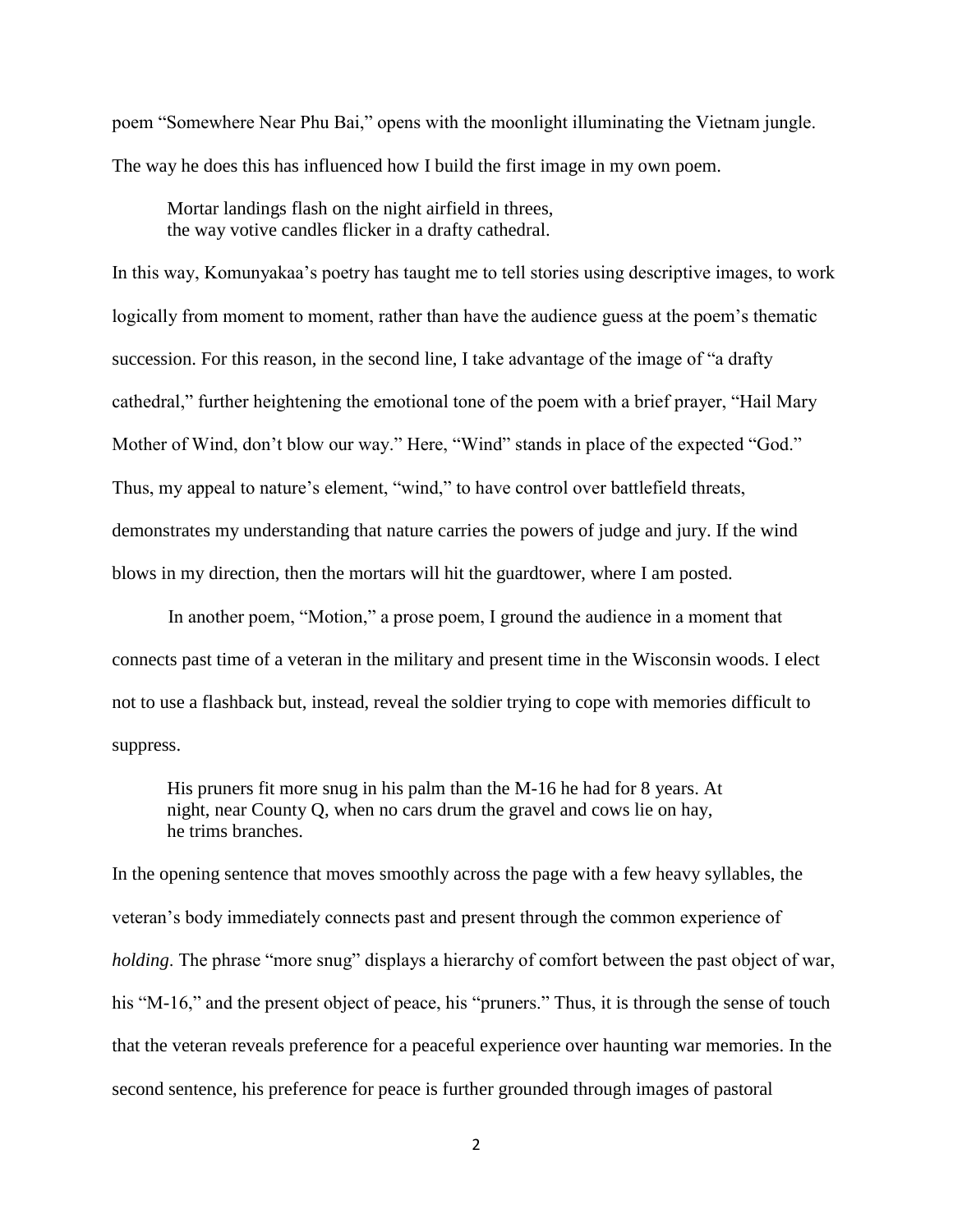landscape instead of military technology: "no cars drum the gravel" and "cows lie on hay." On a conscious level, the veteran is trying to forget war by leaving technology behind and immersing himself in nature, but he is not succeeding. As he actively labors to care for nature by "trimming," he is not only cutting away dead parts of the tree but also, symbolically, trying to sever his own unwanted memories of war.

Although I do not put the veteran's voice in first person singular but rather in third person singular, I have still interjected some of my desire to forget my own war experiences. I am that veteran trying to forget; I was issued an M-16 for eight years; and I trimmed tree branches after I returned from Iraq, turning to nature. Moreover, this poem brings awareness of how the act of forgetting is also remembrance.

Still, the unnamed veteran could be any veteran trying to forget war. For veterans who experienced war and are still distraught by suppressed memories, this poem encourages them to talk with someone (e.g. friend, family member, professional counselor) about their emotional pain. Veterans of war do not want to admit that war trauma makes a difference in their everyday life. This poem will push them to say, "Yes, that's how it is," then their healing begins. In the poem, the unnamed veteran's instinct is to transfer soldiering tendencies from the battlefield to a peaceful landscape.

It's not Hajji, he says, it's not Hajji. If it were, the safest spot's behind a tree or a rivet in the dirt. Without his gun, he'd use his pruners. He'd keep quiet, wait for the advance, lunge and snip in a single motion.

This poem brings attention to how a soldier recreates the warzone in a peaceful post-war environment. Long fluid lines let the audience invest a continued stream of emotion from one moment to the next the way a soldier brings his emotions from warfront to homefront; emotions of the past do not stop at the border. Although I did not intend to compose long lines at the onset

3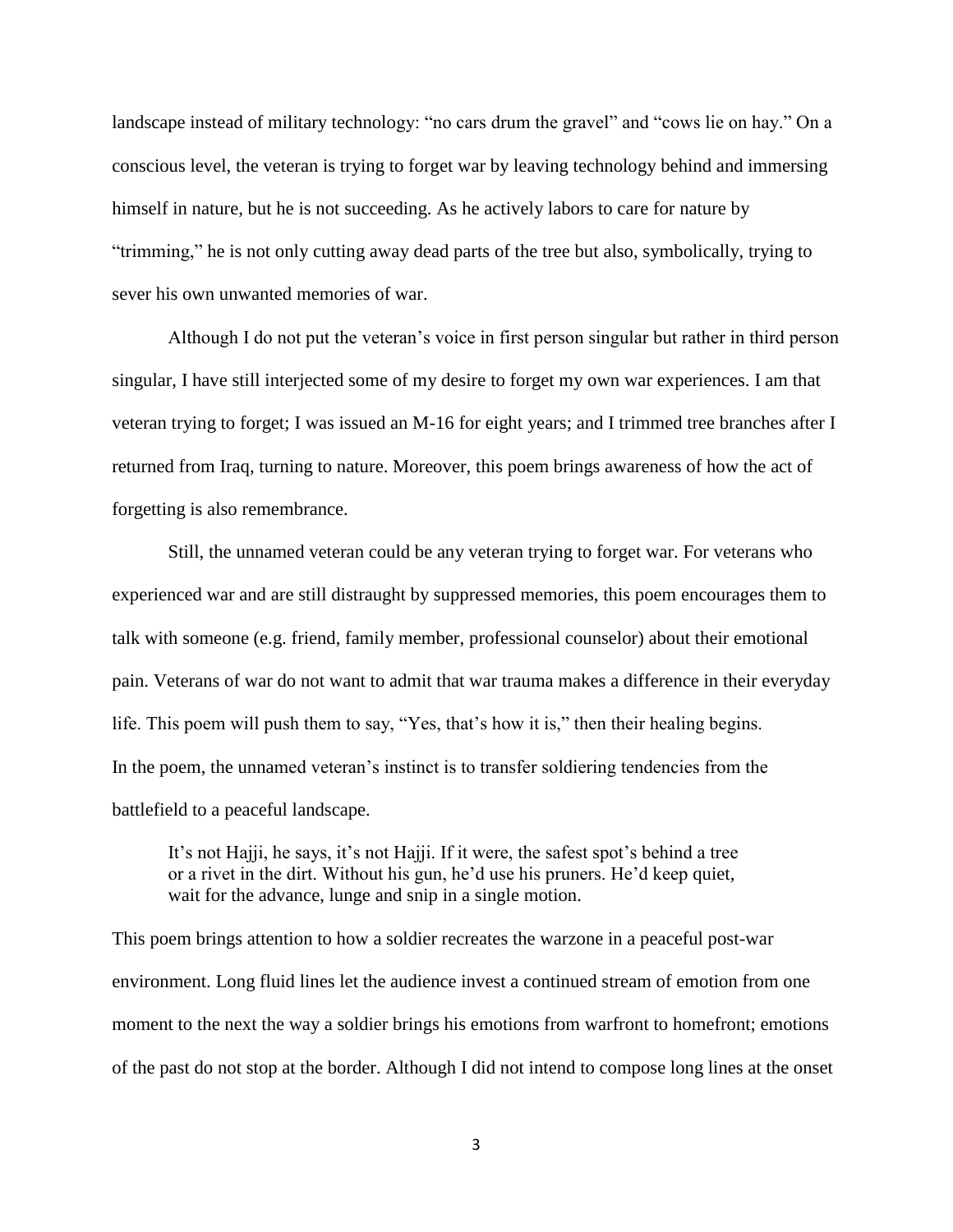of this poem, that I did proves David Baker and Ann Townsend correct in their contention that the long line is more suited to the needs of "narrative and meditation" because of its "sustained syntax and tone" (71-72). If I intend anything here, it is that past and present memories constantly cross each other's paths, in the desert and also in the forest. In this poem, as in all my veteran poems, I emphasize personal experience.

I write poems, therefore, to address my own trauma as an enlisted counselor in the US War in Iraq, with the hope that they will release the loss buried deeply in the hearts of others. I agree with the words of Kevin Young, editor of *The Art of Losing: Poems of Grief and Healing,* "Remembrance and the rituals of mourning sustain us individually." If I can mollify emotional wounds by writing a poetry of remembrance, then both my audience and I heal.

As for the poems about my Armenian heritage, I thought at first, like a historicist, I would *recover* my grandfather's troubled past objectively, but instead I *reinvent* his Armenia. During this process, I embrace my own Armenian identity and come to terms with my personal connection to the diaspora, the loss of my homeland in 1915. To reclaim my now occupied land, I turn to anti-colonial critics of literature who focus on land annexation. Edward Said, for example, in his essay "Yeats and Decolonization," advises recovering "the land" first "through the imagination" (77). These thoughts motivated me to imagine Yozgat as much as possible with the aid of my grandfather's incomplete stories on paper, my mother's and uncle's recollections of my grandfather's experiences and personality, and images of Yozgat via the Internet. Another anti-colonial critic with beneficial advice is Terri De Young, who argues that when reclaiming a lost homeland, "[i]t may be useful to sketch out briefly some of the possible typologies for [the]. . . struggle in order to come to grips with their implications for the representation of place in the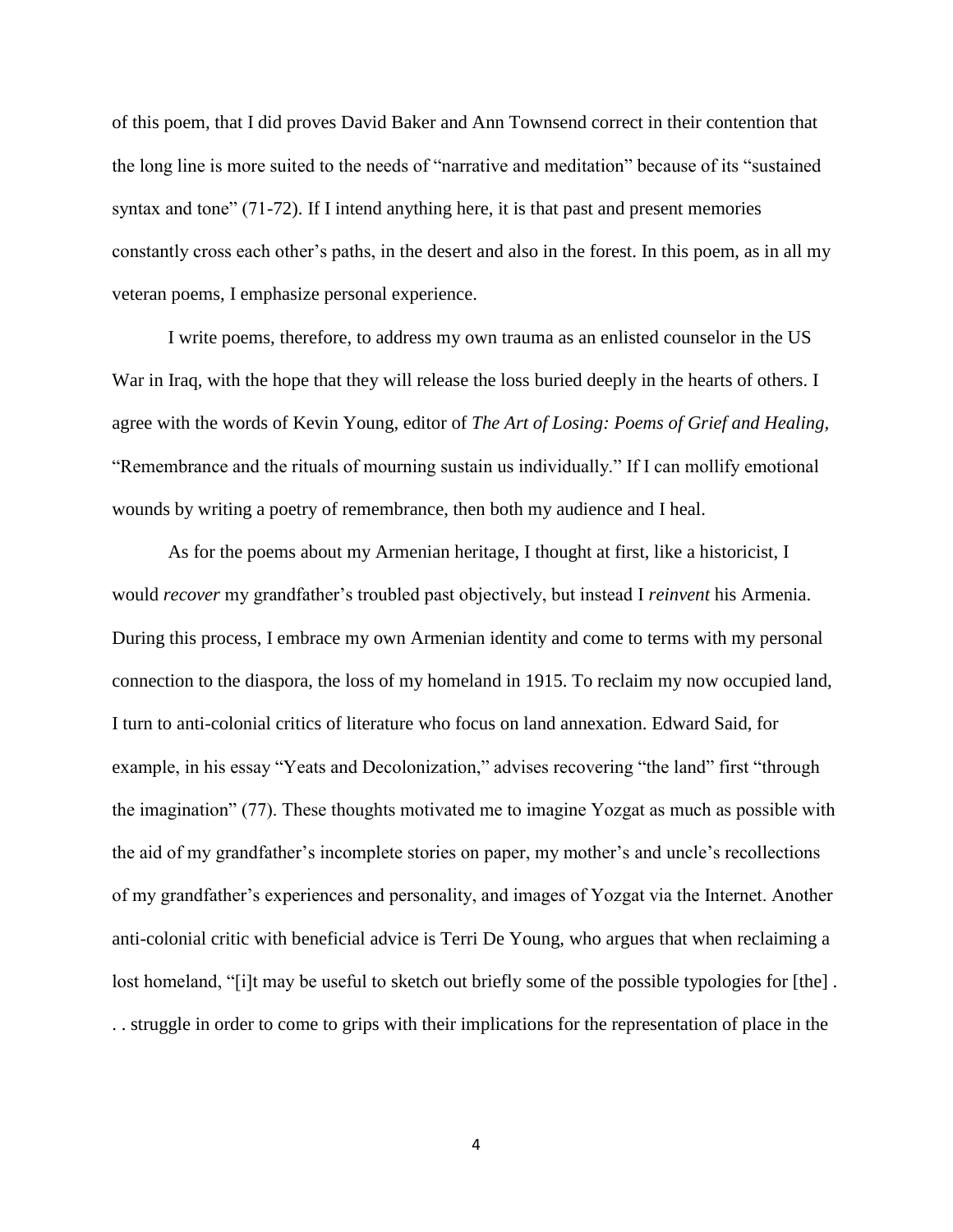literature of colonialism" (2). These thoughts made me consider how my poems, after I write and release them into the mainstream, might be viewed in Turkey, the colonizer.

I discovered that in Turkey it is illegal to "denigrate Turkishness" in violation of Article 301 of the Turkish Penal Code. The mere mention of the Armenian genocide could get a Turkish citizen imprisoned for a minimum of six months. Just recently, in 2005, the Turkish government charged Orhan Pamuk, Nobel Prize winning author, for insinuating the Armenian genocide in his novel, *Snow*. The Turkish court dropped the charges after the case gained international attention. In 2006, the Turkish court prosecuted Journalist Hrant Dink, who published several articles on the Armenian genocide. The court charged him with a six-month suspended sentence. Soon after, radical Turkish nationalists killed him. These actions prove that the Turkish government and people have yet to come to grips with the truth of their murderous history. Needless to say, I should not expect my poems to be accepted in Turkey, much of it land that was formerly Turkish-Armenia. It was no surprise when I searched but found no Turkish literature on the city of Yozgat. I found mention only of Yozgat's destruction in Armenian-American literature, now archived in the Armenian genocide Museum-Institute in Yerevan, Armenia. However, not a single narrative has been written on Yozgat. My poetry is the first.

To embody the spirit of reinventing Armenia, I call upon my grandfather for inspiration, the way Homer did the Greek muses when he composed the *Iliad* and the *Odyssey*, in my following poem:

GRANDFATHER, LET YOUR SPIRIT SPEAK THROUGH ME Let my feet touch sandy clay, root of vines on walls of St. John's Cathedral where, to a wide sky, choirs chant Pagan verse in Christian prayer, summon Vanatur's rain and Vahaken's lightning.

5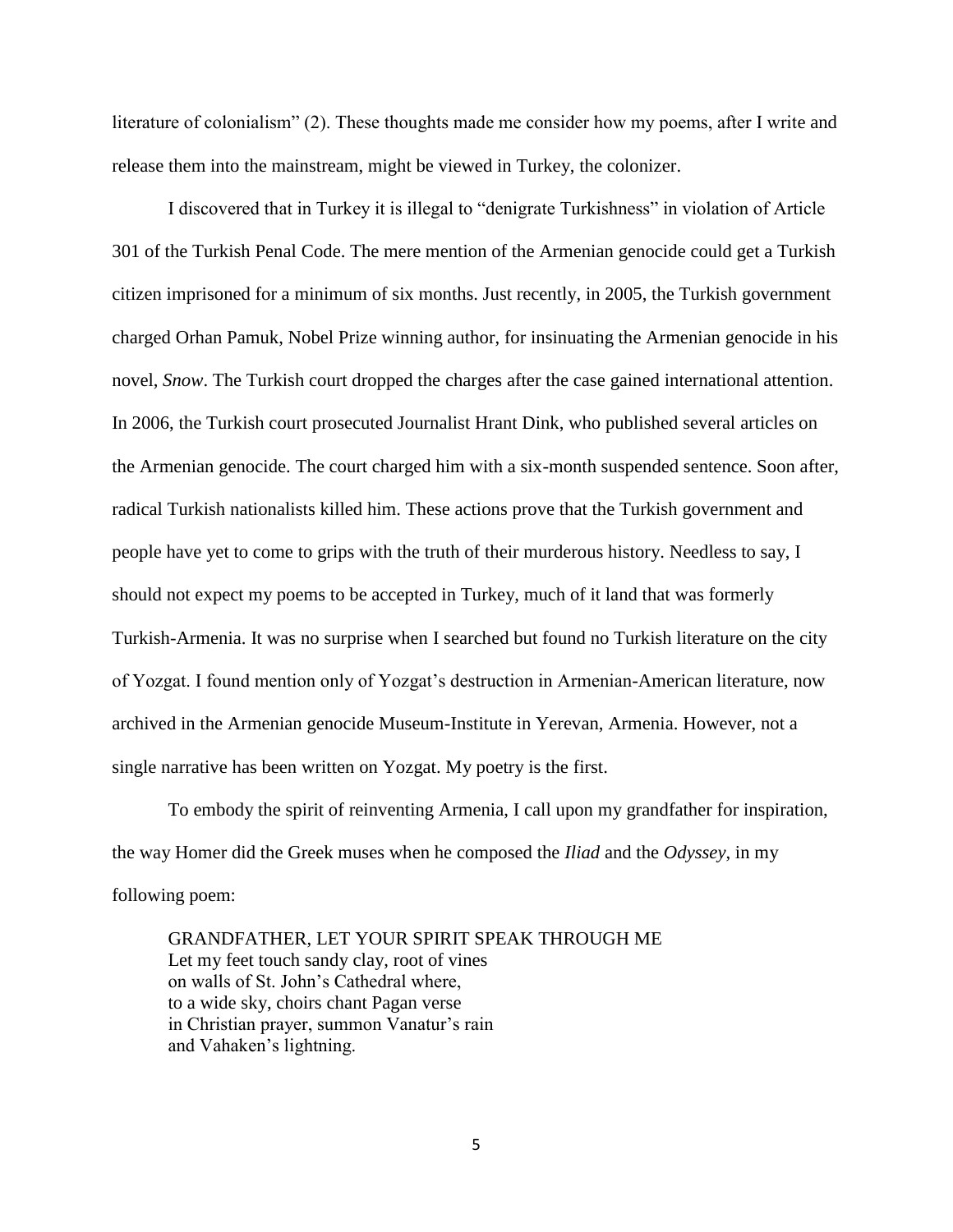The poem's title should be read with a short pause, going from title to the first line, which immediately starts the poem at a fluid pace. I use enjambment three times in the first four lines to build momentum. In these past few years of studying poetry, I have learned that enjambment should break at a natural pause in the sentence. Uniformly, these lines break after monosyllabic words—"vines," "verse," "rain,"—and before non-content words—"on," "in," "and," leaving weight to the last word of each line. The final word of the enjambed lines are heavily stressed to slow down the pace, giving slight pause to let the readers focus. In these cases, my break at "vines" lets readers put their feet into the soil with me (as poet), the break at "verse" lets them imagine the chanting of pagan song in a Christian prayer, and the break at "rain" lets them consider the mythological world of Vanatur—a pre-Christian God of the Armenians, deity of the New Year feast, and also slightly influential over the rain. This steady movement along with line breaks that create an open space on the page unites with the choir's chanting, rising to the open sky. Their voices flow outward as I read the poem, allowing me to transcend time symbolically.

My allusions to pagan myths embedded in Armenian Christianity sets me apart from post-genocide poets of the Armenian-American diaspora, like Peter Balakian, Diane Der-Hovanessian, and Nancy Kricorian, who all allude to the Christian God at some point in their poetry. I note, however, that the Armenian people had a different religion before their conversion to Christianity in the early 4th century. They were part of the Kingdom of Ararat, also known as Urartu (Chahin 27).

Still, I have not abandoned my roots, for another one of my poems reveals Christianity's importance to Armenians. My narrative poem "*Hera Mer* / Our Father" depicts an Armenian Apostolic Church in the US as a place where survivors gather and find solace in prayer:

Genocide survivors, dressed in black, sit in the back pews. The deacon,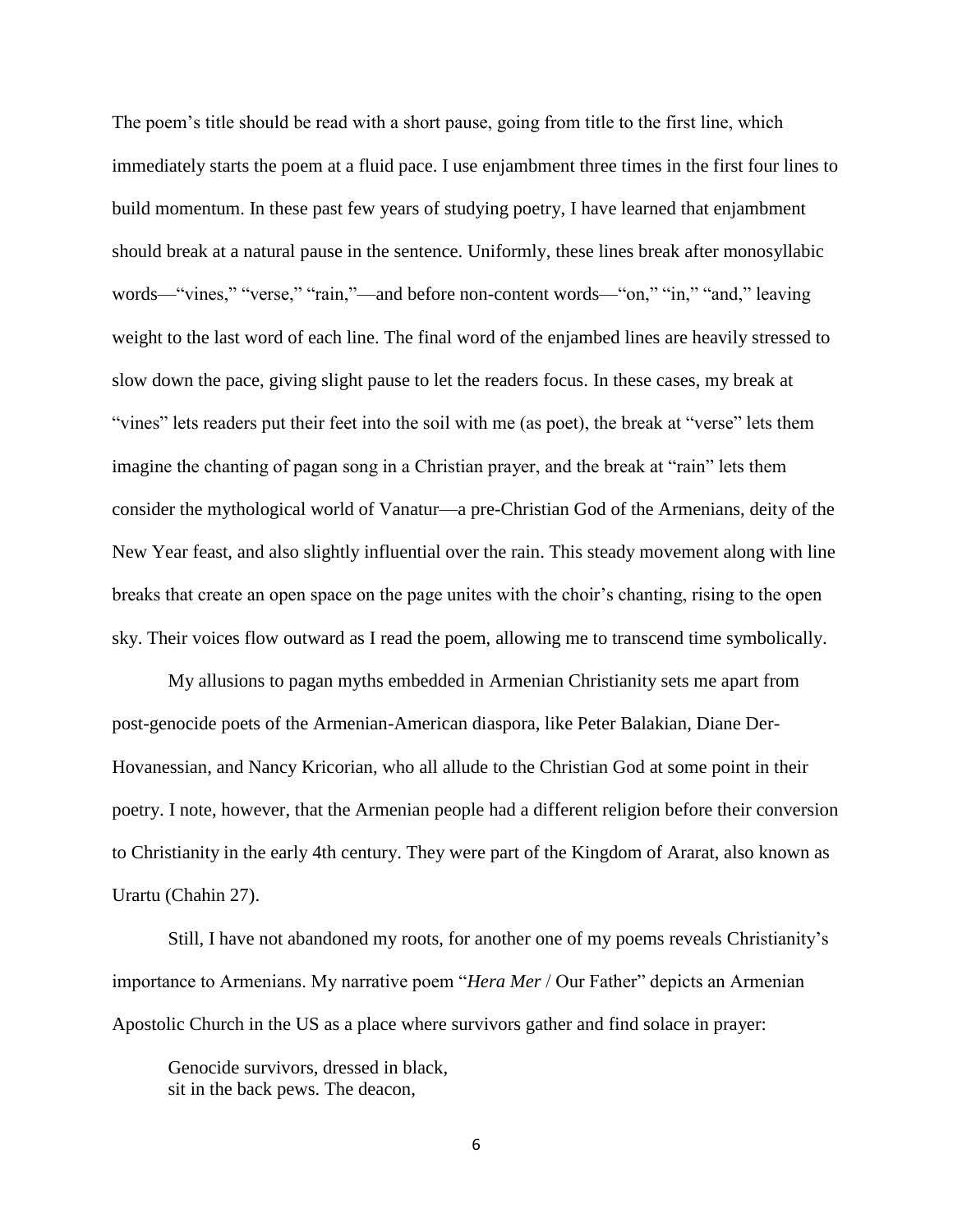leaning on a crozier cane, recites Badarak liturgy, facile as memories of Armenia.

I chose church as place to show that the Turks, despite the diaspora, did not break Armenian devotion to Christianity. Through the use of liturgical language and song from my grandfather's Yozgat, I could depict his own devotion. My mother claims that he enjoyed Armenian Masses because they inspired him to speak afterwards of good times there as a boy. Like my grandfather, I have also felt the spirit of Christian unity after I, very recently, attended an Armenian Mass in the church my grandfather attended for many years.

In this poem's second verse, I recreate the thrill of feeling the spirit at Mass.

A gust descends upon the church, slams shut a little boy's hymnbook. His sister whispers into his ear, *hera Mer.* Christ, King of glory, *hera Mer.* Incarnate of the Holy Virgin, *hera Mer.* Who didst rise from the death, *hera Mer.* Now and ever, world without end, Amen.

The scene becomes rapturous as the wind disrupts the Mass, blows a boy's Bible closed, and his sister whispers a prayer in his ear. Here, I reaffirm Baker and Townsend's conclusion, that the "shorter line is suited to a kind of heightened focus," and compose four successive, economical lines. The words *Hera Mer* are repeated as an epistrophe for four successive lines, like an incanted prayer. This liturgical language I transcribed directly from one of my grandfather's bilingual prayer books in both English and Armenian; by doing this, I recast an authentic language with images of an Armenian Mass in post-genocidal America, giving others a way to gain their own memory, even though they are not necessarily Armenian or old enough to have memory of a post-genocidal America.

In the midst of writing this poem, I became interested in learning about forms that use epistrophe, leading me to discover the ghazal. Epistrophe, a repeated phrase at the end of the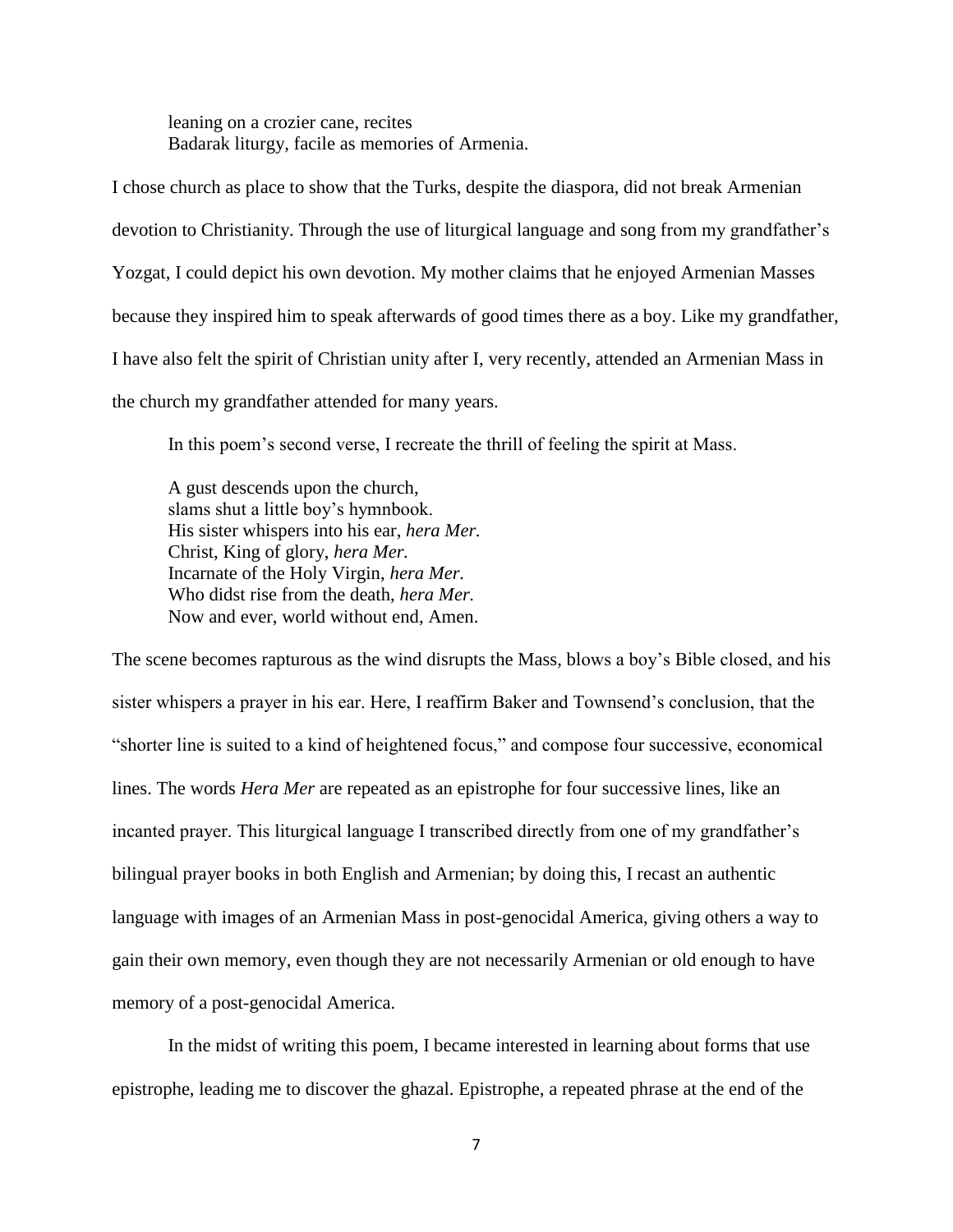line, is the ghazal's main structural tool employed at the end of each couplet. As Agha Shahid Ali explains, "[t]he ghazal is made up of couplets, each autonomous, thematically and emotionally complete in itself: One couplet may be comic, another tragic, another romantic, another religious, another political" (2). The ghazal has Middle Eastern roots but traveled to Western poetry with the help of German poets in the early 19th Century such as Friedrich Ruckert and Johann Wolfgang von Goethe, who primarily read Rumi (ibid). By writing in the ghazal form, I take part in a long tradition that allows me to explore my ties to the Middle East. However, when I first began, I encountered difficulties in keeping each couplet thematically independent from others since I also, at the same time, tried to write narratives, which requires ideas to link successively down the page.

In the poem "Wadi," I try both to follow Ali's guidelines and to write a narrative. In addition, Komunyakaa's images of magical realism, in which ghosts appear in the Vietnam jungles in his book *Dien Cai Dau*, influence this poem. I narrate the US Army's spiritual relationship and mine with an "Iraqi soldier-ghost" who lives in a "wadi," a word borrowed from the Arabic meaning "dry river valley" (Webster 1639). Throughout the poem, I use catalogue to build momentum and to reveal connections between items and places: (1) "An Iraqi soldier-ghost [...] roamed in rocks, rivers, caves in the wadi/"; (2) "He [...] would steal their canteens, boots, bullets in the wadi"; (3) "One time, we drove for miles to Baghdad, Basrah, back to Mosul." The alliterations of *r* in "rocks" and "rivers," *b* in "boots" and "bullets," and *b* in "Baghdad" and "Basrah" catalogue items in a unified semblance, an appropriate clue for the audience to identify with military experience, considering much of a soldier's life is spent in dress-right-dress order.

In another ghazal, "My Grandfather's Yozgat," I work away from narrative in an effort to write according to the ghazal's standard requirements. This time, I adhere to Ali's guidelines by

8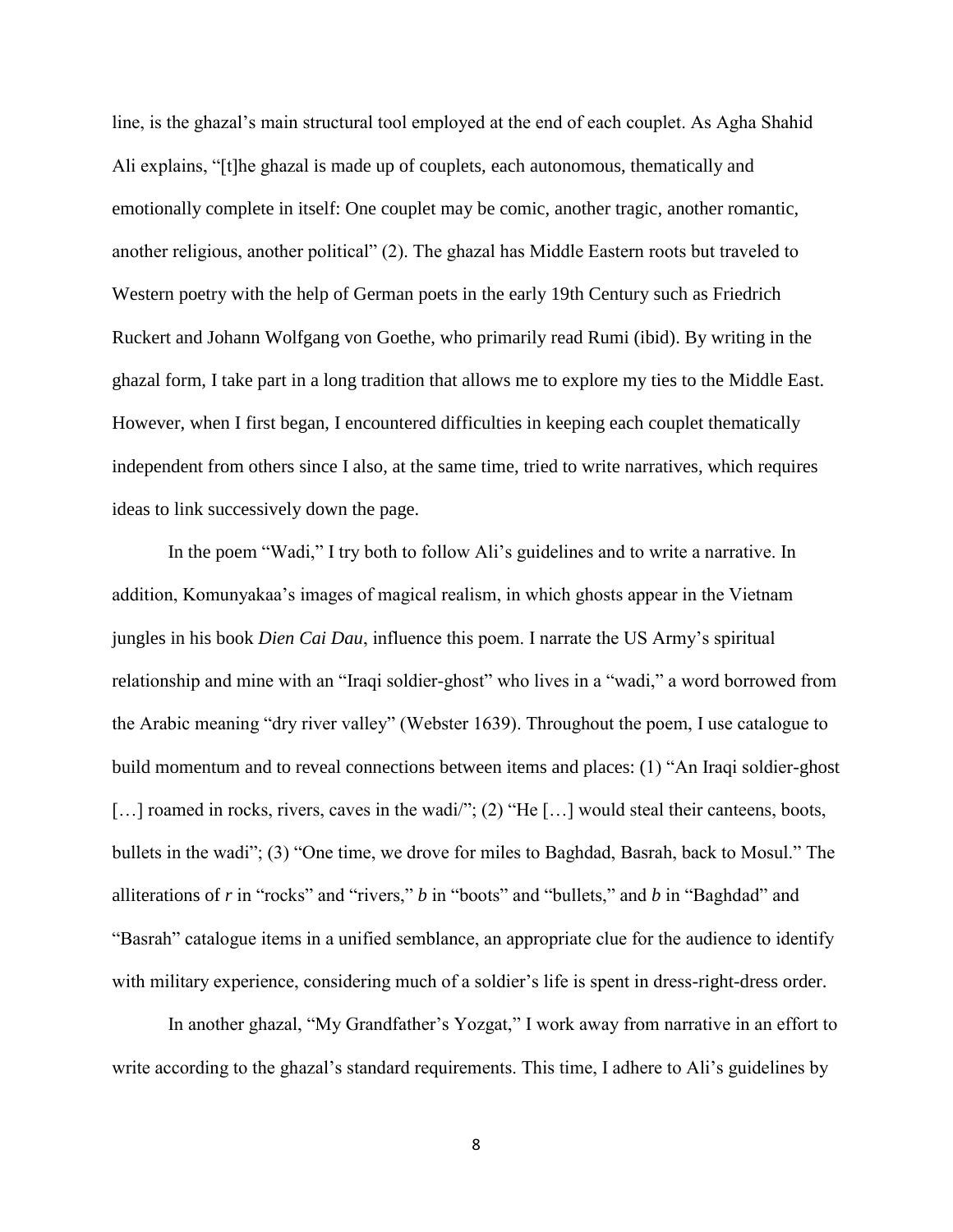maintaining a strict syllabic count of 12 to 15 per line, an epistrophe at the end of couplets, and (as in all of Ali's ghazals) even repeat a refrain at the end of the first two lines.

Grandfather will never return to his hometown, Yozgat. When he speaks of it, I smell the poppies of Yozgat.

Here, as in all my poems, I work towards appropriate diction, or word choice, helping me reconstitute vividly my grandfather's hometown, Yozgat. I say the word "return," somewhat defiantly, to underscore that my grandfather had indeed lived in Yozgat, since the Turks will not admit to destroying millions of Armenian birth certificates and property deeds. Thus, this poem re-establishes a record of my grandfather as a citizen of that city. In the second line, I create a causal relationship between sound and smell, in which I reinvent Yozgat through an imaginative metaphor, as if my grandfather's voice actually invokes the olfactory nature of his native soil. Even my own mother never shared any story with me about grandfather's recollection of Yozgat's poppies. Yet, ironically, our family name, "Khash-Khashian," is an Armenian colloquial word for "poppy." Thus, by accentuating "poppy," I reincarnate my family's nameidentity through memory of my grandfather's land.

I realize the importance of "re-annexing" Armenia through poetic spaces, as contemporary theorists describe it, for I am aware of how my poetry fits in with that of my contemporaries. This poetic re-annexation is, apparently, a practiced tradition among Armenian writers of the diaspora and their descendants. Leon Srabian Herald wastes no space and reclaims his hometown from Turkey in his poem's title, "Memories from my Village: Put-Aringe, Armenia" (3). The poem illuminates the relationship between his parcel of land and that of his beloved: "The creek running through your orchard/ was just as clear and cool as ours" (ibid). Another poet, Peter Balakian magnifies his aunt's memory of the relationship between the poppy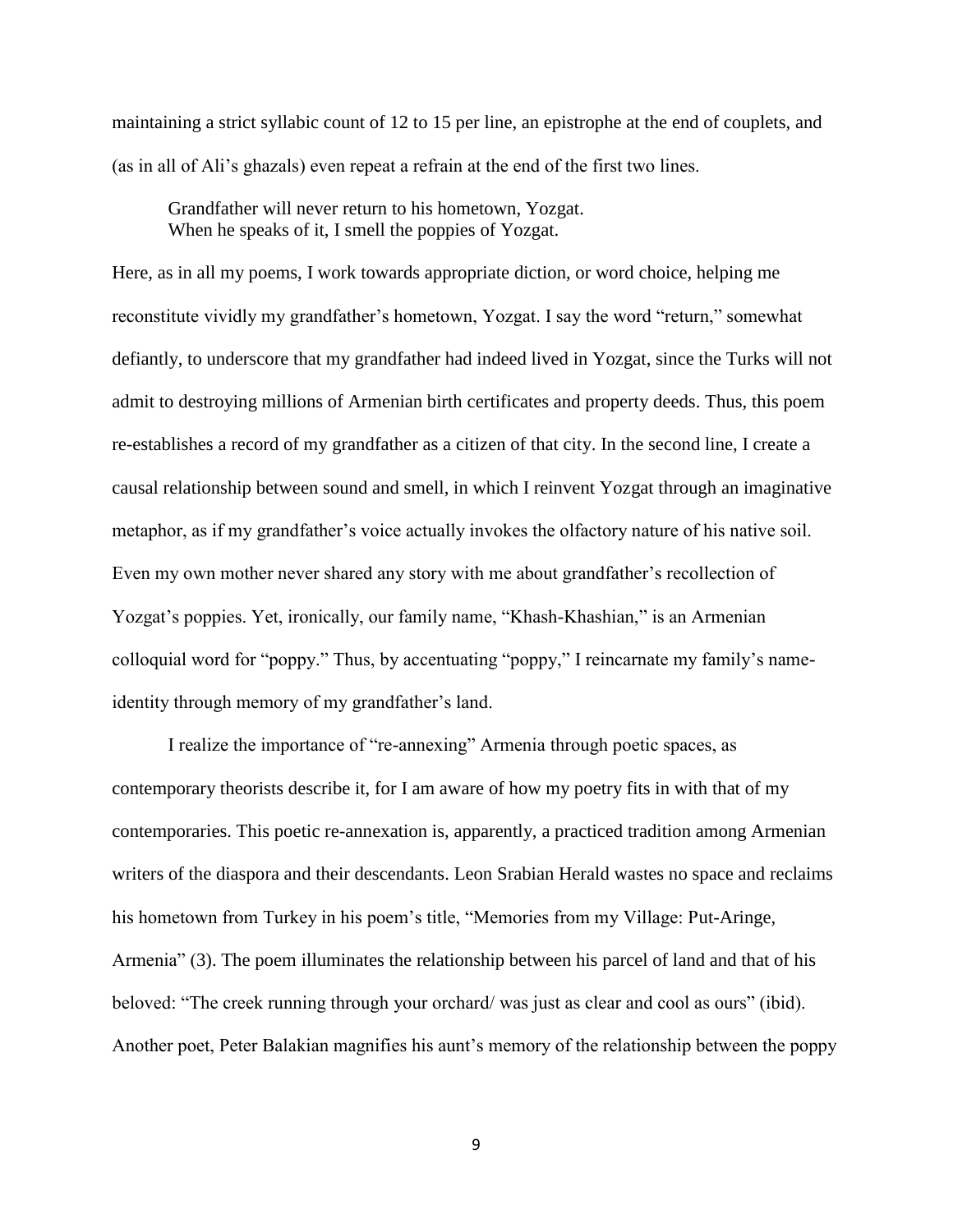scent of Armenia and morning light in his poem, "Poppies": "Bright orange in the morning/ cupping the fragrant air/ of the upstate summer./ All my aunt remembered of Armenia./" (107).

I also align my poetry with poets of other colonized people, such as the Palestinians. As I continue to spread my message, I discover those who will empathize with my suffering. Naomi Shahib Nye, a Palestinian-American reclaims Palestine in her poem "1935," in which she speaks to her dead father and places him in his hometown stolen by Israel: "You beam as if you owned the whole city, could go anywhere in Jerusalem" (18). When Mahmoud Darwish, whose poetry is exemplar of Palestinian poetry, speaks of return in "If You Return Alone, " he touches on how time changes the homeland when one is away, "If you return alone, tell yourself:/ Exile has changed its features" (195). Although the Turks exiled my grandfather and not me, I experience loss similar to that of Palestinian Mahmoud Darwish.

Soviet-Armenian poet Hovannes Shiraz helps me realize that my poetry would always lack a substantial level of Armenian culture if I did not learn my mother tongue, for language is culture. In the poem "To the Armenians in the Diaspora," Hovannes claims: "You may know a myriad languages in the alien world,/ But should your mother tongue be foreign to you,/ You are a bird in a cage with your tongue torn out,/ And you are forever lost to your mother country./" (Kudian 25). When I set forth on a mission to teach myself Armenian, I learned that there are two dialects: Eastern Armenian, the language of authority in present-day Armenia; and Western Armenian, a language spoken mainly by those, like my grandfather, who experienced the diaspora. He did not pass the language down to his children, and so I was left to assimilate in the US. As a result, English is my first language. Unfortunately, I had little reason to learn Armenian, until now. Rather than first learning Eastern Armenia—the language much alive and

10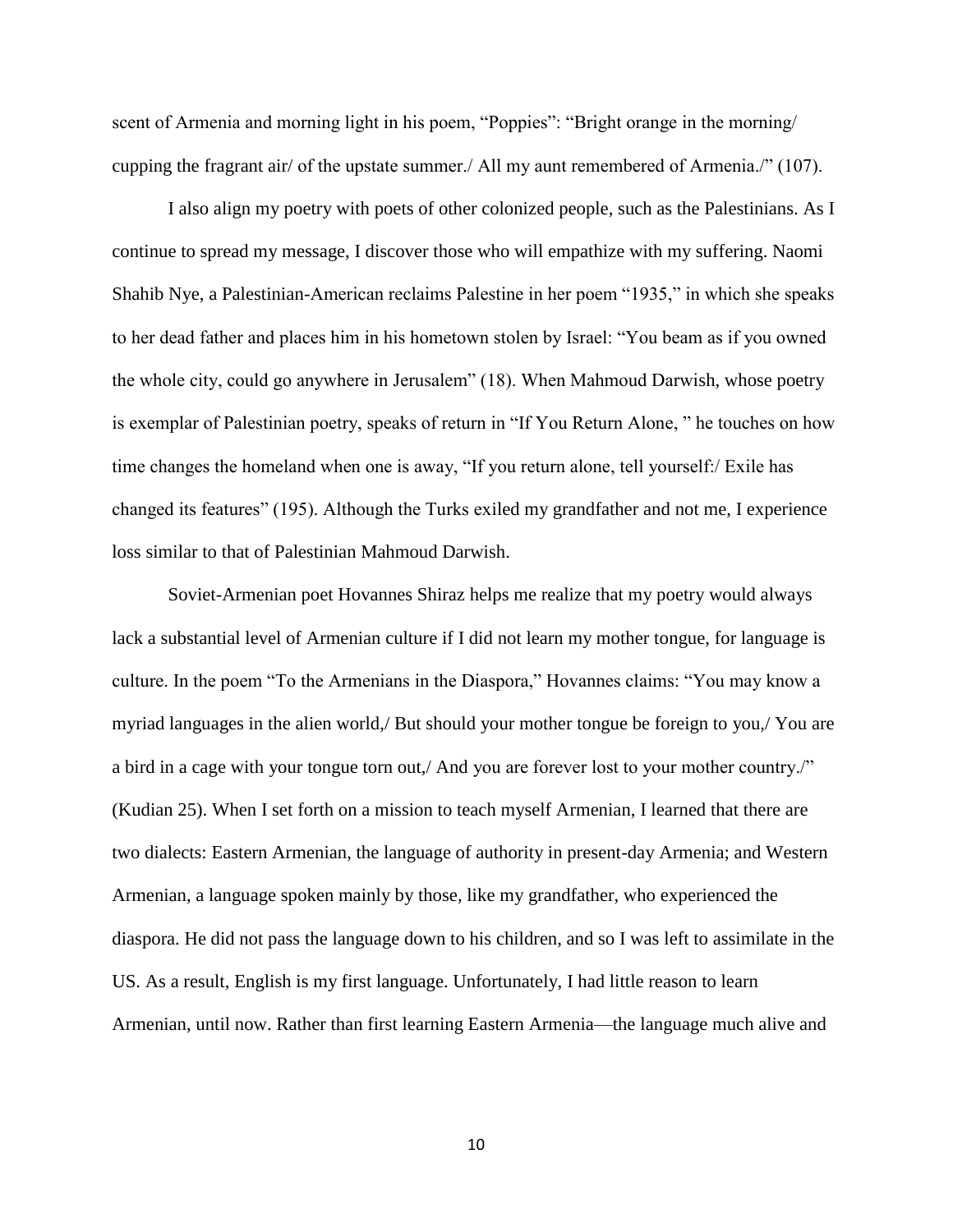thriving, I decided to teach myself Western Armenian—the language moving closer to extinction.

As a result, I embrace a Western Armenian lexicon and syntax by including the poetry of Siamanto in the final stanza of my ghazal "Armenian" that I discuss later in this essay. To develop my craft of the ghazal, I follow the advice of American poet Jim Harrison, who thinks that form should adhere to content: "I hate to use the word, but form must be an 'organic' revelation of content or the poem, however otherwise lively, will strike us false or merely tricky, an exercise in wit, crochet, pale embroidery" (26). In his work *Outlyer and Ghazals*, Harrison does not follow the ghazal's strict meter and, thus, veers from the practice of his American predecessors, like Agha Shahid Ali. The only rule he observes is the use of couplets, excluding the refrain and exact syllabic count per line. After contemplating the reason he deviated from the standard American ghazal, because it felt other than "organic" as he wrote the poem, I realized that my poetic impulse felt inauthentic in my early ghazals. I decided to abandon what felt most hindering: an exact syllabic count. Yet I kept the refrain because, for example, in my poem "Armenian," I make a political statement by restating the word "Armenian." I intend the audience to remember Armenian is a language. I do not know how many times people have asked me, poets and other people of letters, what language Armenians speak. In this poem, I also raise the issue of how my deployment to the US War in Iraq motivated me to learn Arabic, but that Armenian, unfortunately, remained on the wayside as one of my interests. In the poem, I show how this grieves me: "I learned the enemy's language, not Armenian./" As I break the rule that each line's final punctuation must be end-stopped, I rebel against the inevitability of life's determined flow, specifically, in the third line: "[…] life kept giving me more/ then war"; and in the eleventh line, where I sing about Armenian awakening in my mouth, "as though my tongue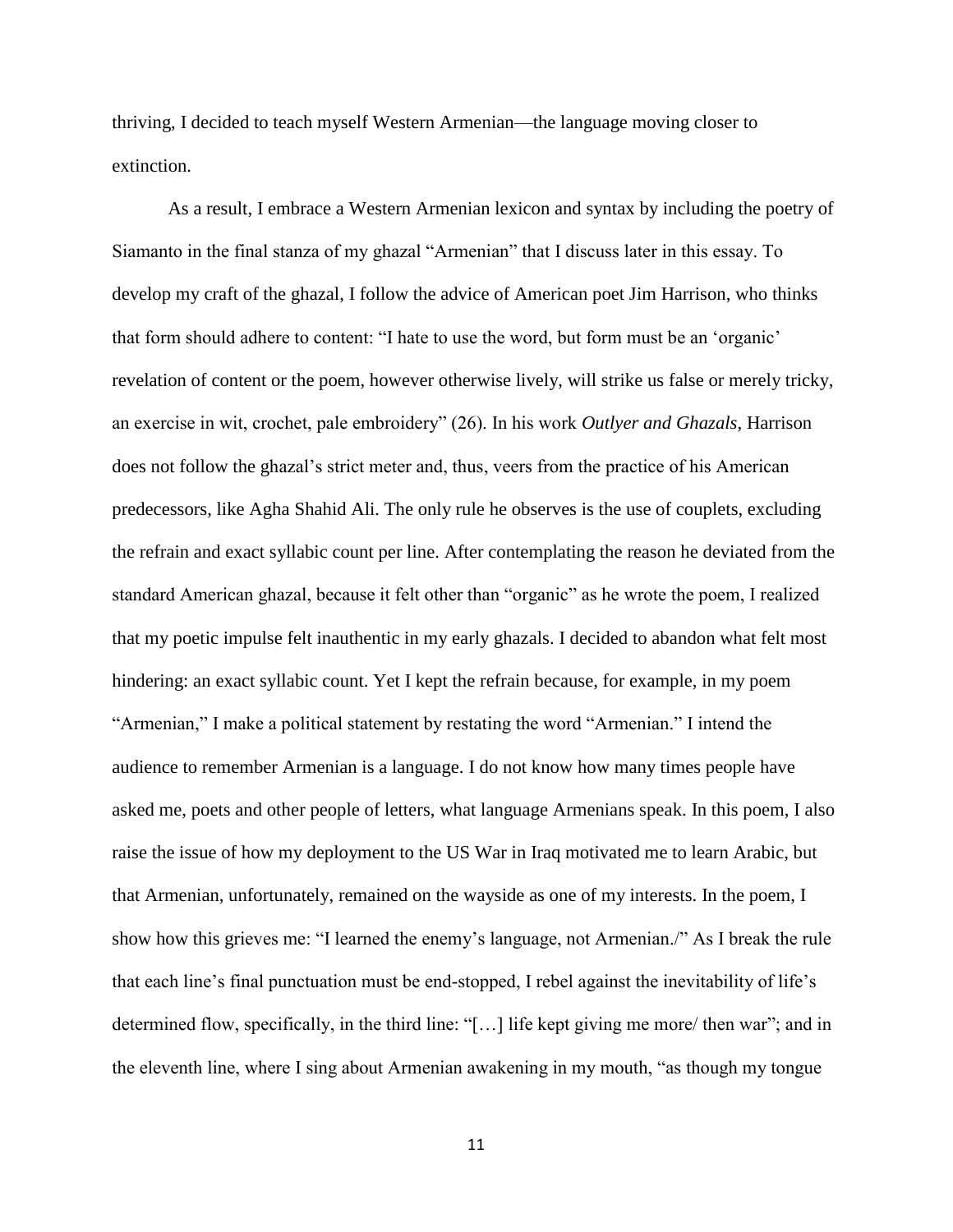planted itself in the root of 'tree,' *zar*, until my lips popped/ in *p'ap'ouk*, 'soft and tender . . ." As I read this poem in public, I hold open vowels of the Armenian words slightly to resonate the freedom my body feels when speaking my mother tongue: "a" in *zar*, and "a" and "ou" in *p'ap'ouk*. In the last four lines, I revive the poetry of the distinguished, martyred poet in the genocide, Siamanto. First, I recite the English, so the audience understands the message. Next, I recite the same two lines in Western Armenian as Siamanto initially composed it. In this way, I revive the Western Armenian of the former Anatolian Armenian, the same language as my grandfather's Yozgat.

In conclusion, I find that as I reinvent my grandfather's Armenia, I also reinvent my own identity as an American-Armenian, an essential part of my identity as a poet. At the same time, I alleviate the pain of the Armenian people by revealing the uniqueness of an Armenian culture that is on the brink of extinction. Similarly, I alleviate my own pain as I write and share poems about my experiences in the US War in Iraq. Yet, as previously stated, the way I feel an experience should be remembered is more important than merely recording facts about how an experience unfolded in the past. I do not sing poems about history but about how my body experiences memory, a more emotionally charged rendition of what happened.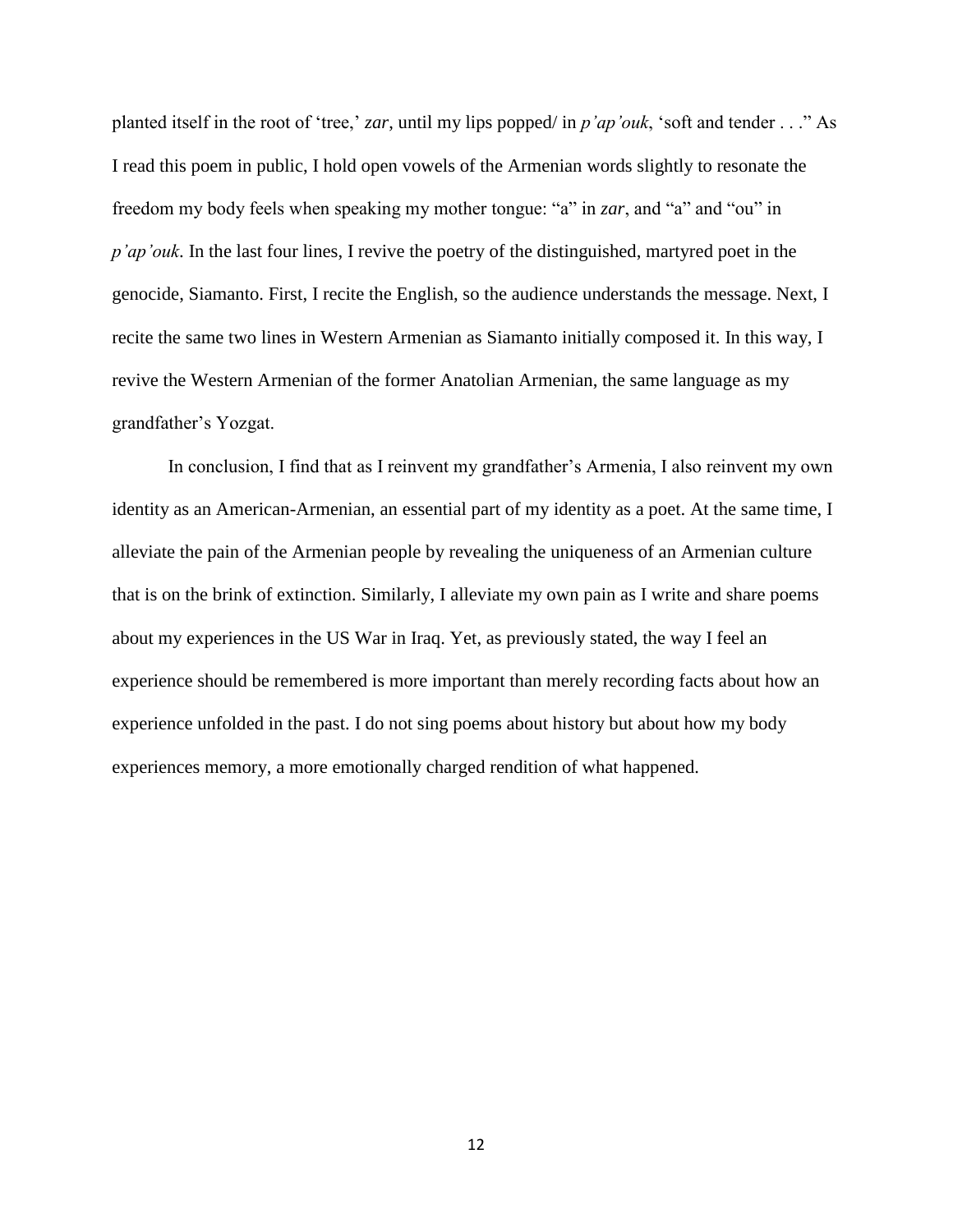#### WORKS CITED

- Yusef, Komunyakaa. Interview by Kristin Naca. "Hotbeds and Crossing over Poetic Tradition." *Blue Notes: Essays, Interviews, and Commentaries*. Ed. Radiclani Clytus. Ann Arbor: The University of Michigan Press, 2000. Print.
- ---. *Dien Cai Dau.* Middletown: Wesleyan University Press, 1988. Print.
- O'nan, Stuart, ed. *The Vietnam Reader.* New York: Double Day, 1998. Print.
- Baker, David and Townsend, Ann. "The Line/The Form/The Music." *The Eye of the Poet: Six Views on the Art and Craft of Poetry.* Ed. David Citino. Oxford: Oxford University Press, 2002. Print.
- Young, Kevin, ed. *The Art of Losing: Poems of Grief and Healing.* New York: Bloomsbury, 2010. Print.
- Said, Edward. "Yeats and Decolinization." *Nationalism, Colonialism, and Literature.*  Minneapolis: the University of Minnesota Press, 1990. Print.
- De Young, Terri. *Placing the Poet: Badr Shakir Al-Sayyab and Postcolonial Iraq*. Albany: State University of New York Press, 1998. Print.
- Chahin, Mack. *The Kingdom of Armenia.* New York: Dorset Press, 1987. Print.
- Ali, Agha Shahid, ed. *Ravishing DisUnities: Real Ghazals in English.* Middletown: Wesleyan University Press, 2000. Print.
- "Wadi." *Webster's New World Dictionary of the American Language.* College Ed. 1968. Print.
- Herald, Leon Sradian. "Memories from my Village: Put-Aringe, Armenia." *Armenian-American Poets: A Bilingual Anthology.* Ed. Garig Basmadjian. Detroit: The Alex Manoogian Cultural Fund of the Armenian General Benevolent Union, 1976. Print.
- Balakian, Peter. "Poppies." *June-Tree: New and Selected Poems.* New York: Harper Collins Publishers, 2001. Print.
- Nye, Shahib Naomi. "1935." *Transfer.* Rochester: BOA Editions, Ltd., 2011. Print.
- Darwish, Mahmoud. "If You Return Alone." *The Butterfly's Burden.* Trans. Fady Joudah. Port Townsend: Copper Canyon Press, 2007. Print.
- Shiraz, Hovannes. "To the Armenians in the Diaspora." *Soviet Armenian Poetry.* Ed. and Trans. Mischa Kudian. London: Mashtots Press, 1974. Print.

Harrison, Jim. *Outlyers and Ghazals.* New York: Simon and Schuster, 1971. Print.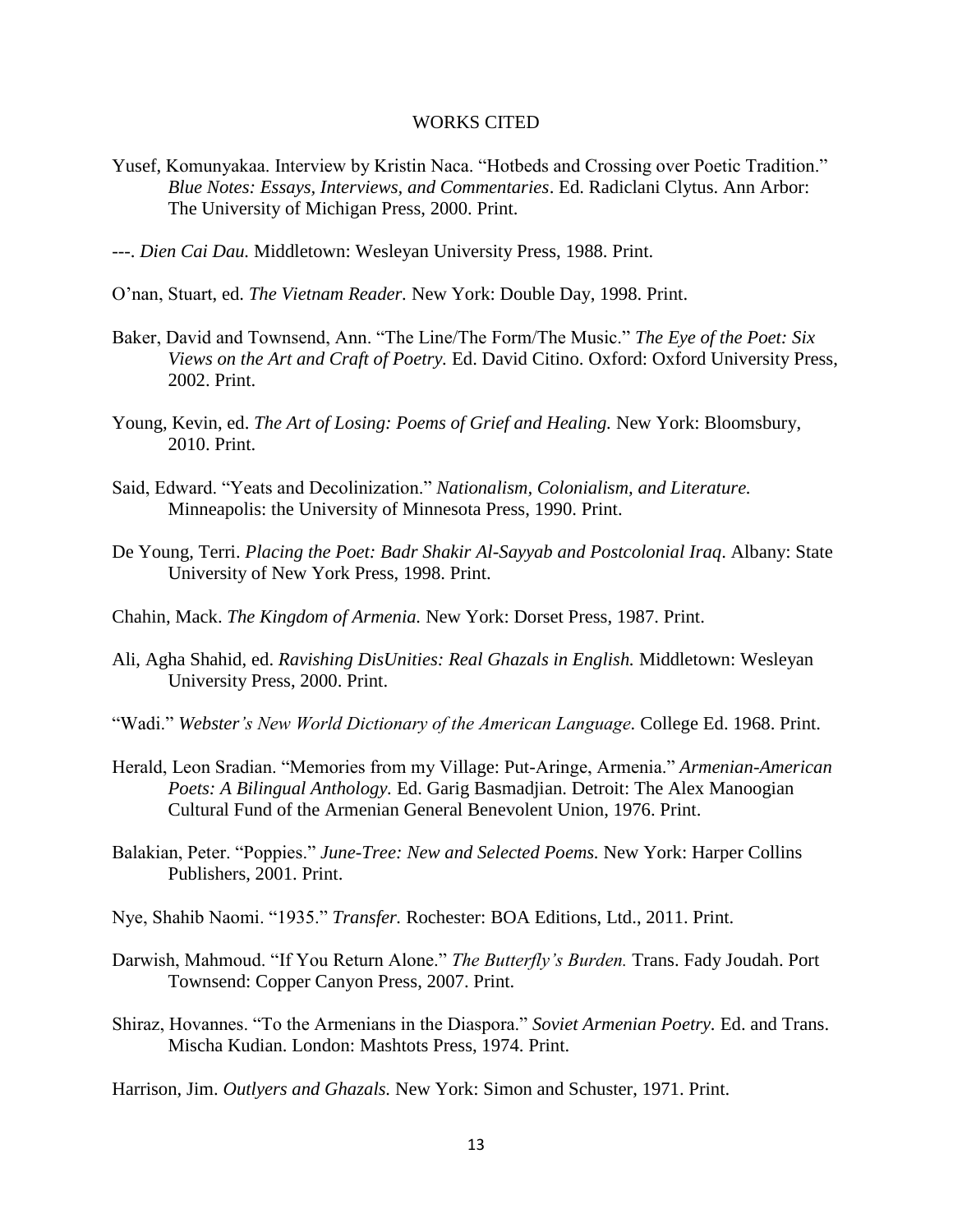#### IN THE GUARDTOWER

Mortar landings flash on the night airfield in threes, the way votive candles flicker in a drafty cathedral. Hail Mary mother of wind, don't blow our way. I count between flashes then strikes, like I would in thunderstorms when I camped as a child in spring. The downpour would come, clouds clear, then a million frogs would sing for the stars. Tonight, the moon's crescent bends, like a crooked smile, lights the Apaches above us, thundering to the enemy's position. In this desert, some things are certain: the call to prayer five times a day, mortar attacks when we sleep, and bullets rain more than water drops from the clouds.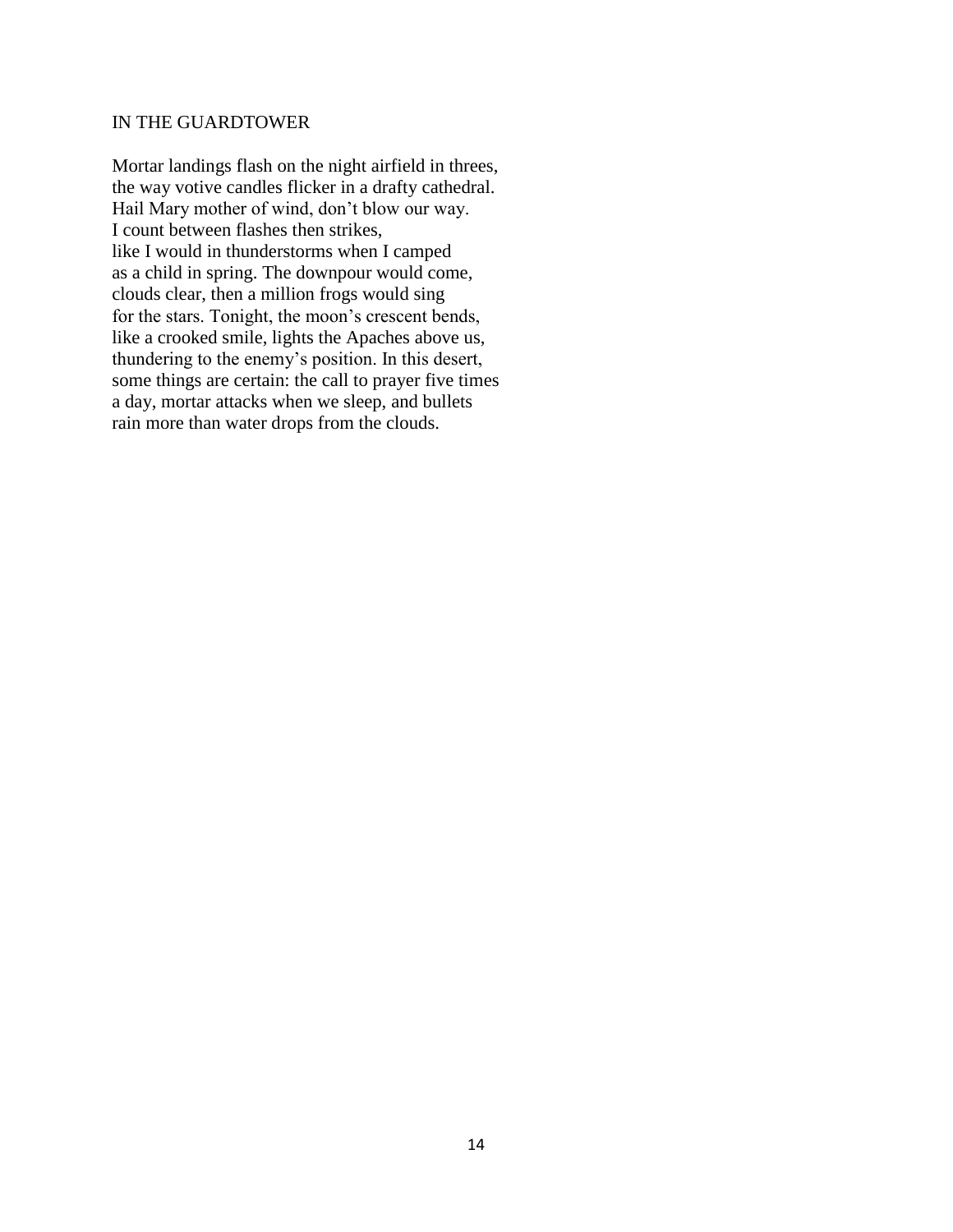# AL-SAQOUR

Mohammed would leave the mosque and walk like his father down the street shaking hello to the weak and old who couldn't bow among their brothers and recite Allahu al-Akbar. This he'd chant as he passed our Hum-V, M-16s loaded, waiting for the slightest stir. We were luckier than him. I pinch myself Fridays when he, a flash of feet, disappears around the corner.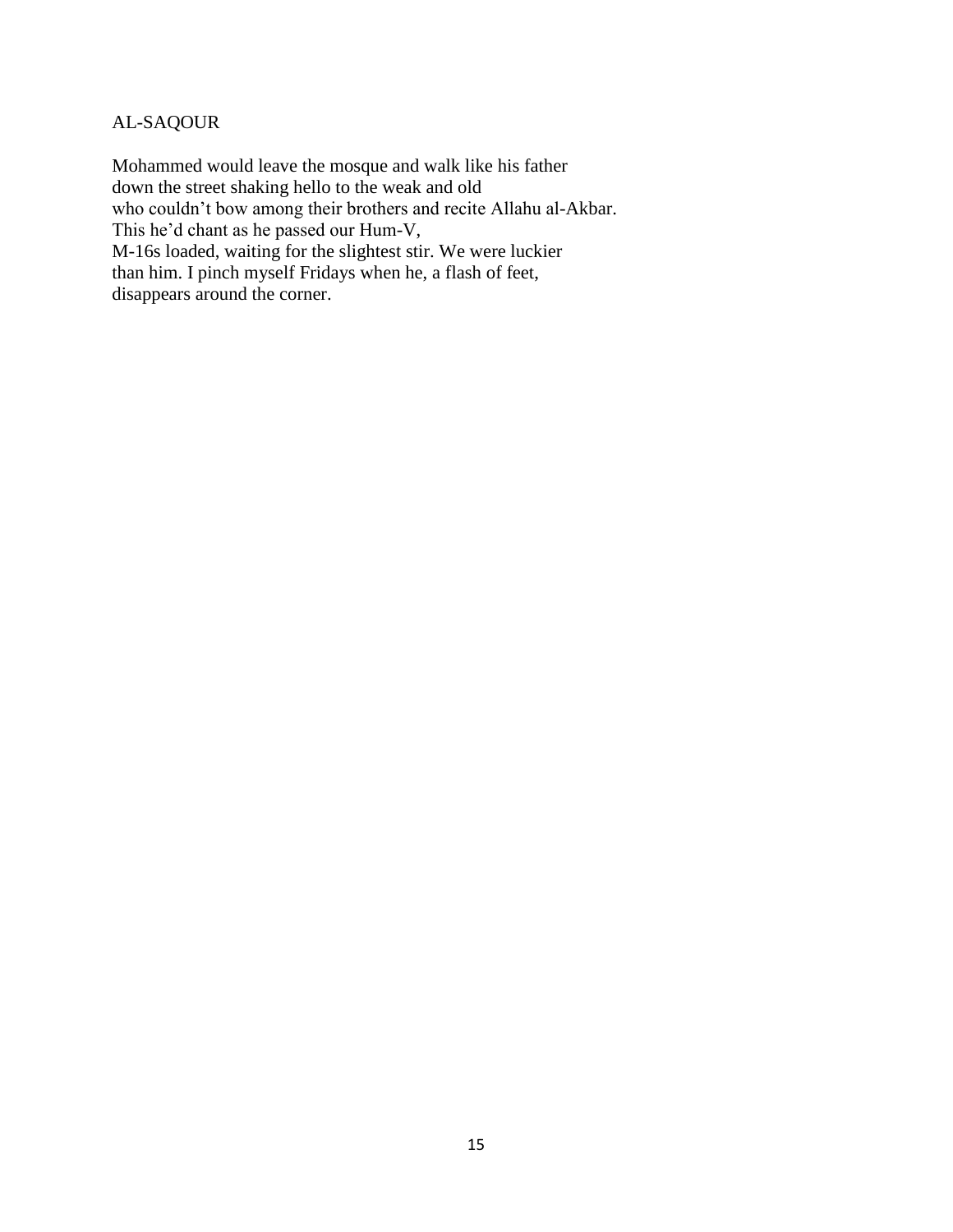# MASS GRAVE AT HAYY AL-SAQOUR

This is harder than finding beacons in a thick fog, like how a Captain retraces his ship by spotting dead crew afloat. The one with prayer beads still in his grip, remember him? Sergeant, we won't report this. The Imam at the mosque with intel on terrorists moving into town appears briefly in a flock of sheep. He won't stop watching, fuck! Wind from an IED blows our way; the blast we hear won't cease echoing.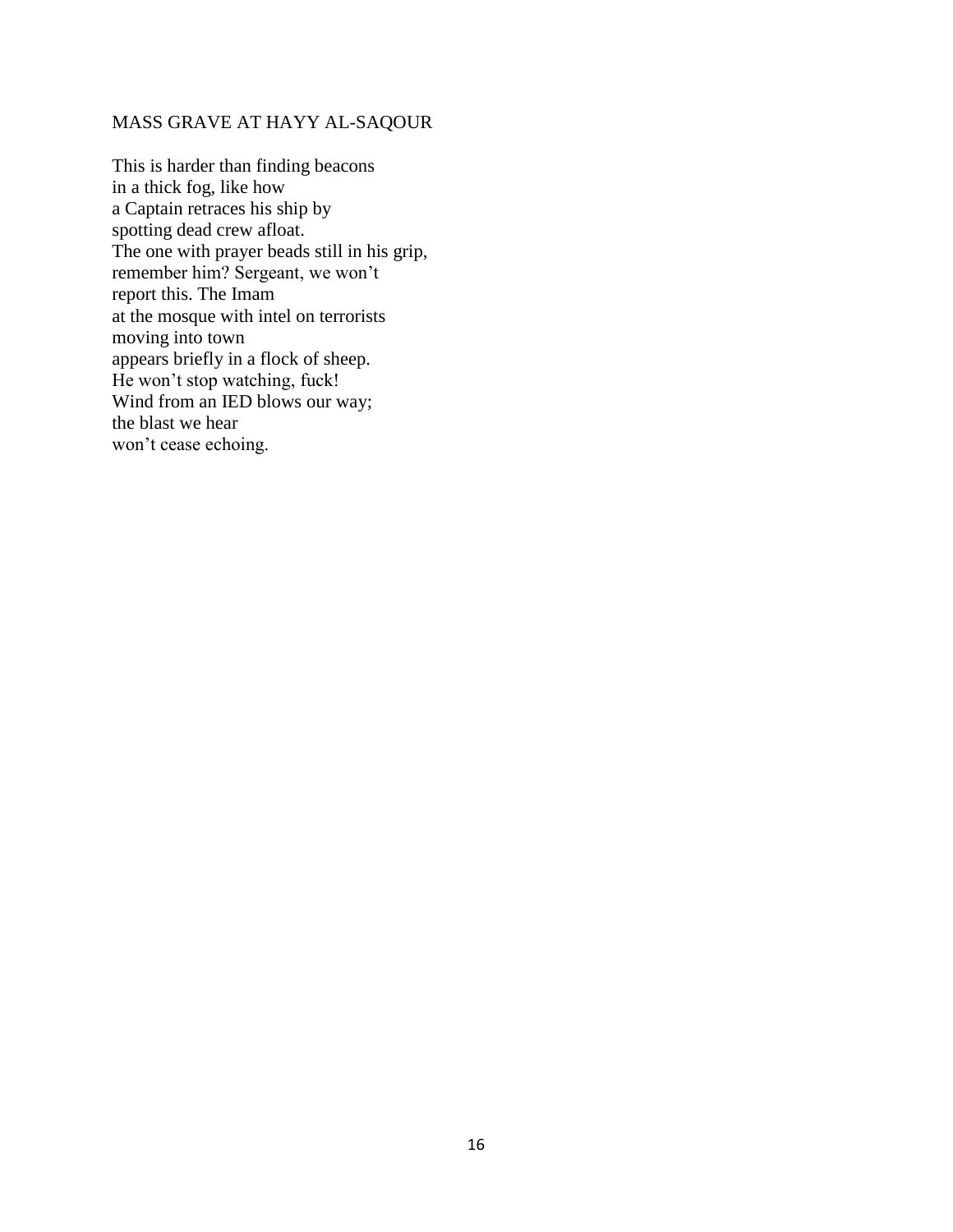#### HURRY UP AND WAIT

We spend Saturday nights together but isolated in the same room. Dickerson reads the newspaper in a corner chair. De Luna pumps ten-pound bells at the doorway. I play solitaire at the desk we liberated from a junkyard. Hip-hop beats take off the edge, cause we know rockets could find us anytime. Like Velasquez, hit drawing a supply route on a map spread out on his Humvee hood. Or Petrie, who opened the door to spit out his chew. Bam! Hit by a mortar.

I play solitaire. It comforts me. I am my only opponent. I risk aces never showing, Kings useless in my palms. When I come to the deck's end, I shuffle the cards, until my sergeant yells, "Form up!"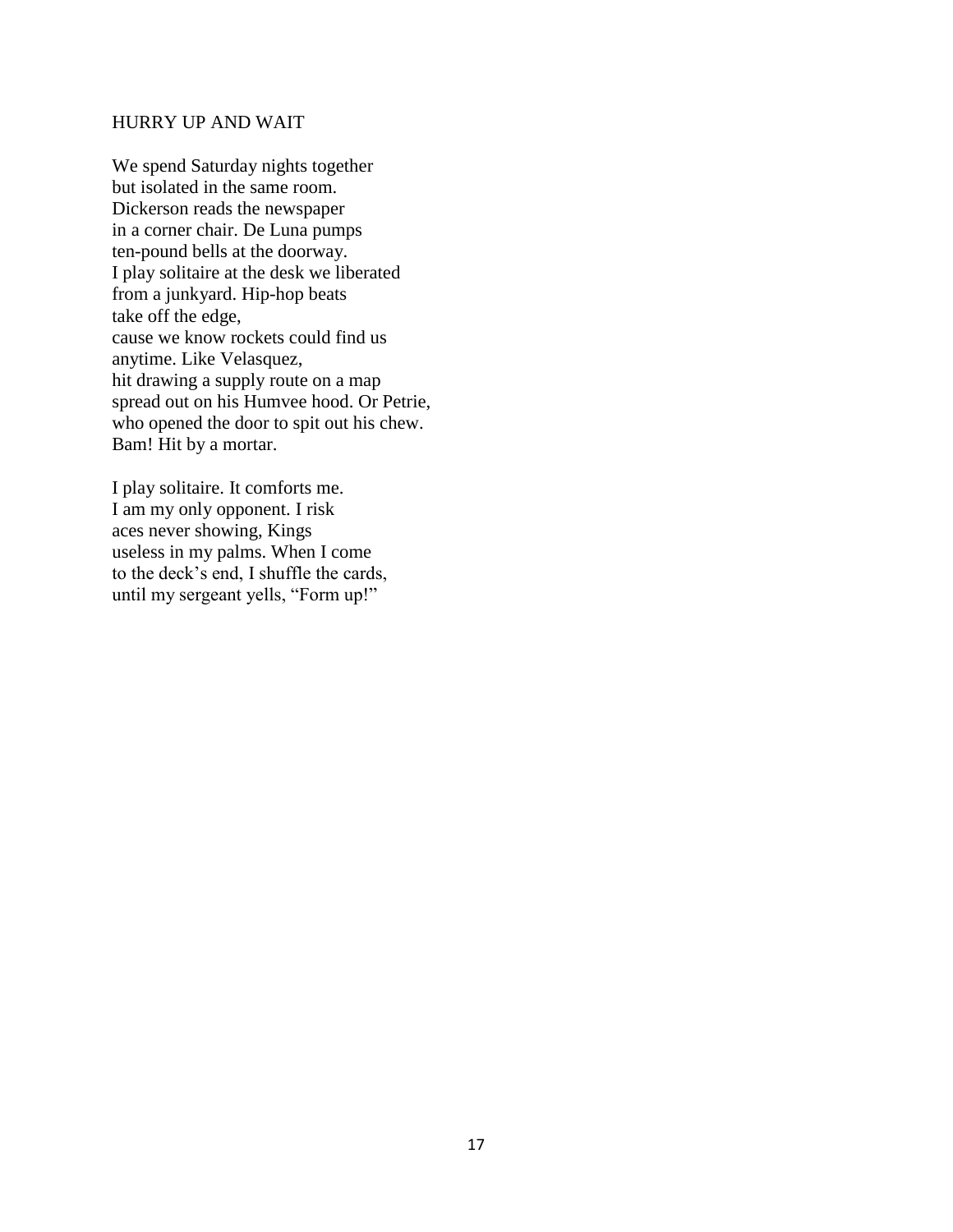#### RELIEF AT FOB SPEICHER DECEMBER 26TH, 2004:

Like 9-11, the news stops everything and we gather around the unit's only TV to watch a reporter point to a map, circle a blue place in the middle of nowhere, explain how a few waves are the cause for thousands of deaths. PVT Andre sits straight up in his chair, grunts, then inhales a long breath. The commander pauses over a stack of pressing evaluations, pushes them aside as the news shows the water lifting a house higher than a telephone pole. Every muscle in my body relaxes as I sip a full cup of thick, brown java, steaming the scent of Columbia.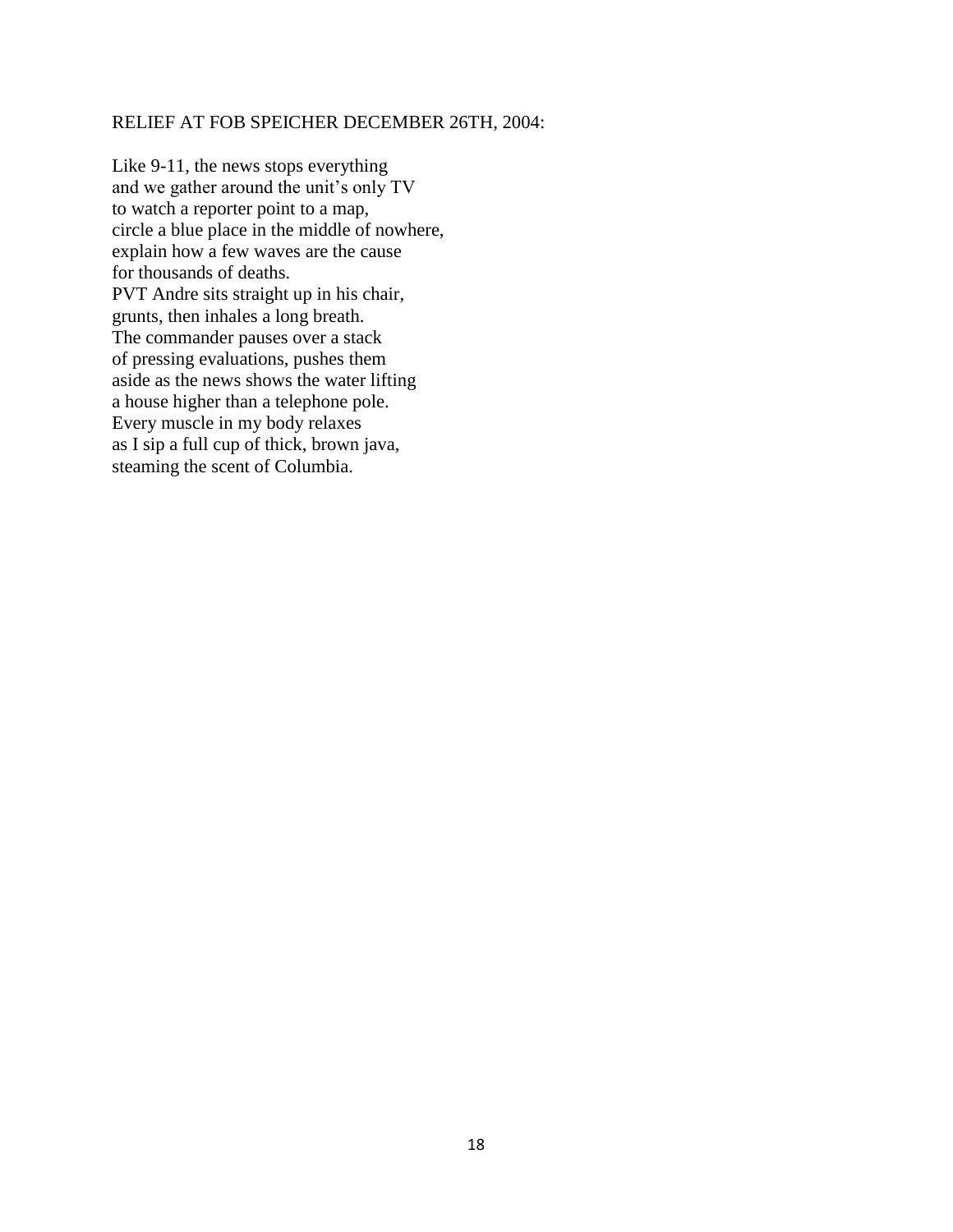# FROM AN ARMY COUNSELOR

On intake forms, Date Of Birth reminds me they have mothers. I try to never judge how this place changes them. Combat would transform anyone. When they come into my office door, they turn in their M-16s, not their Hajji cigarettes. They smoke a pack an hour, vent about their girl and boyfriends, and the close calls they've had.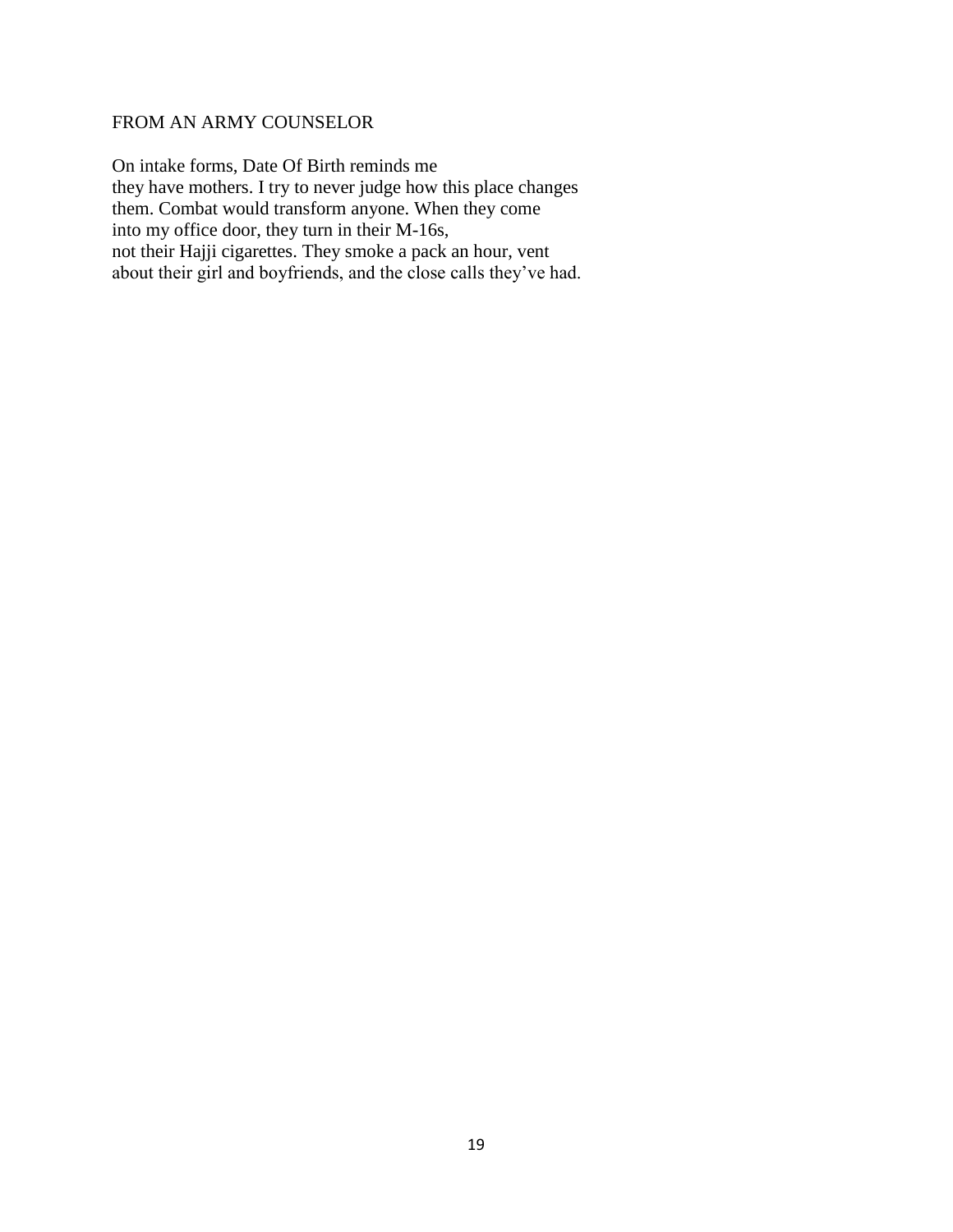# PVT ANDRE HOLDS A GIRL AFTER A MARKET BOMBING

As her breath stops, and wind vibrates her brown hair, Andre gives thanks.

For the quick esophageal tear, death's advance. Thanks

for the view they shared of blue sky, the Tigris below. Thanks

for reciting the Koran, fingering orange beads she found in the garbage

that Friday, when God ignored her request for sleep filled with promise. Thanks,

but no thanks, for how she watched soldiers march in ranks down the street, fire

at the innocent. Thanks, but no thanks. She'll never touch the white mountain

her father spoke of at dinner, the peak so clear, her eyes would dance.

Thanks, but no thanks. She'll never know heartbreak, never.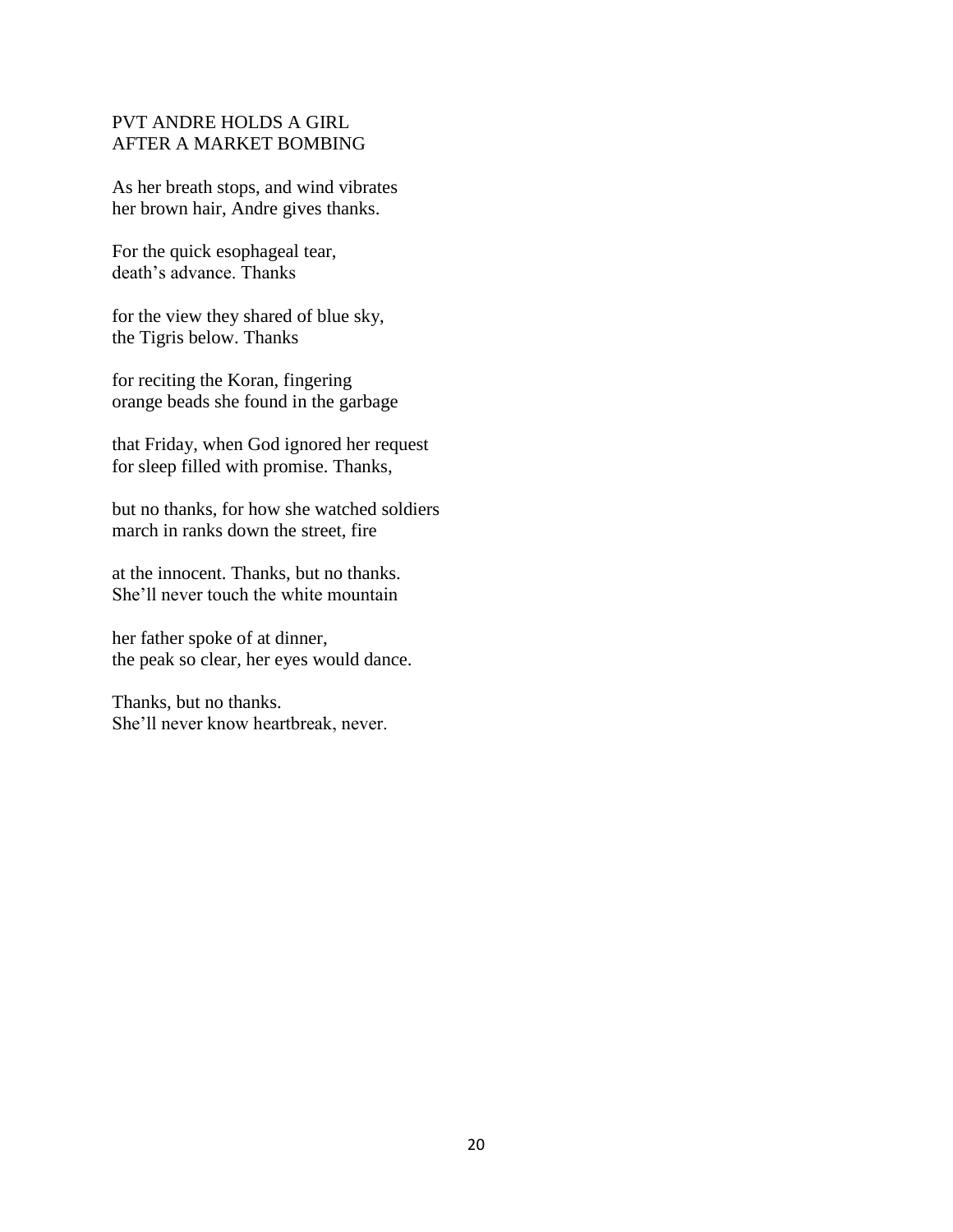# RECREATING VELASQUEZ'S IED

Specialist Velasquez's Humvee blows skyward. Like dice in a cup, he's shaken up, bouncing wall to wall. When everything settles, a high frequency deafens him. He pats his legs, feet, arms—All there. Screams outside the Humvee aren't as loud as Specialist Pullman's, who sits at arm's reach, only he doesn't have a shoulder to touch for consoling. Velasquez kicks the door open; time to pull guard. He stares into bright blurriness, fires at echoes of AK-47 shots and Arabic. His M-4 kicks in his hands, like a dying dog with nerves that won't surrender.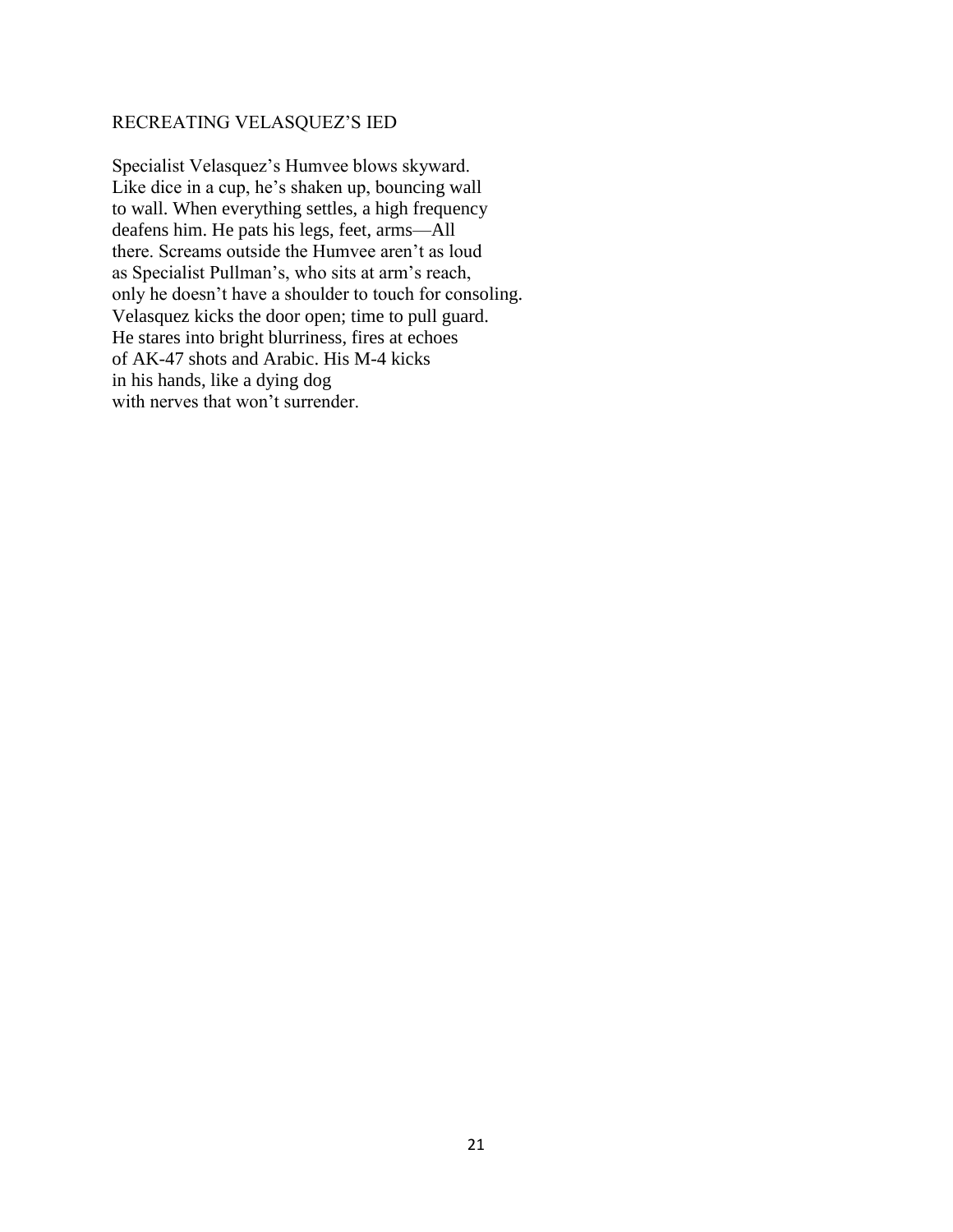# CAESURA

The dust storm rages like waterfall through our compound, engulfing M-16s, clips, Kevlars, socks, sleeping cots. We crouch low, squint, breathe desert. Grains pile into armpits, toes, mouths. Wind assaults our eardrums, silences orders to kill, keeps us from chambering our bullets. We suspend our anger, wait in darkness in this space we call home.

The enemy, in nearby field, mortar ready, meditates on a prayer come down centuries ago, from push and pull between hatred and hunger.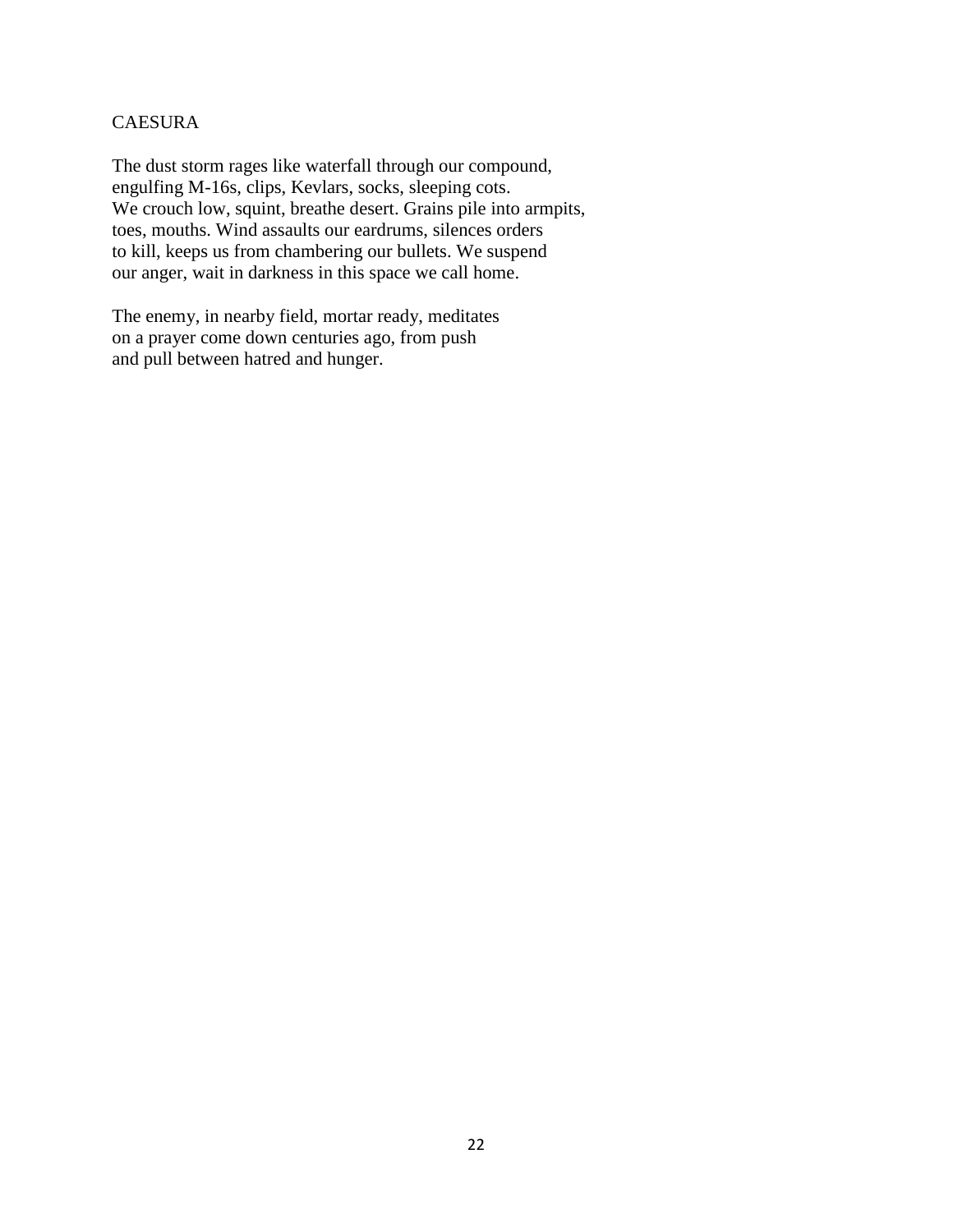## TOWEL HEAD

Our uniforms are green, our skin, various shades. Black, peach, olive.

Towel Head, I am called in the shower line, the caller never showing his face.

By the time I explain that Armenians do not wear headgear, he wraps

his towel around his head and struts like a rooster. Other soldiers do the same,

nod to each other. Later that night, a soldier and I post guard on the roof.

A mortar lands a stone's throw away.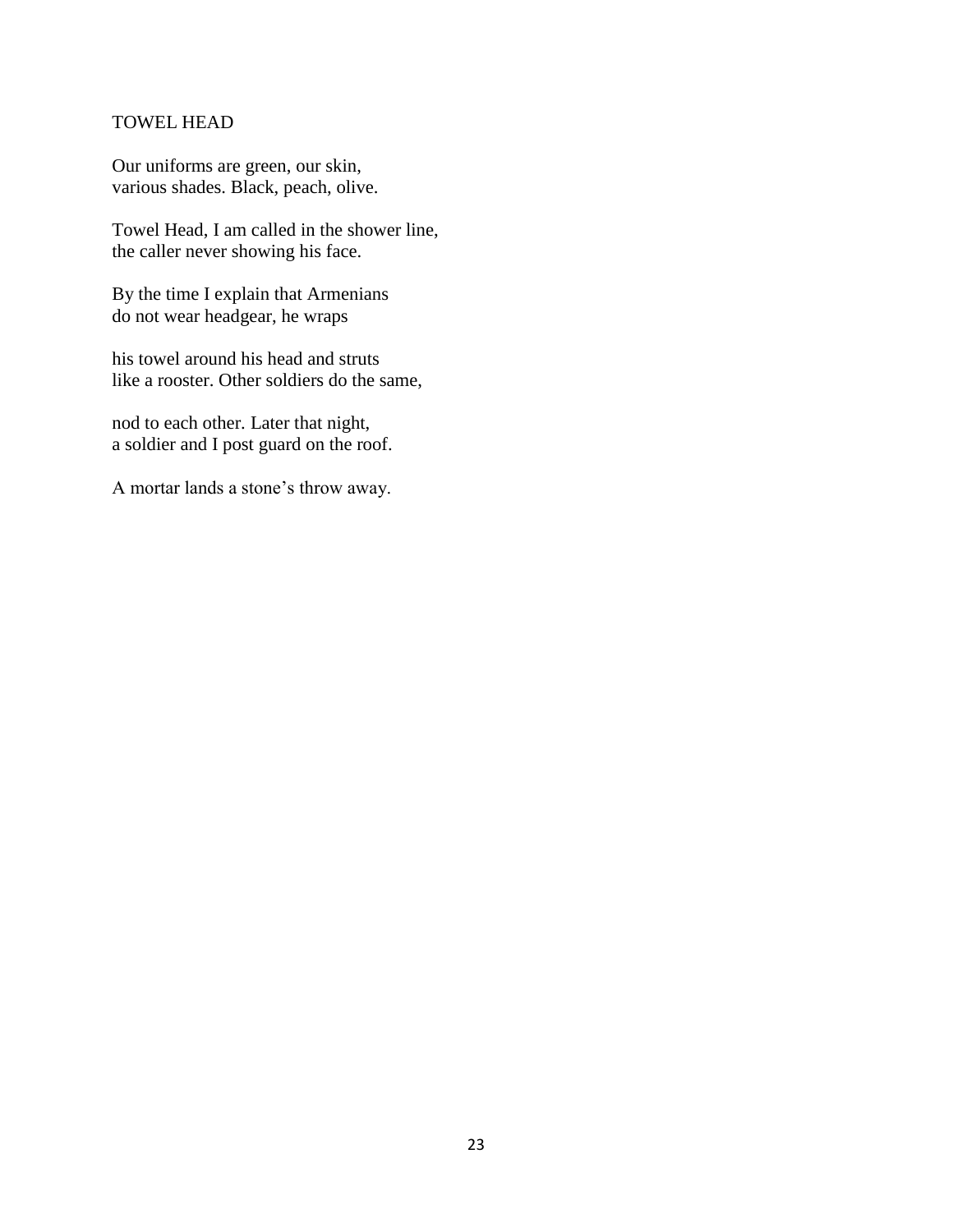#### THE WADI

When we came to Mosul, we learned about the wadi. Units before us lost weapons and armor in the wadi.

We heard about a time wheels fell off a Humvee. The Sergeant couldn't find them anywhere in the wadi.

An Iraqi soldier-ghost, it was rumored, roamed in rocks, rivers, caves in the wadi.

He searched for enemies, some said, would steal their canteens, boots, bullets in the wadi.

Our matches went out, M-16s jammed, desire to kill disappeared when we passed through the wadi.

One time, we drove for miles to Baghdad, Basrah, back to Mosul. We broke down in the wadi.

It was nighttime. The wind died. Wild dogs barked. Then we heard footsteps in the darkness of the wadi.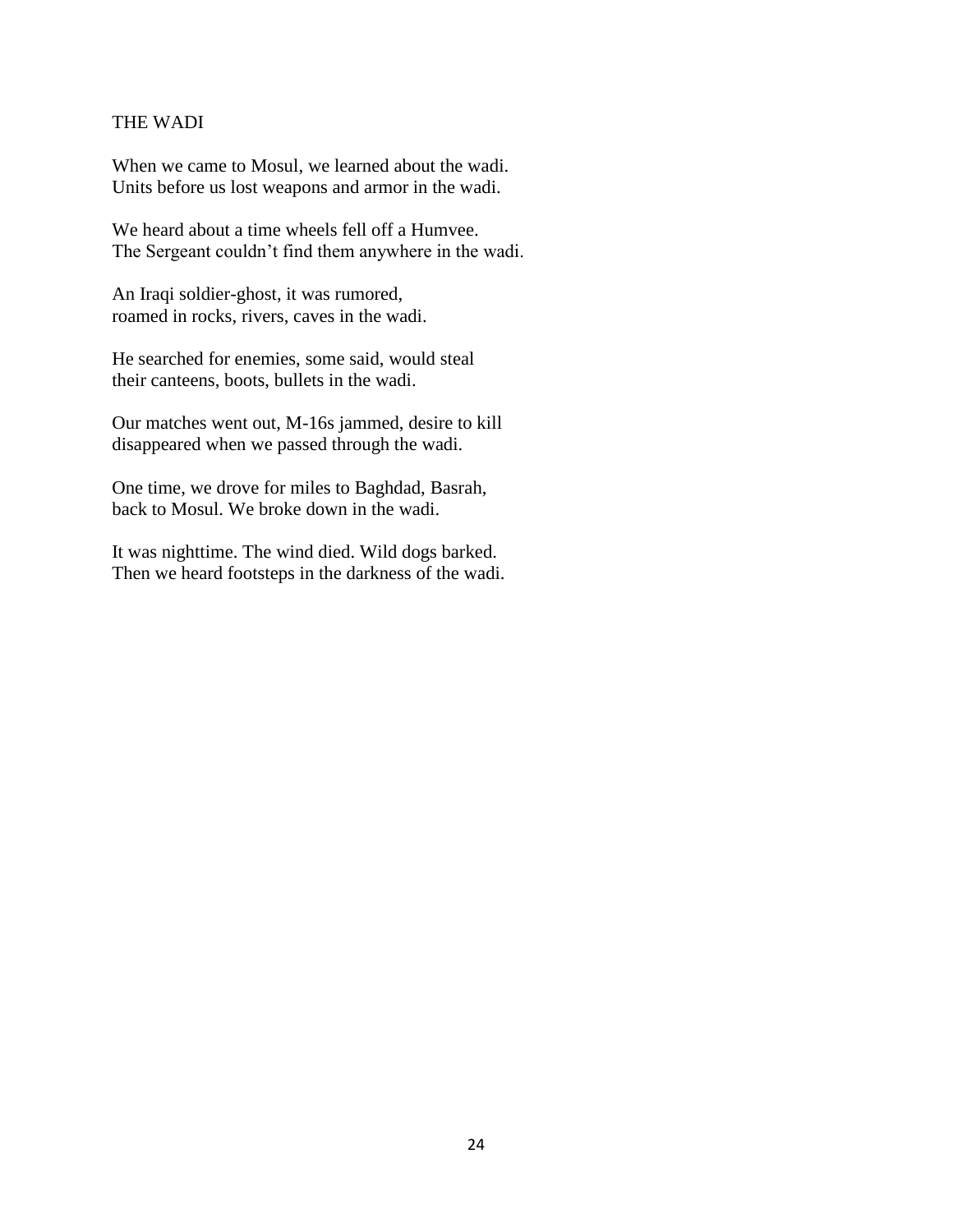## WE'VE GOT RIGHT ON OUR SIDE

Go on, bet a rocket won't land On your head on that 50 meter stretch to the latrine, Or that a sniper isn't scoping To place an infidel in his crosshairs. Go on, pray God blesses your footsteps, forgives your last sin.

Some bullets echoed Off the getaway truck Hajji crouched in. May his ghost feel no need to revenge Its murderer, unrecognizable From a hundred-meter distance.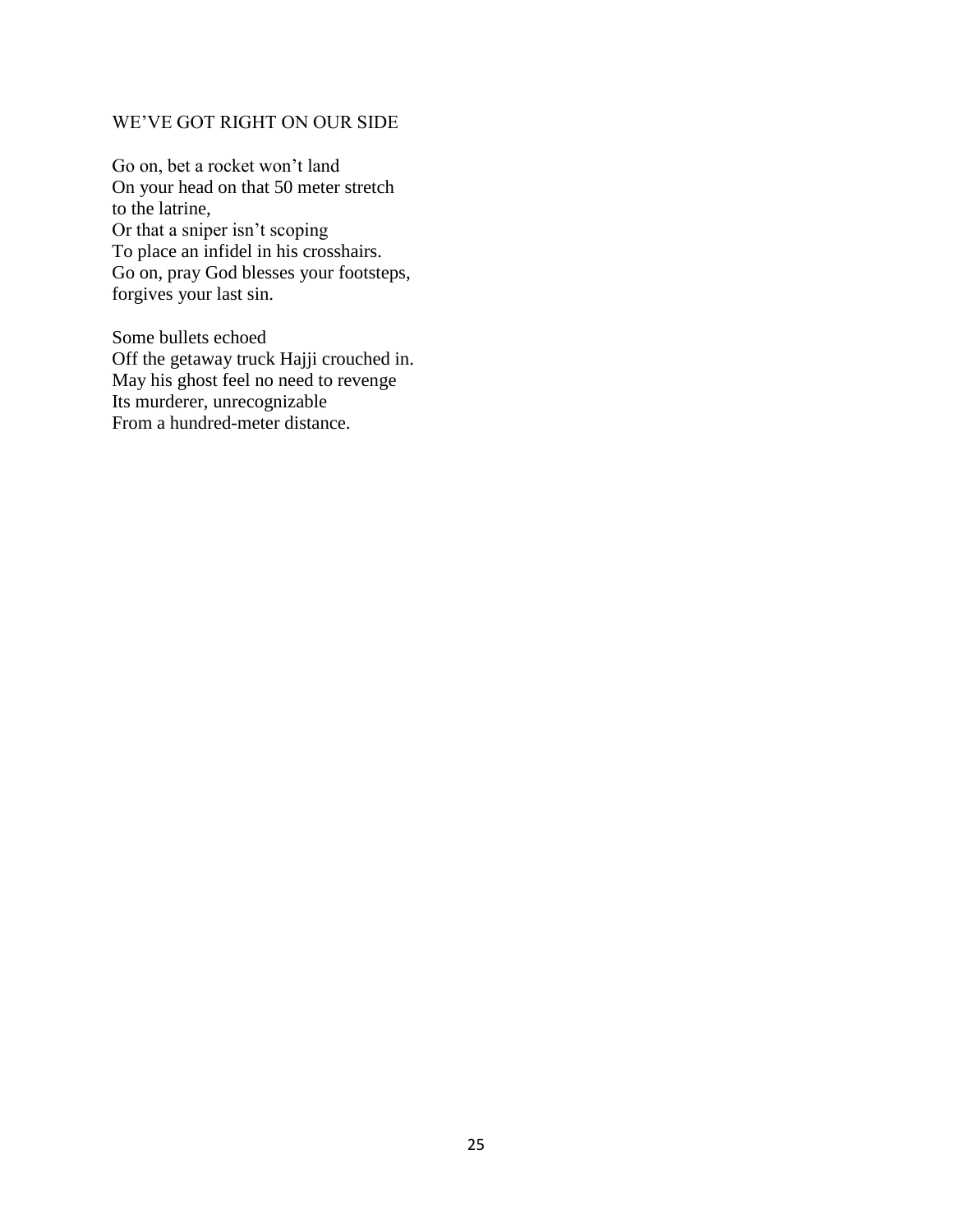## WHY COUNSELOR NICOLE JORDAN ENLISTS IN THE ARMY

She disappoints her mother. Her father's ashamed of her. She has no money for food and rent. Her work as a house cleaner bores her.

Men prefer Jack Daniels over her, that too.

So when a recruiter comes with talk about how a uniform will make men desire her. How heroes survive not only snipers, rockets,

but can also be counselors. When soldiers remember war too well, hear voices, and brainwaves hiss

like a radio chat in constant playback, she can tune them back, to fight. Nicole signs her name, says no goodbyes.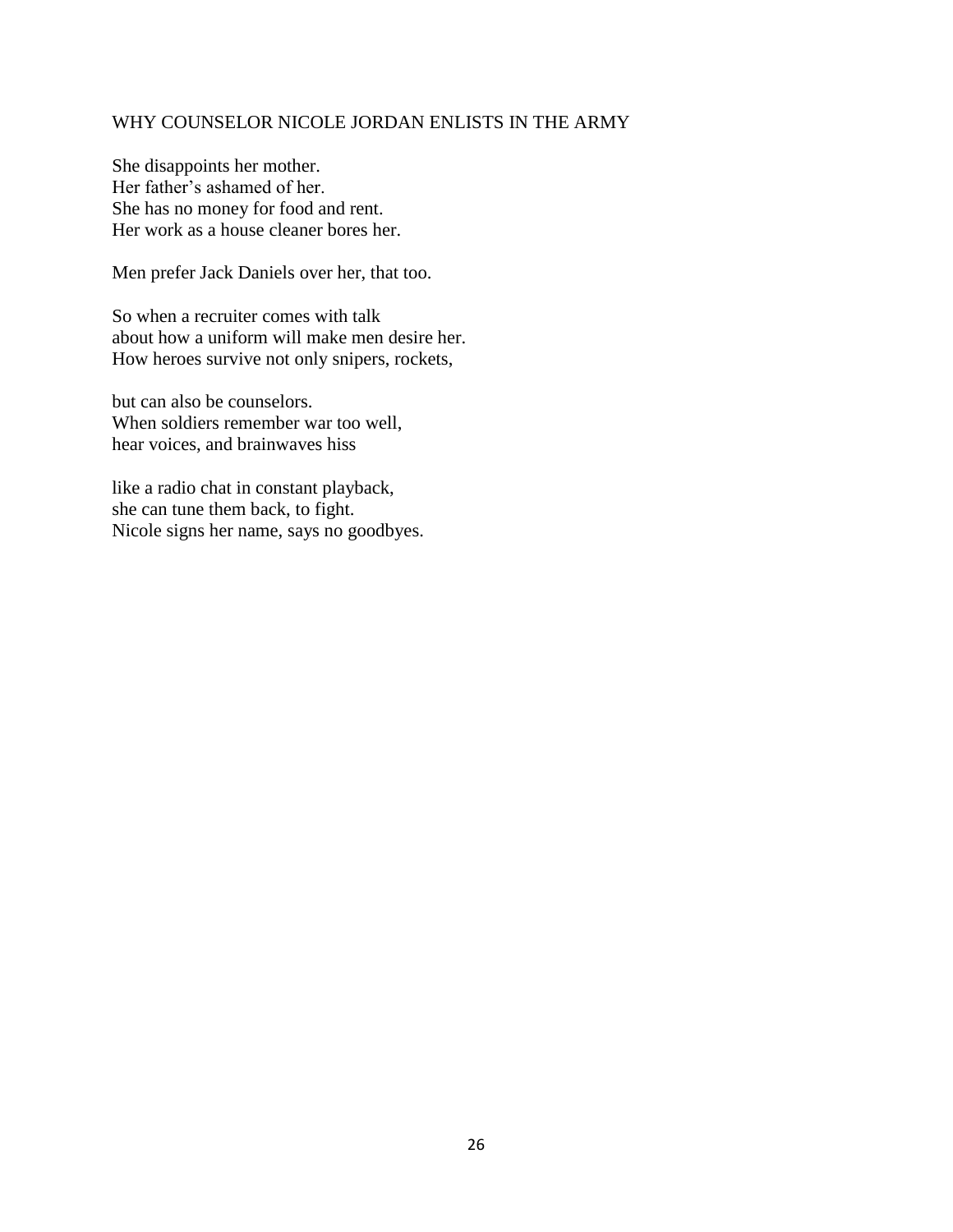# IRAQ: FEMALE SPECIALIST VISITS NICOLE JORDAN, THE MENTAL HEALTH COUNSELOR

Covering her name tag with her hand, a dust mask on her face, the specialist arrives alone.

She asks me if I would need to file a report about the man who visited her for a night without permission. It was after a mission, she says, speaking to the tiled floor. I was on my bunk, fresh from a shower, covered with a towel, when he suddenly broke in.

He felt like a trowel and wouldn't stop digging. I feel like a whore. I won't have anyone again. I won't tell any family or friend.

I'll sleep with a chambered M-16.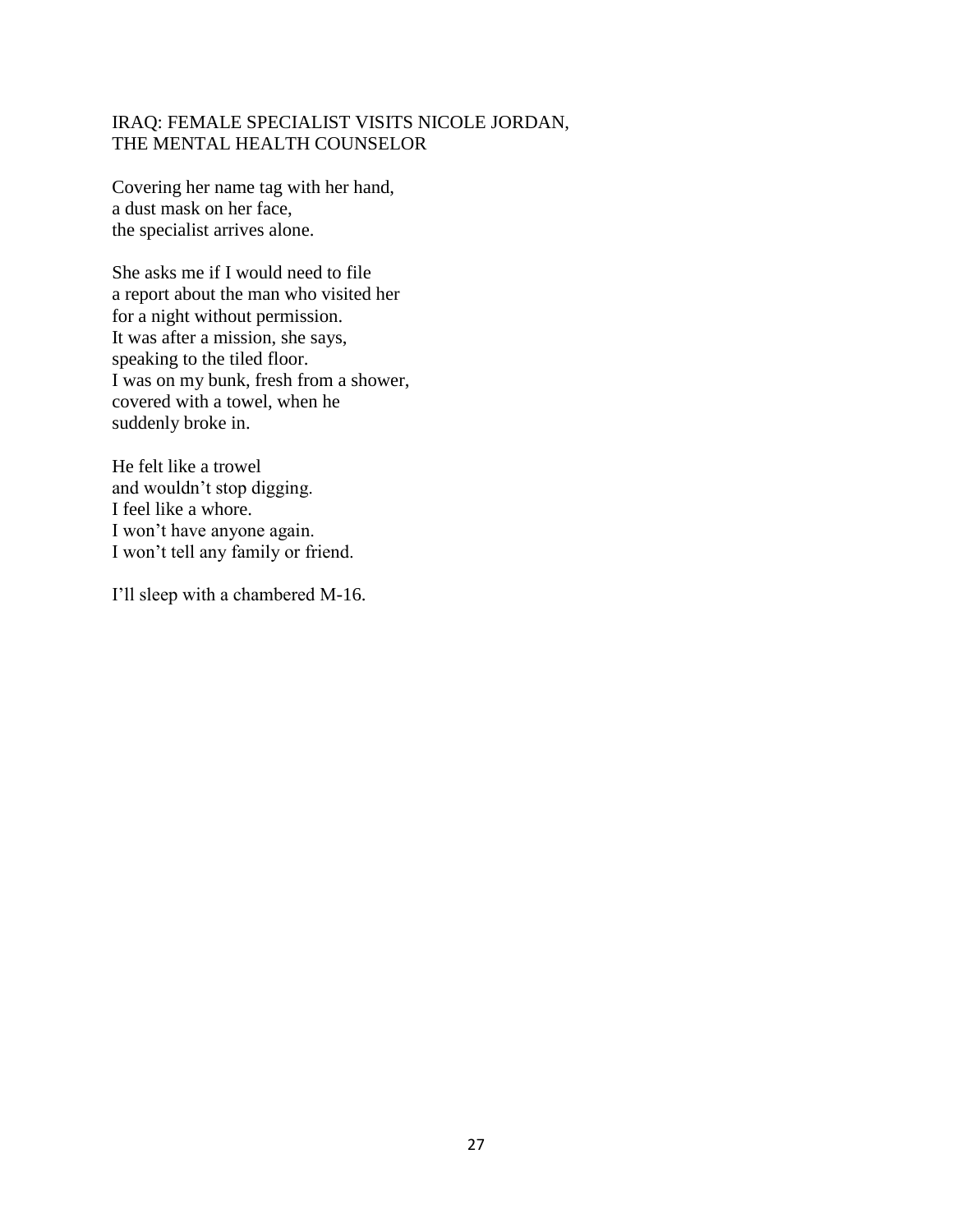# IRAQ: NICOLE JORDAN WITNESSES THE KNOWING DOGS

The MPs bring the suspects in droves. The dogs sniff gun powder and metal grease and death on their clothes. The stink lingers at the back of their heals as they step into the holding chamber. It's so strong the dogs bark and snap until the MPs hose the suspects down, burn their clothes. The flames conjure memories of Saddam, how he enslaved men by abducting mothers, brothers, and wives. So many houses are empty.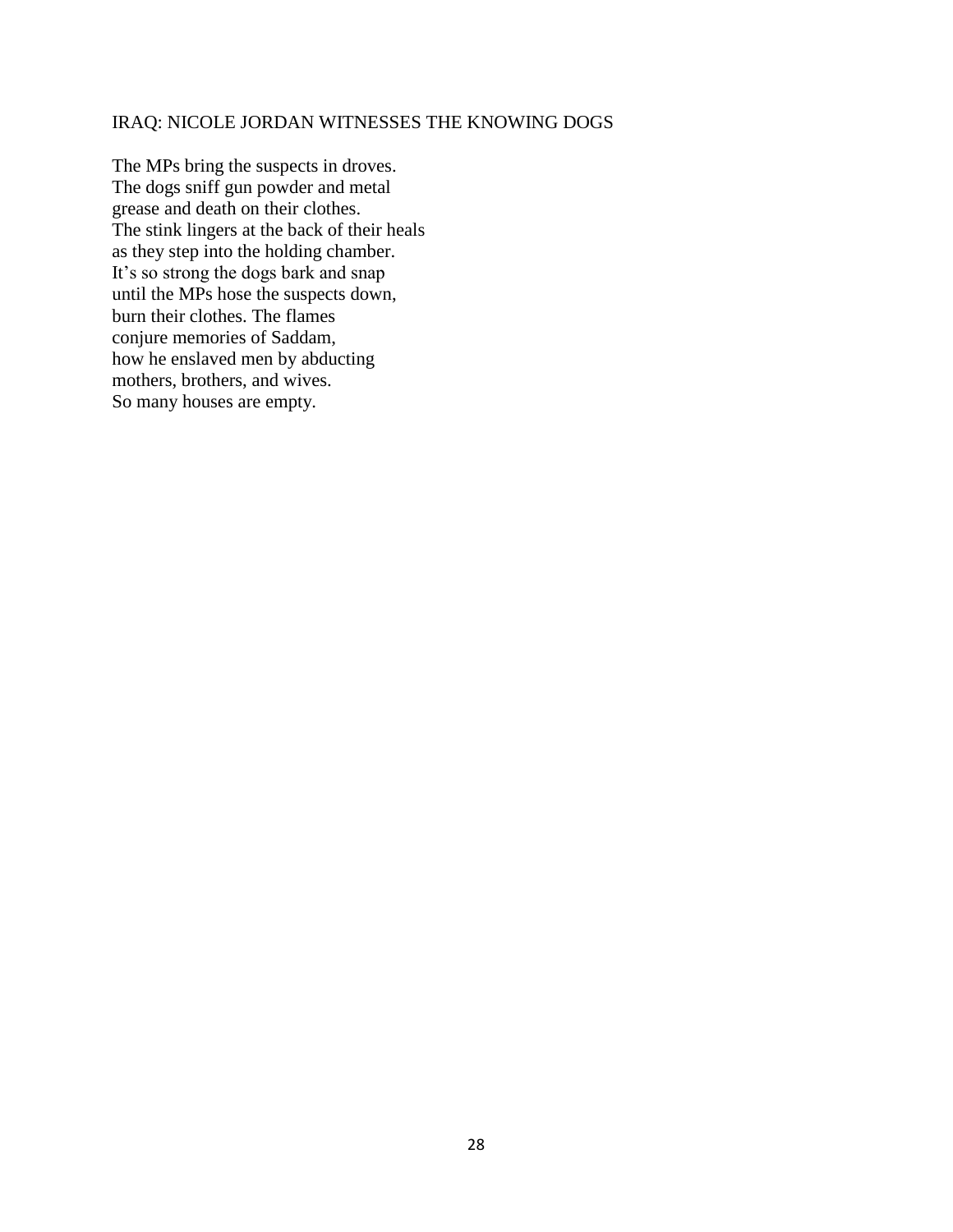### THE VICTIMS JORDAN COUNSELS

The women come to her about the men. Open hearted, they pour their guts and show the scars. Far away, they say, is a safe shower. Six months, to be exact. During this time

they travel base as Amazons and guard latrine doors during showers, hold the line waiting for chow, form perimeter moving from booth to booth at night bazaars. Going off base for mission adds to the dilemma, where enemy and friendly wear the same camo, where they cannot rest until the Humvees reach the gates, where Arabs stare at their chests. Stare

all you want, Jordan thinks, mine are ready to trance all lookers like Medusa into stone. I'll break you to the earth.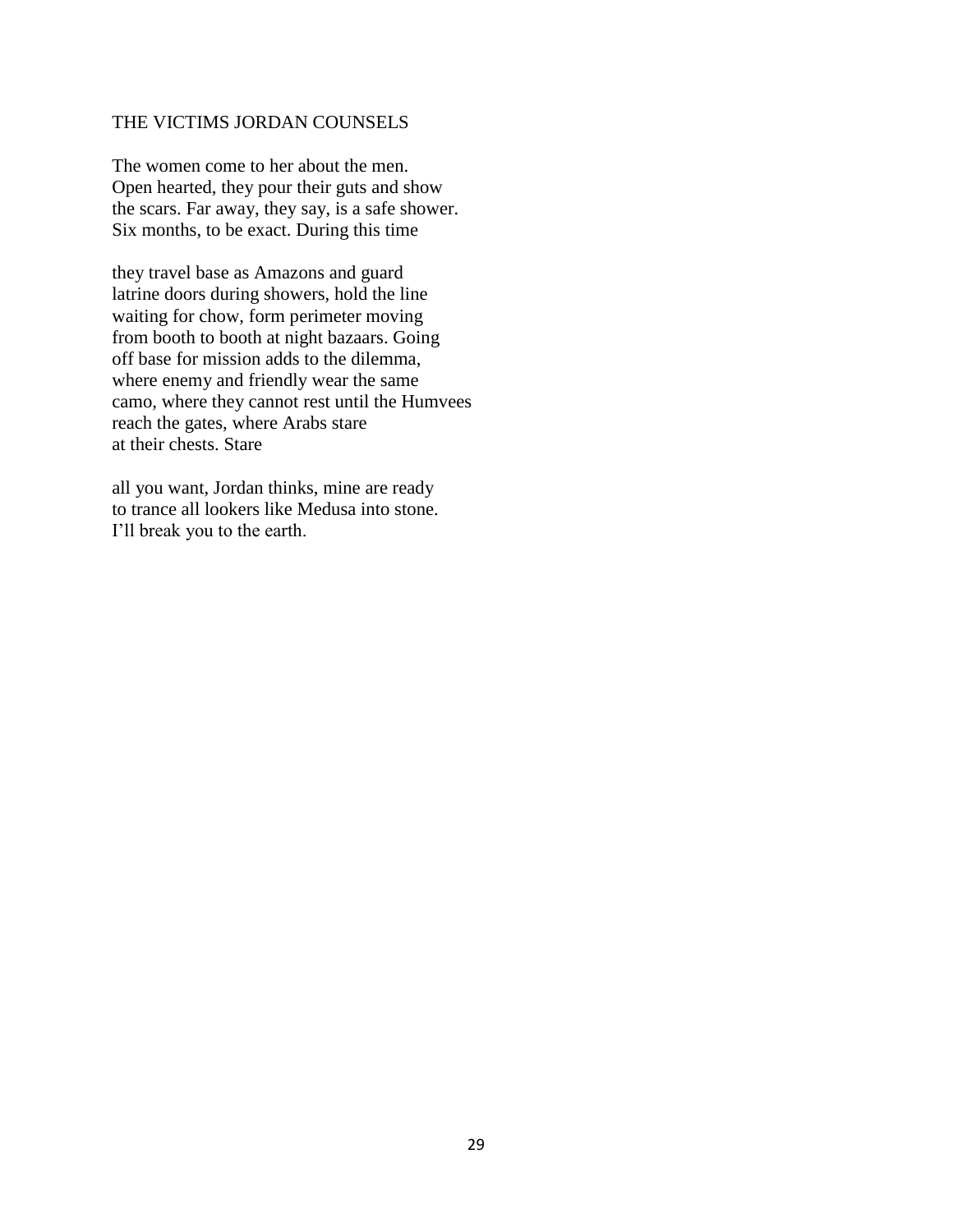# LIFE'S EASY

Six months past, six months to go, and Jordan hungers for morning minced onions in scrambled eggs, hamburger, pickle, an ice cream cone at Carla's Diner. She wants to slip into nylons, let herself go at a club dance. Show some skin, maybe, without breaking army code. Blow off a day's work, follow her nose anywhere, see the new flick at Cinema 52, where enemies rush across screen, bombs explode. She'll pretend she's making a film. The crumbling walls, a set. The battlefield, a backdrop. Her M-16, a prop.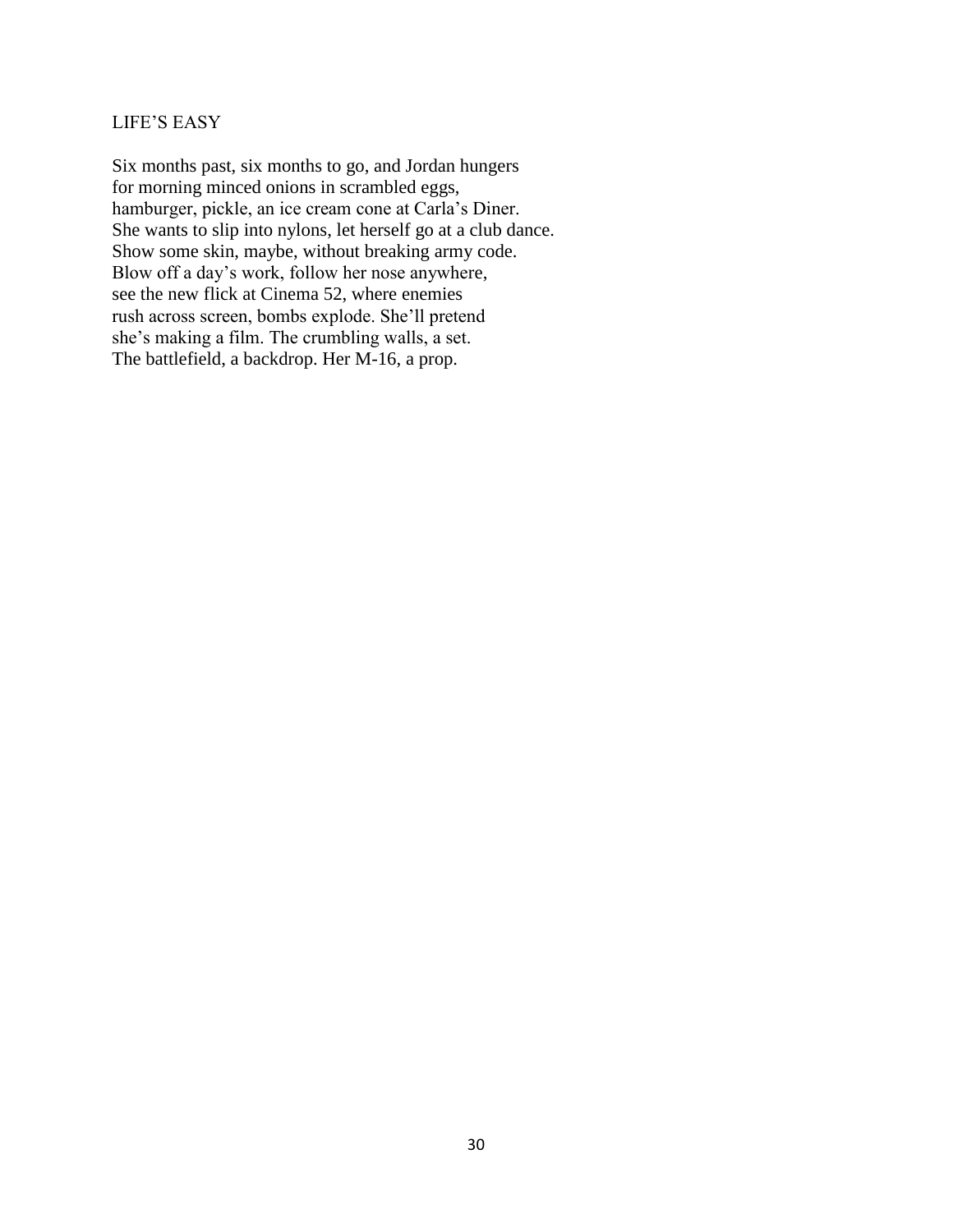### IN THE BLOOD

I measure the year I was gone by how North Country felt when I returned, the lakes too cold, the woods too dark, the skies gray. After I'd left, I prayed the same Sunday prayer, that an IED wouldn't wind up under our feet as we'd distract ourselves with fantasies about anything but battle.

I measure absence by how I groaned at first sight of Superior, how her steel surface slid under my hands, washed Iraq's black grime, its red history, where threat of hot metal shards dictated our moves, and wind blew silky dust over us, in twelve inch steps, as we saluted a pair of empty boots.

In the land of Superior, I am hallowed into silence, fish on ice, where cold wind burns my cheeks a purple shale, where waves lick shores studded with stones, aligned in copper constellations. In spring, when birds ask earth to dance, when I lie on the shores, I can hear the rattle, a piercing gargle, the wanting to return to that moment before it happened, before the dead became a part of breath, before the shore's now tainted tune of shells.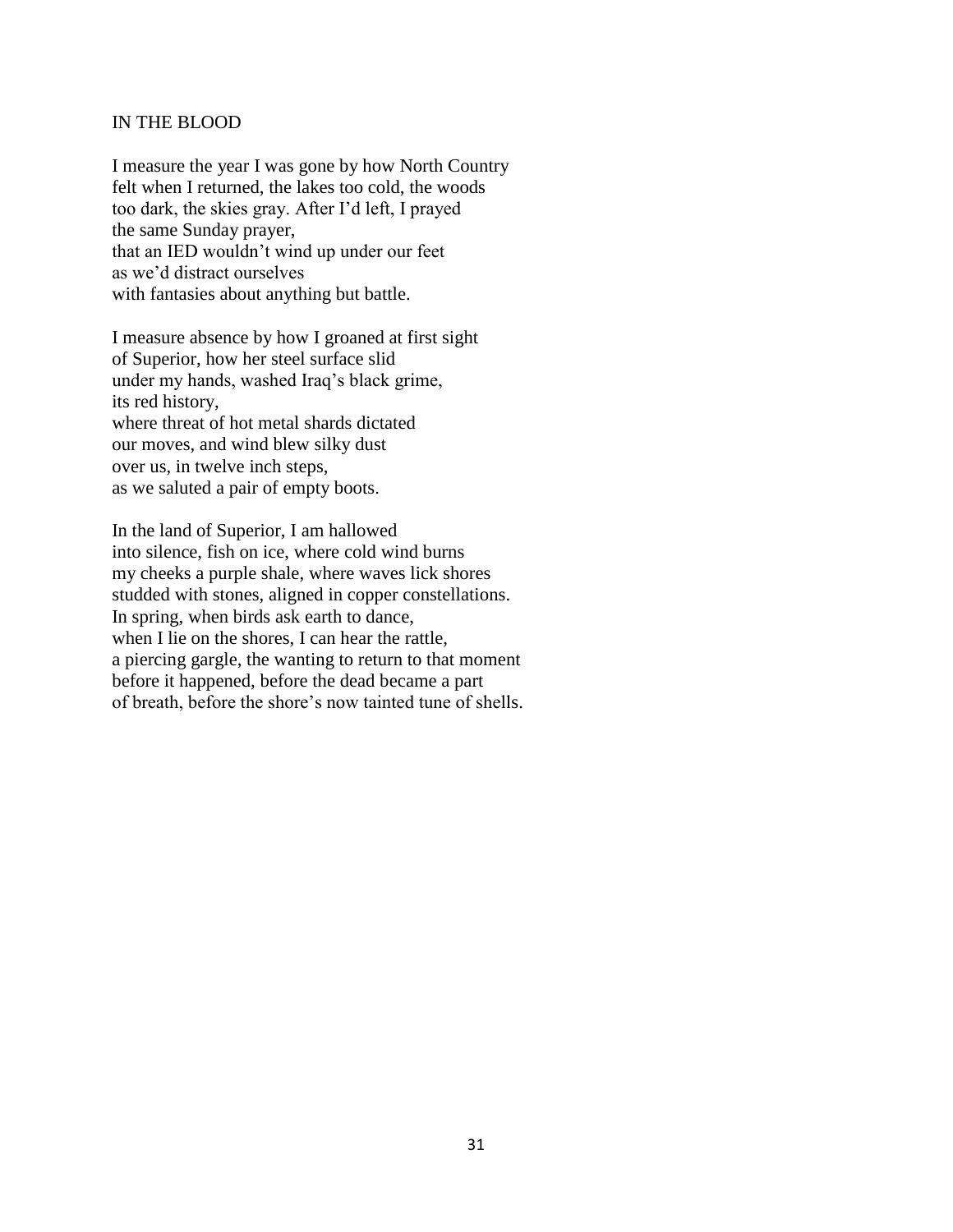#### MADISON SUMMER, 2005

On State Street a homeless man gives me a hug. I loathe his dirty nails on my sunburnt skin, his soiled uniform wearing rank.

My patches, I ripped off at end of service. And the barber, I stopped visiting, to let go even when I contracted lice from the many days I couldn't shower.

Because of the many days he's begged, I thought he earned more than booze and higher than Sergeant. I buy the man a sirloin, call him Sir.

I tell him I'm heading back up the hill. Before slumping his face to the gutter, he manages to utter something I understand: Watch the roofs. Charlie's behind the walls.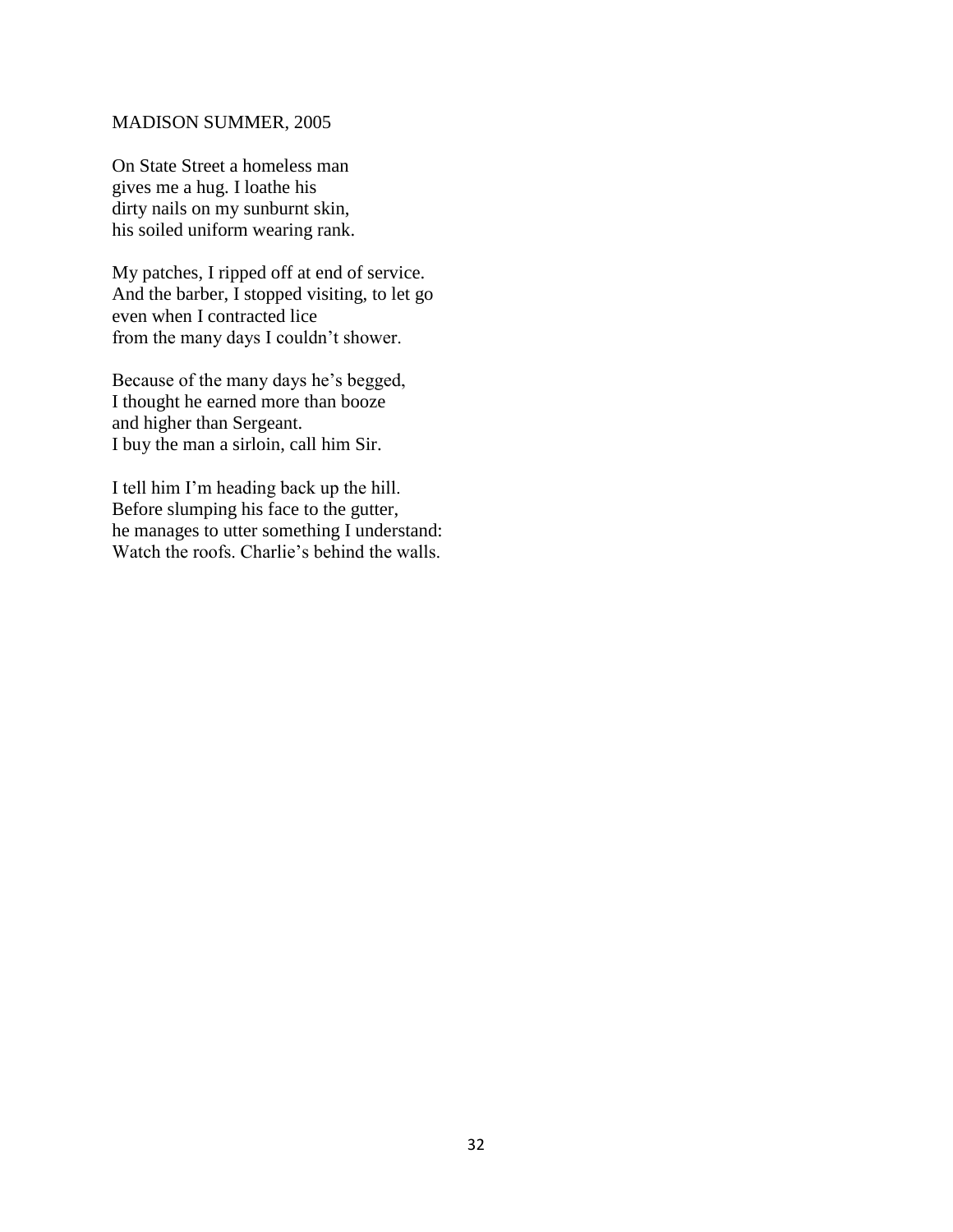### **MOTION**

### *On County Q in Southwest Wisconsin*

His pruners fit more snug in his palm than the M-16 he had for 8 years. At night, near County Q, when no cars drum the gravel and cows lie on hay, he trims branches. He'll nudge his blade into a cleft, snipping those already dead. It's better this way he says. Sometimes the branch is too stubborn, and he'll cut harder, even if he knows it'll never give in. When leaves rustle, he stills. Maybe a squirrel flies in the upper branches, or the wind rushes the forest from the open pastures. It's not Hajji, he says, it's not Hajji. If it were, the safest spot's behind a tree or a rivet in the dirt. Without his gun, he'd use his pruners. He'd keep quiet, wait for the advance, lunge and snip in a single motion.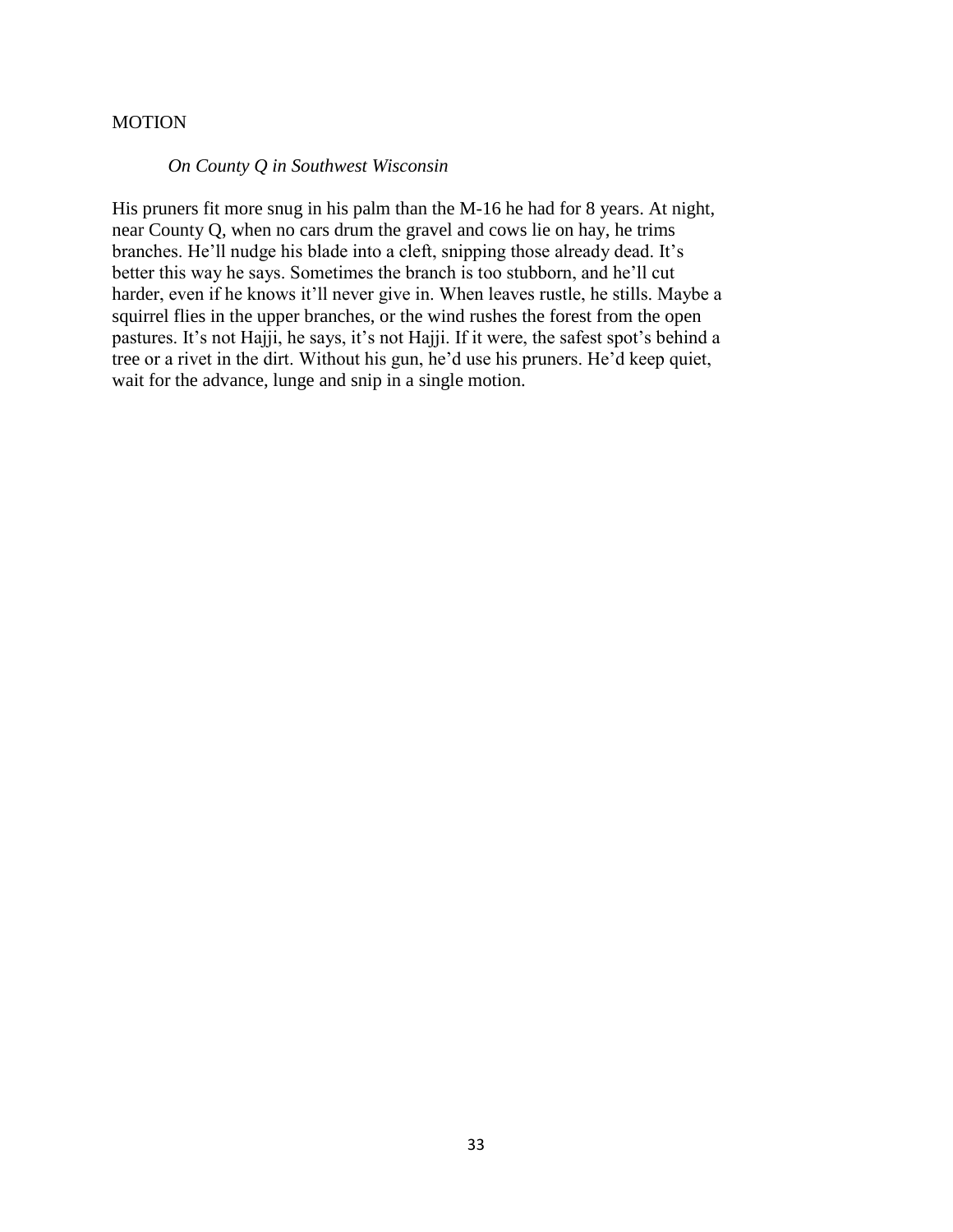# GOING OUT TO SHORE

I wanted to help the world, went to war—sand storms, mud in rain. Give me ocean waves, a raft, clear day.

I want to pile pearls into empty shells, smile sea-wide. Money? Enough for a hat? A wind can woo whitecaps to nap.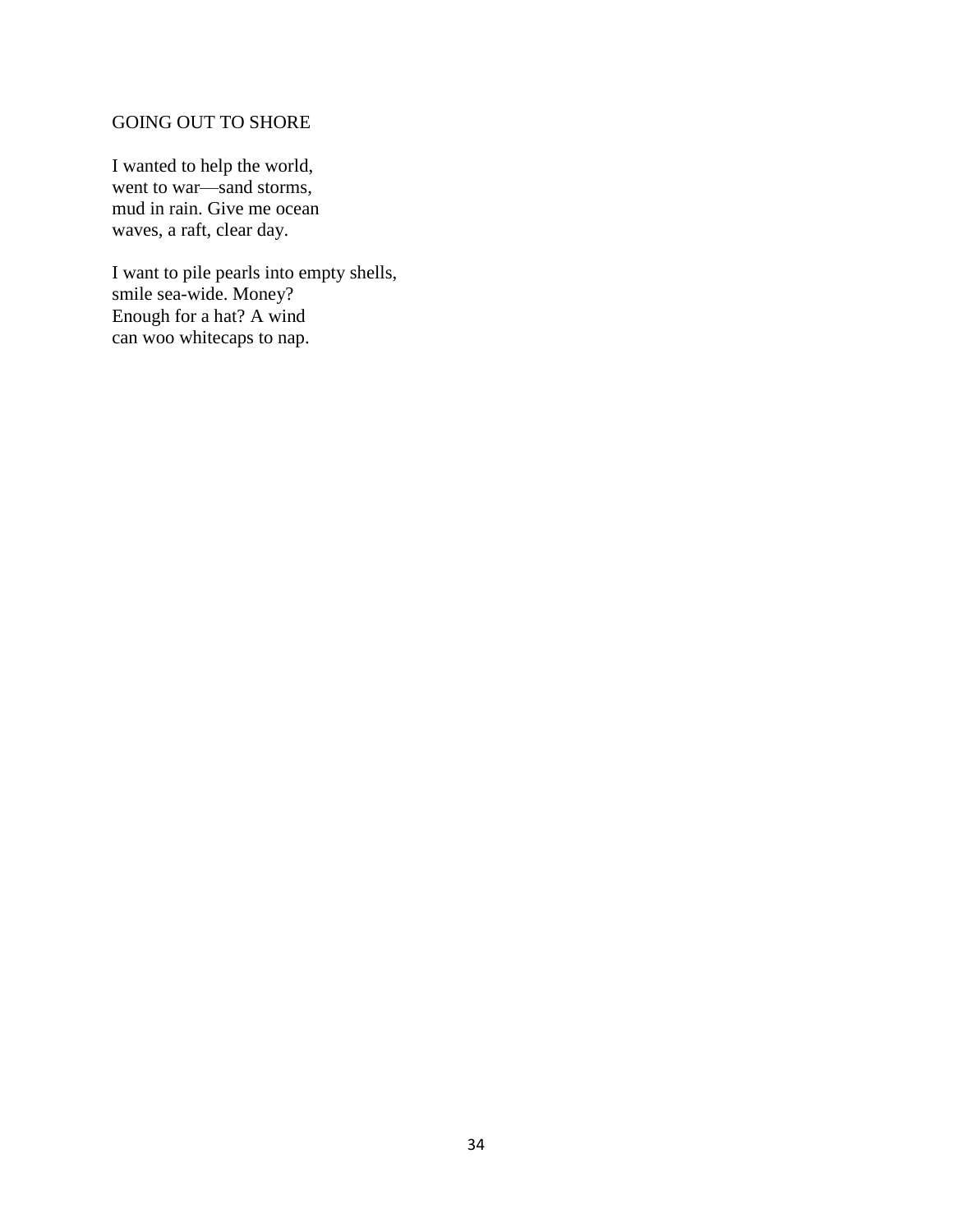ذهاب إلى الشاطئ

أردت أن أساعد العالمِ ذهبت إلى الحر ب—عاصفة ترابية ĺ طين في مطرٍ أعطيني أمواجاً محيطياً، طوفاً، يوماً واضحاً. ĺ

أريد أن أكِّوم الآللئي في أصداف فارغة ابتسامة واسية بحرية. مال؟ يكفي لقباع؟ الريح يمكنّهُ تملُّقَ عُباب الماء إلى النوم.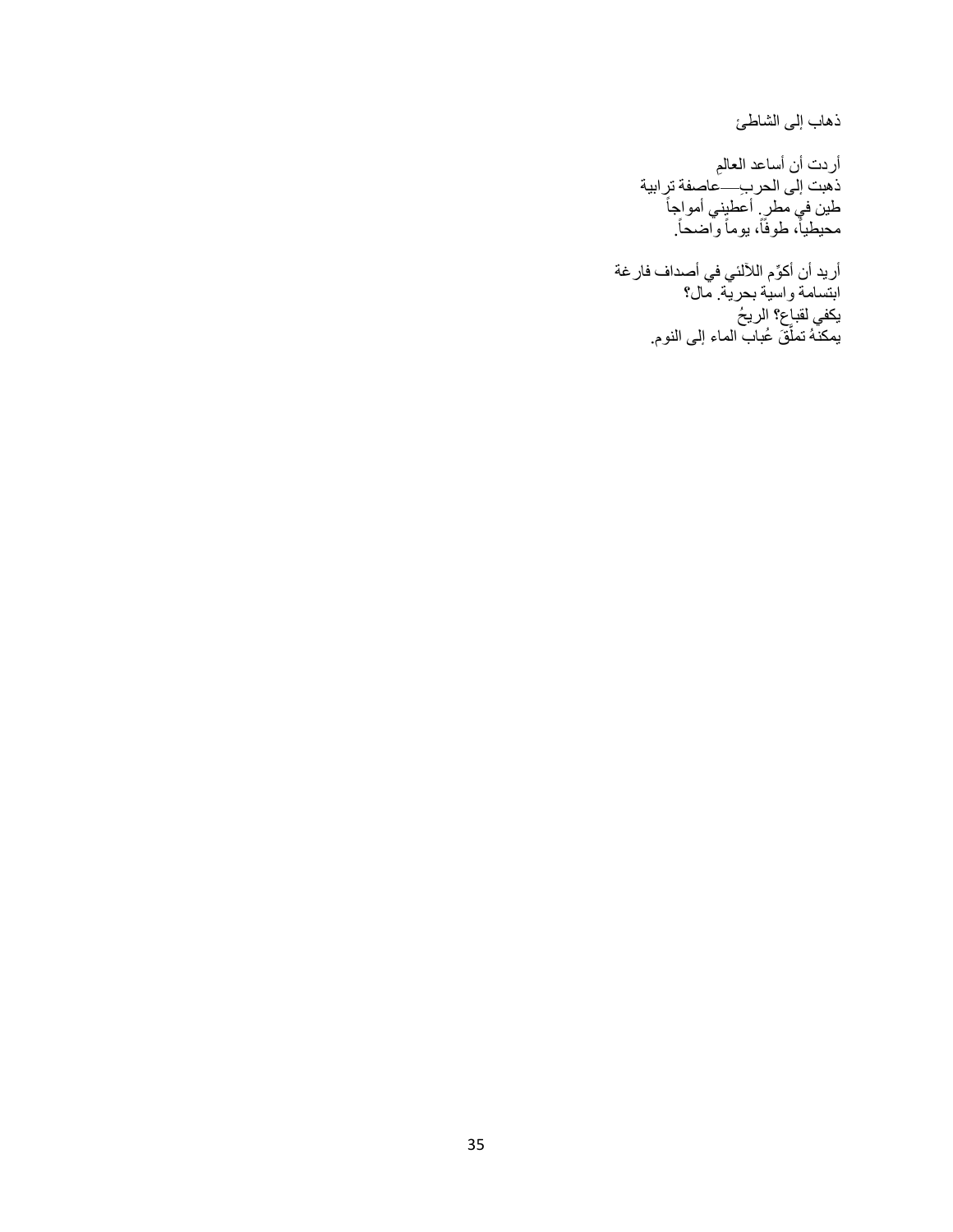# A RAINY VETERAN'S DAY HARLOW PARK MEMORIAL, MARQUETTE, MICHIGAN

I thank soldiers I've never met for days spent with trench rats, jungle snakes, and sand fleas. I watch a mother push her baby stroller, turn away, then run my fingertips over engraved letters, stop at Charles Hilenen.

Perhaps, Hilenen ate a hot meal before the mission, slept on a comfortable cot, read a note from his sister. After the bomb hit, perhaps he saw fall leaves: mauve, rust, and dun. Felt cold bite his lips, tasted oncoming snow.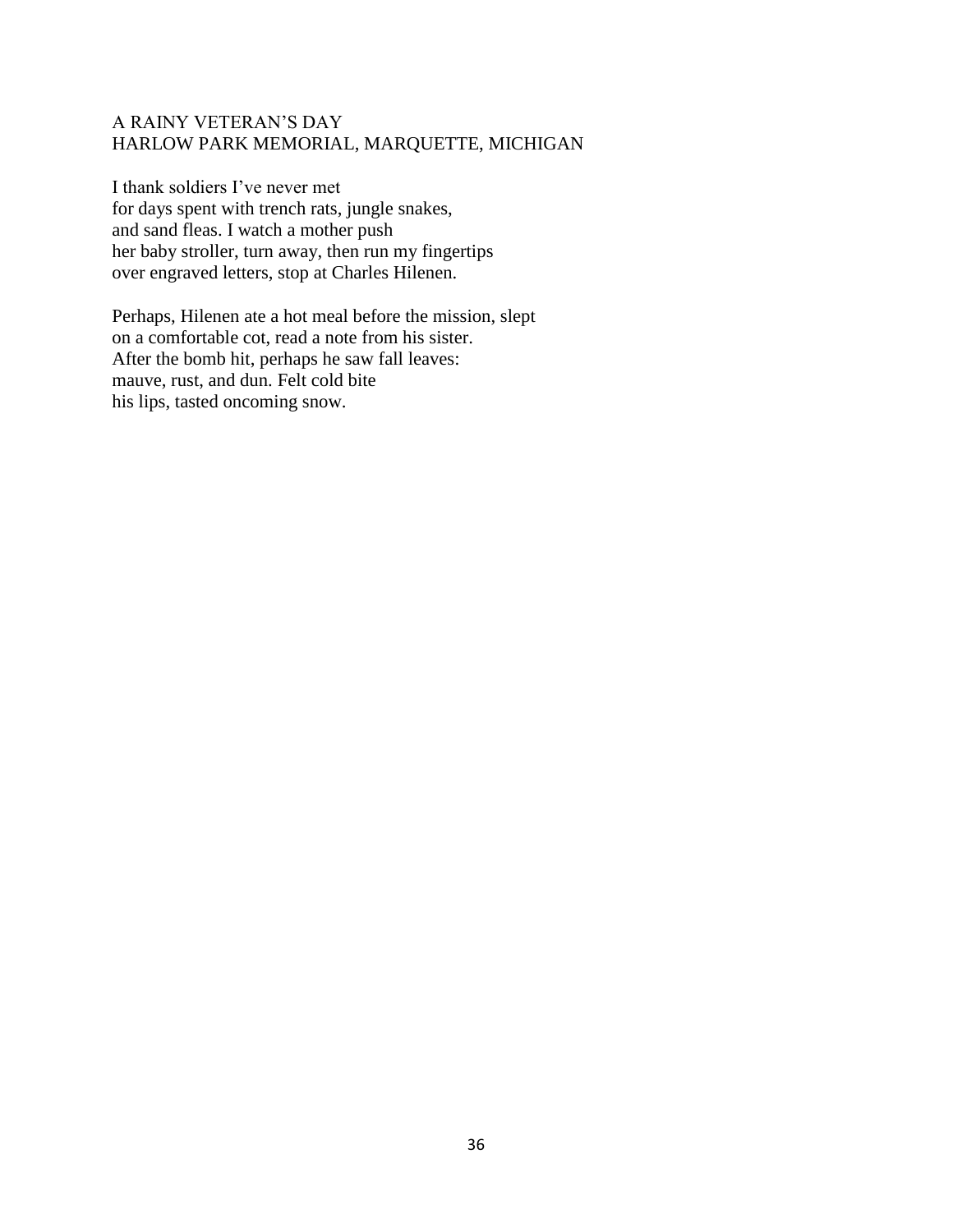# SUPERIOR'S GRATIOT SHORES

Superior waves the rocks copper red, soaks my socks until they're no good. Best to leave them like driftwood to sink in underwater rivulets, dance minuet when the springs rush in, flail them about a hundred ways, like centipedes on a hot stone. Against a gray sky, I soak Juneberry leaves in bone broth from the months' catch of Coho, king salmon, not knowing if my boat's patch will hold the next time out in the cold current.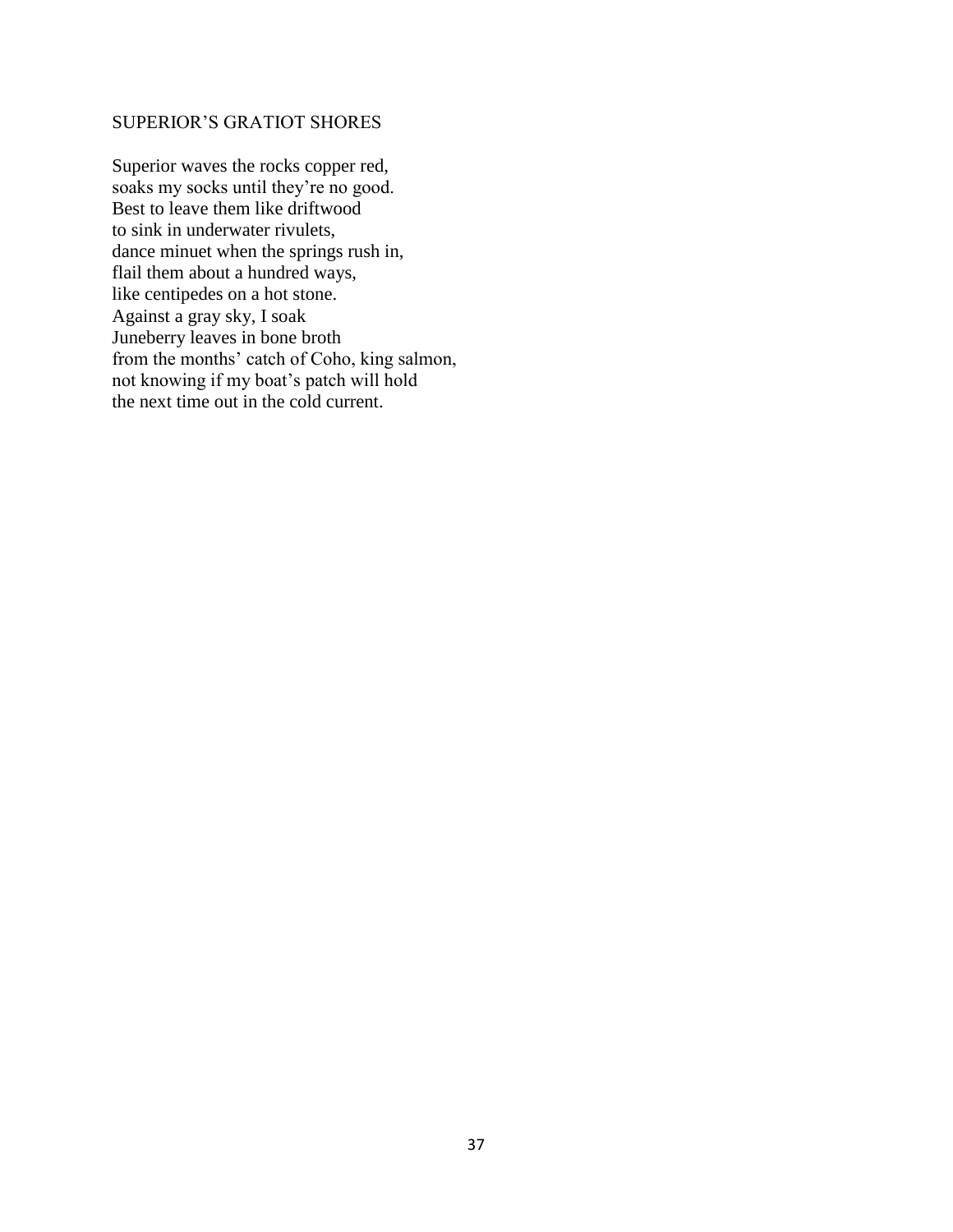# MAYBE I'LL GO BACK

Maybe I'll go back, see our compound dismantled, sit in the downtown square of Al-Saqour without worrying about Hajji sneaking up. I could watch the sunset behind the berm, piled high because of interrogations gone F.U.B.A.R.

The war was worth it, I tell myself. My Kurdish buddy, Zubayr, no longer hides from Saddam's Republican Guard, who kicked in his family's door for food and his virgin sister. Muljik, my translator friend, can travel to Mecca for the pilgrimage, cling arms with others who believe the inner-jihad's most important. Every Iraqi can watch TV and see something other than Saddam's face. Shia'as can beat their own backs bloody in public for Ali on Ashura, day of their defeat at Karbala over 1400 years ago.

#### Here,

in Lake Superior winter, I owe my purple fingers an apology for scraping my car windows without gloves, my lungs an apology for sucking Moroccan Hashish for a whole summer. I go to Carp River, where ice breaks, find a coastal trout reflecting too-cold-to-snow sun off its beautiful dead skin.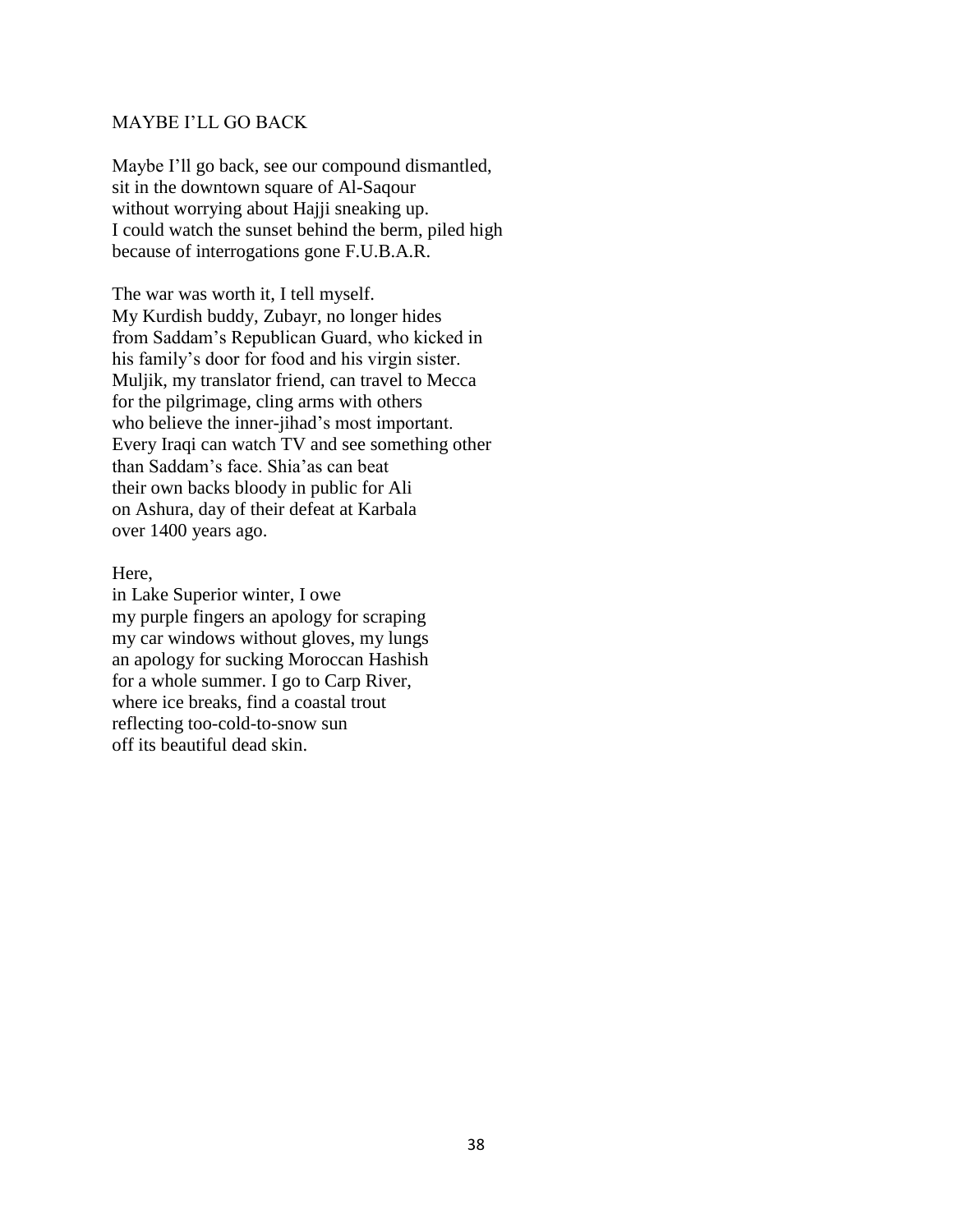## **SYMBIOSIS**

When we made a home at Speicher, Camel Spiders spun abodes in our shower in the high corner above the soap shelf. We left webs of hunger and protection hovering over our naked heads sticky from all day sweats in kevlar helmets. I envied the unravellers' survival lines who thread for fresh blood and stored flesh, keeping necessities in the nest or at bay, like scorpion and mantis drifters on the prowl for prey and water droplets. I would watch the scorpions crawl inside, happy the Camel's hunger desired another creature close to its kind, careful not to bother a conditioned rivalry.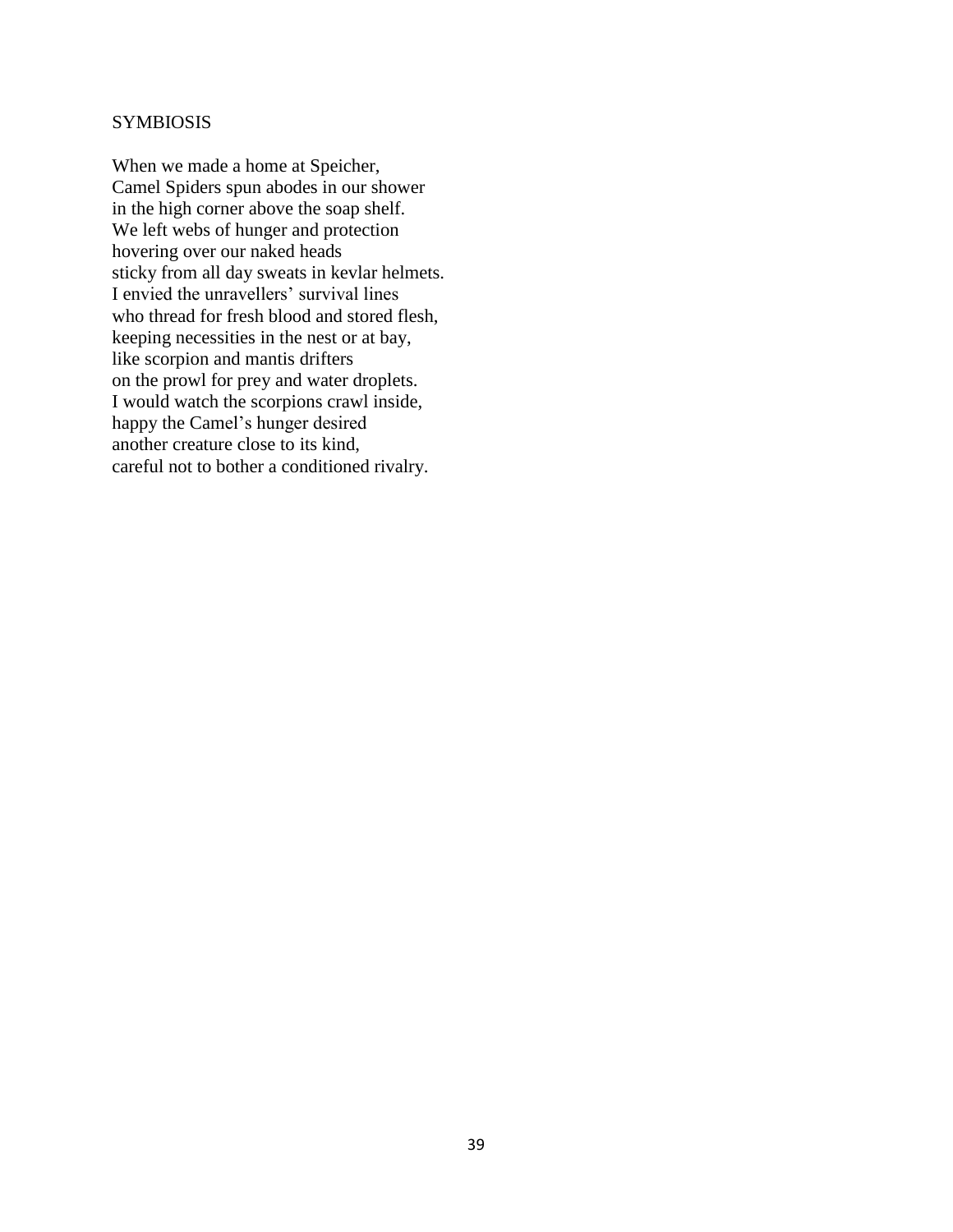# NICOLE JORDAN'S NEVER GOING BACK TO THE U.S.

I'll stay on this beach in Morocco, let waves crash against rocks and my body. I'll hashish before and after naps, drink at night fires of strangers, listen to tongues I can't untangle. In angles of stars lighting the sky, I'll get lost, jam that oud, soothe the warrior in me, send concern to far-off horizons.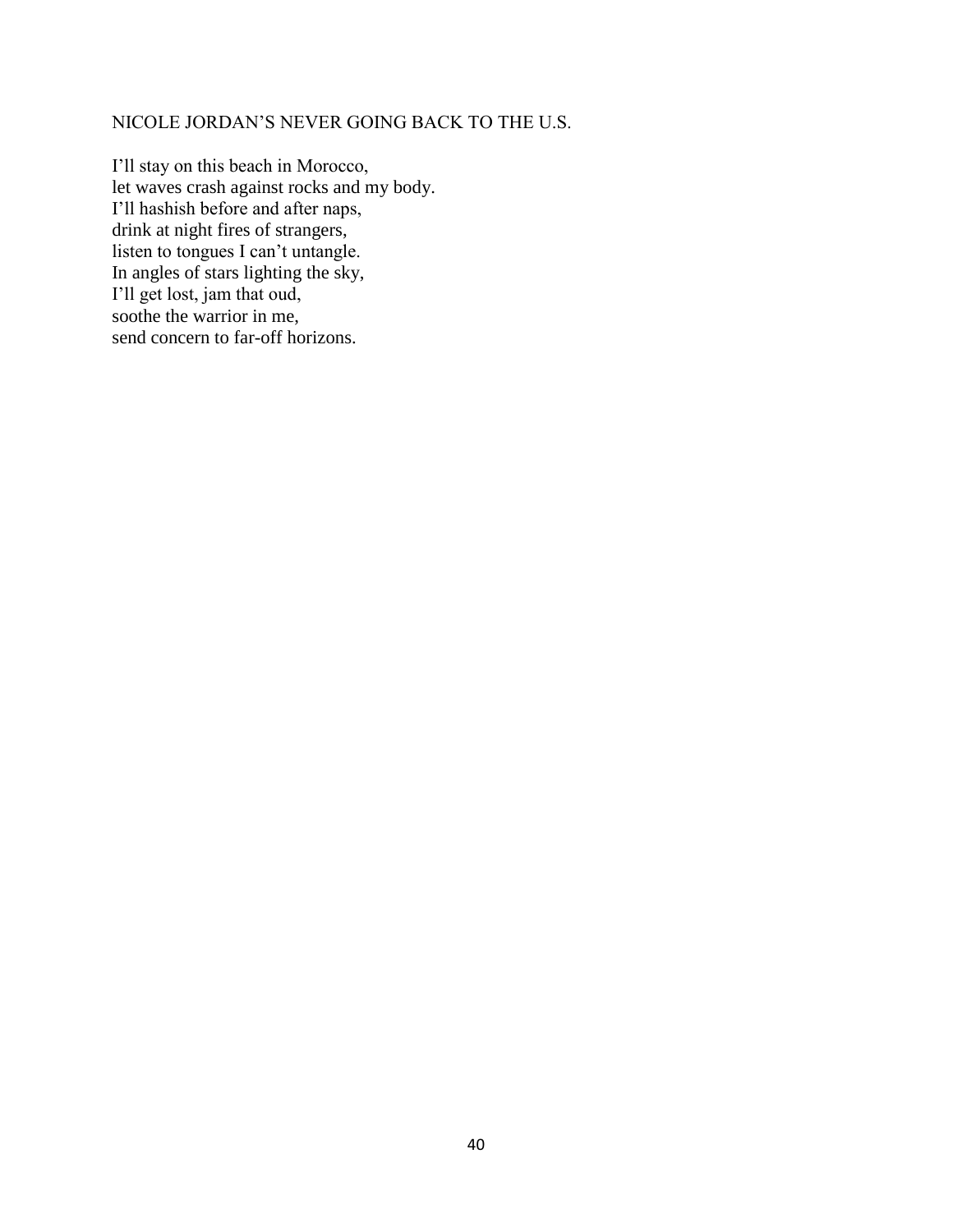### AMAZEEGH CHANTS IN JAMA'A AL-FENNA SQUARE

At Hotel Hameed, the sky's as dark as coffee grounds, the roof shakes, and I tap my feet to a Berber drum. They come from down the mountain top to pluck an oud, string a violin, bang a tambourine for pennies. Spare small change a Berber boy asks me as I stand beside an orange juice cart. I take a sip, pass him my wad of ones, refuse my stomach solace, refuse my bones a glass of milk, my tongue a taste of cinnamon and saffron chicken.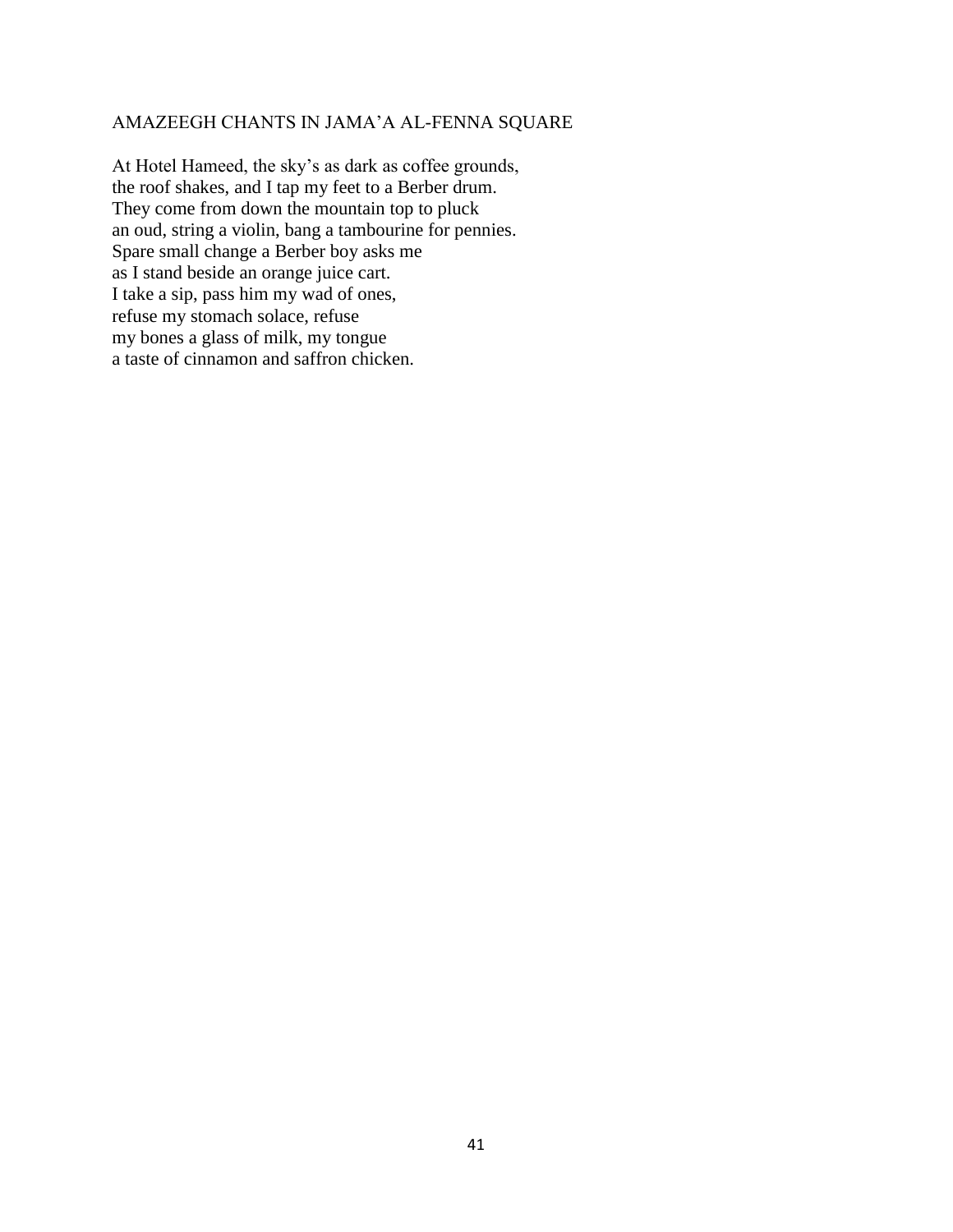# WAKING UP TO THE EARLY MORNING FAJR (CALL TO PRAYER) IN SANA'A, YEMEN

## Hayyya ila-Salllaaaah

A thousand voices from a thousand mosques call me out of dreams, Into morning dark and prayer beads draping my window.

Hayyya ila-Salllaaaah

Is a Sana'a canto rattling apart syntactical jaws of English. I can't distinguish Arabic thought from my Amrikaan mind. My A,B,C's are dumb and blind to another tune of God.

### Allllaaaahu Akbar

Is a voice rapture capturing imagined stereo-typical images Of deserts, camels, covered women whispering Oppression's unbearable, and

### Allllaaaahu Akbar

Replaces them with long civil lines of congressional complaints On 26th September, Independence Street because, here, Revolution is critical.

These transmissions propagate peace in each individual. Even in me. Even though I don't pray In this prostrated spiritual way. And to believe in God is a funny thing to say, but

I've never known my brown eyes are Sana'a brown. I've never heard so many sandals move in the street with such hope. I've never worn a robe in such requiescence over my shoulders. I've never tasted a wine ripe verdure and blue brook with such zest. I've never sniffed such fresh air with raw tomato and cumin, And I open the door to tell you:

This. Morning. Breathes.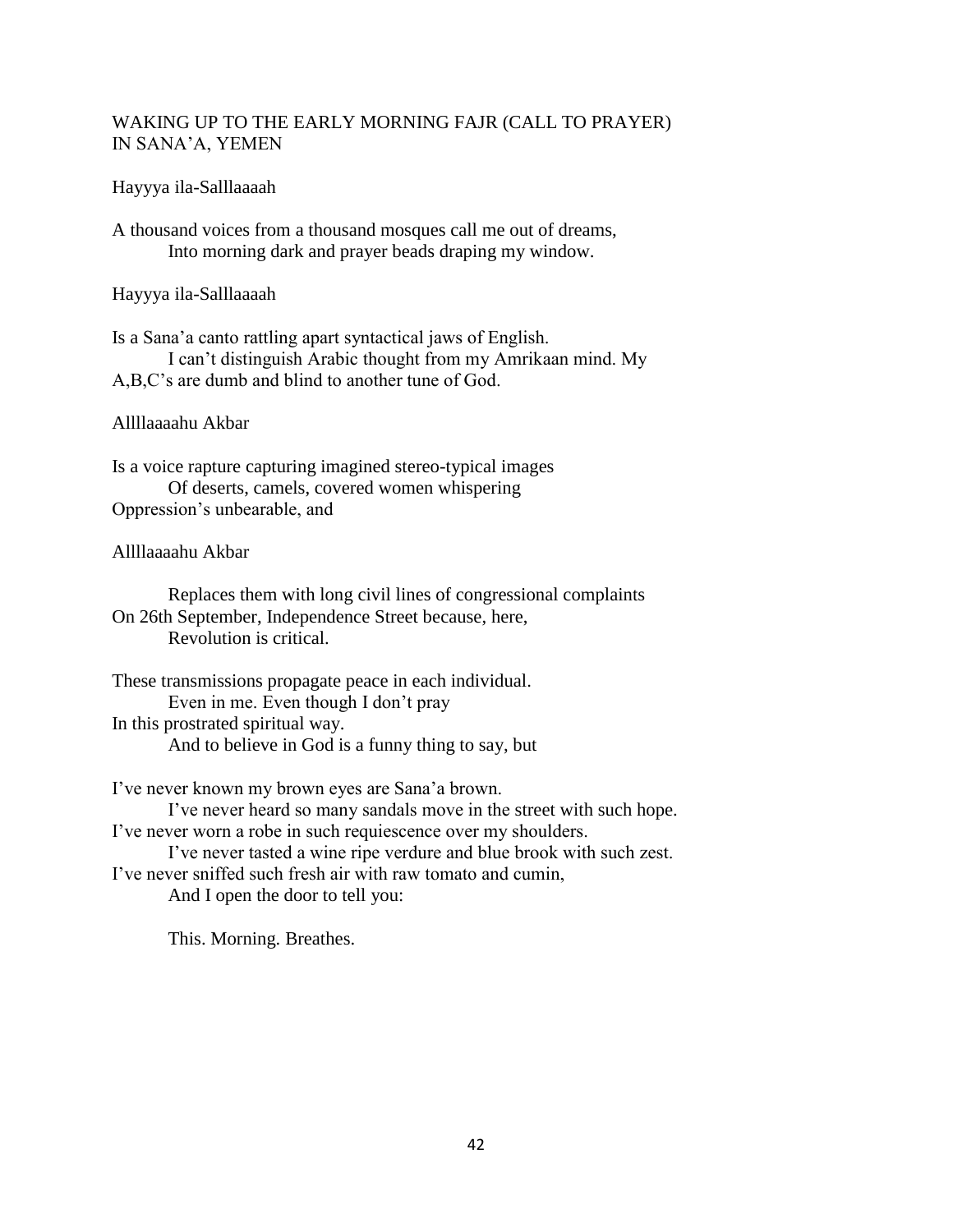## UNDER THE CRESCENT MOON

Bring me a mosque, a valley with rock, water, vine and grape, and a voice singing surahs of cow.

By the night, bring me a smooth path to a well without bullet and blade and men with stomachs to fill.

By the stars, bring me a phantom lover, who'll drum her thighs against mine when the wind picks up our cries.

See the orphan by the alms box. For her, milk is a banquet. Lamb is what kings eat. Hold her cup.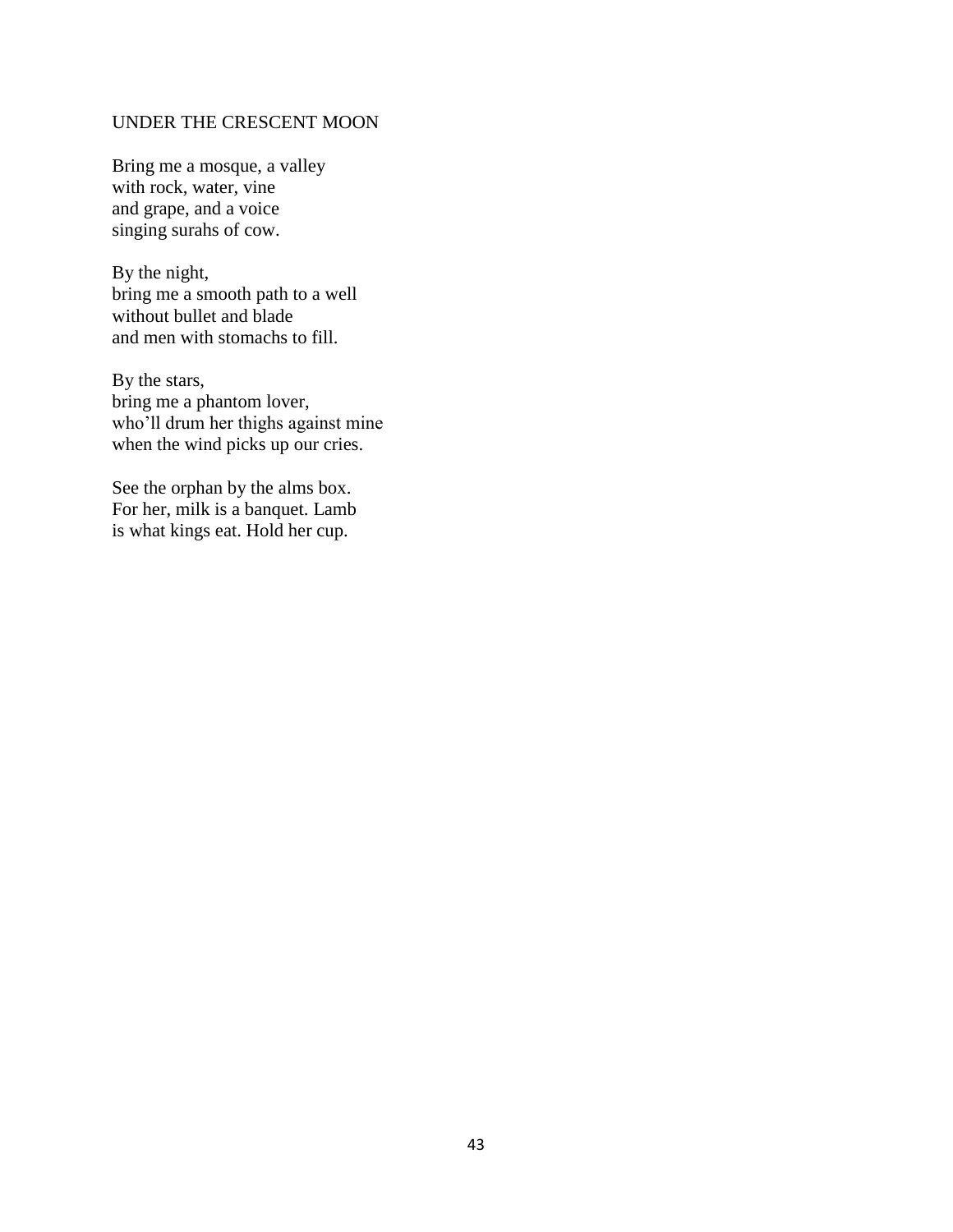## MOTHER OF A BOMB BUILDER

She sits in her room, glancing at the front page of Al-Hayat. Another bombing. Five dead.

Her son comes in late, after Isha prayer. She smells his clothes as he showers, something and citrus he and his friends eat as they chat on the corner of Haqq Street.

He comes out, face gleaming, eyes cast down. I didn't see my friends last night, he says, I attended a jobs workshop at the Ministry of Education.

He leaves her for Fejir prayer, before sunup. If I am not back for breakfast, don't worry about me, he says.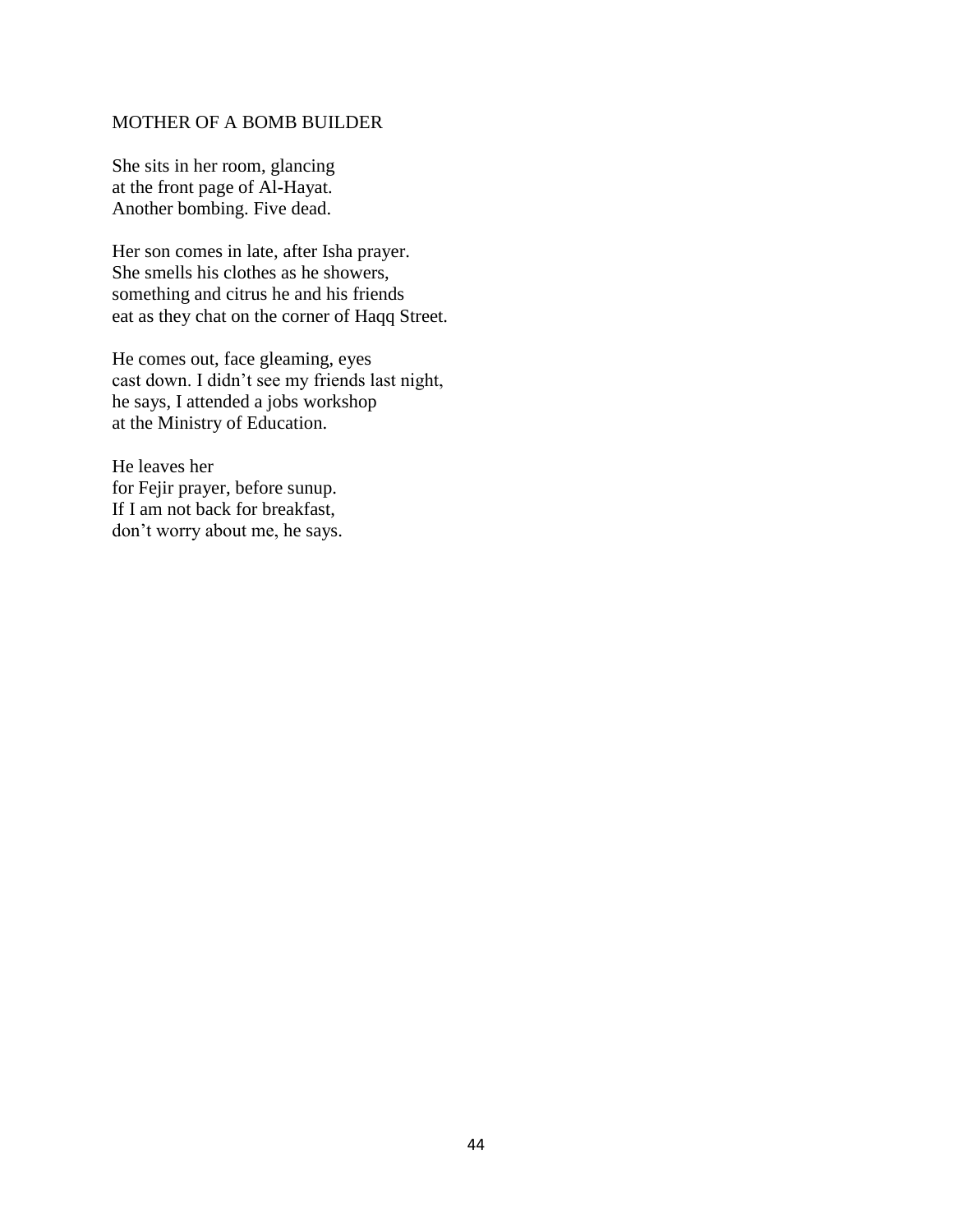## ASAD MEETS HIS BELOVED

On rooftops they meet, where moonlight mists above the Tigris, where the iris opens to a kiss, as a widow watches from a window, recalls the love times.

How, before the children awoke, she would lose herself in her lover's heat, fold her soul with life, with death.

How, she would dance her heart slow, let go of prayer and platitude, imagine herself free to run, to scream in the streets of Baghdad, fearing every corner like Layla.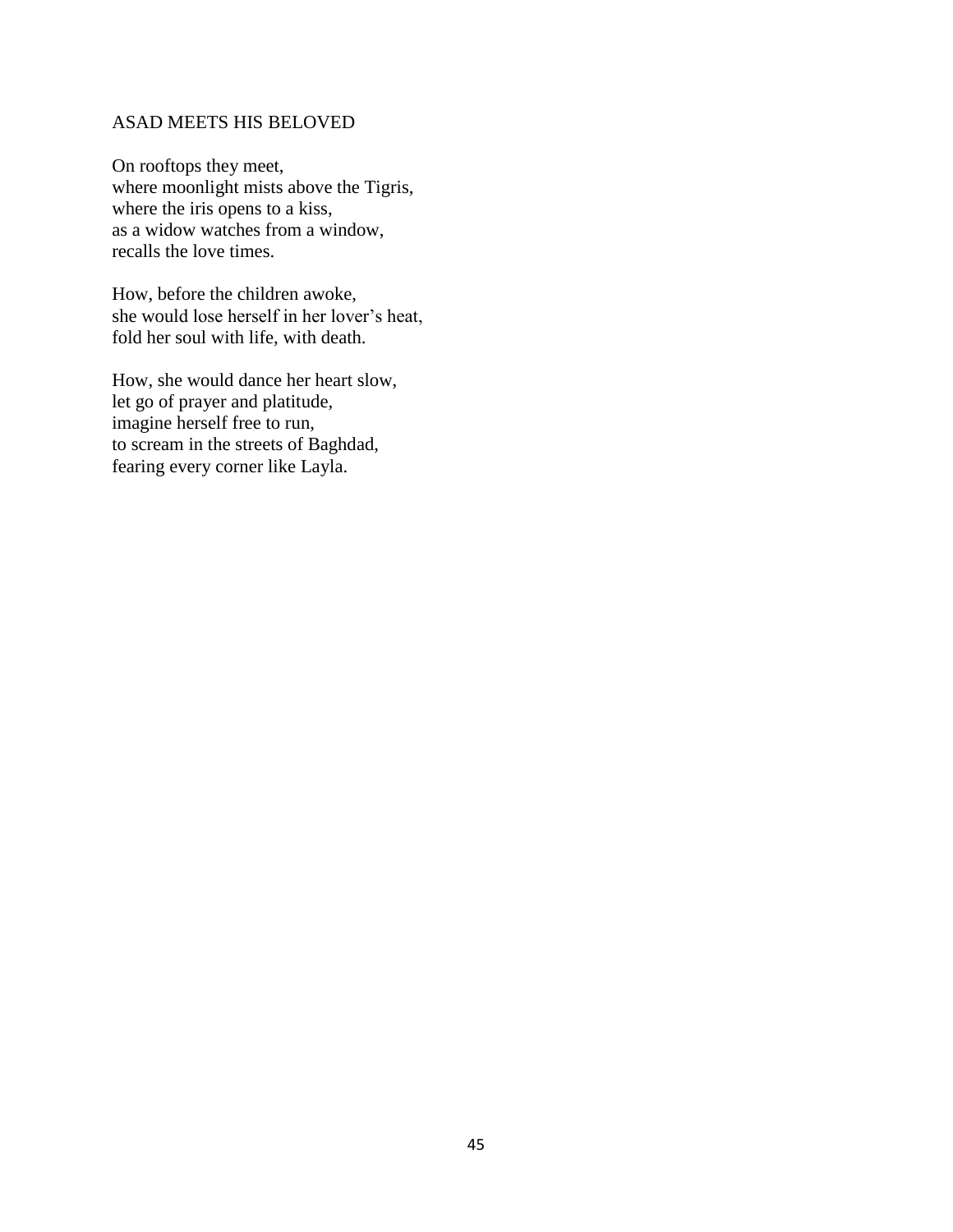### DEAR BROTHER

I visit you, plot one-hundred and twenty-two, shallow and loosely packed, rest my head there, through sun and storm and scorpion. Mother will not come. Sister will not come. Father buries himself in prayer, and rum.

Today, a year later, Yaseen stops over to share hummus and codeine, asks for anything new of the crime. I respond by watching my cigarette burn to filter, the pain in his face a comfort to me. You, Brother, bring the breath of childhood, when an empty field was a place to play, when verse of Thunder raised our spirits, when peanuts and cola were all we craved. We'd listen for the bread man's bell, run to mother, the kitchen always bright and full of her hair, long and black and young. The kitchen, cardamom and cumin without the lamb. If pomegranates could talk, they'd speak of fingers, ours Brother, swollen and red over the bowl to catch falling seeds.

The neighbor boy still drums on his step. The street light flickers bright green.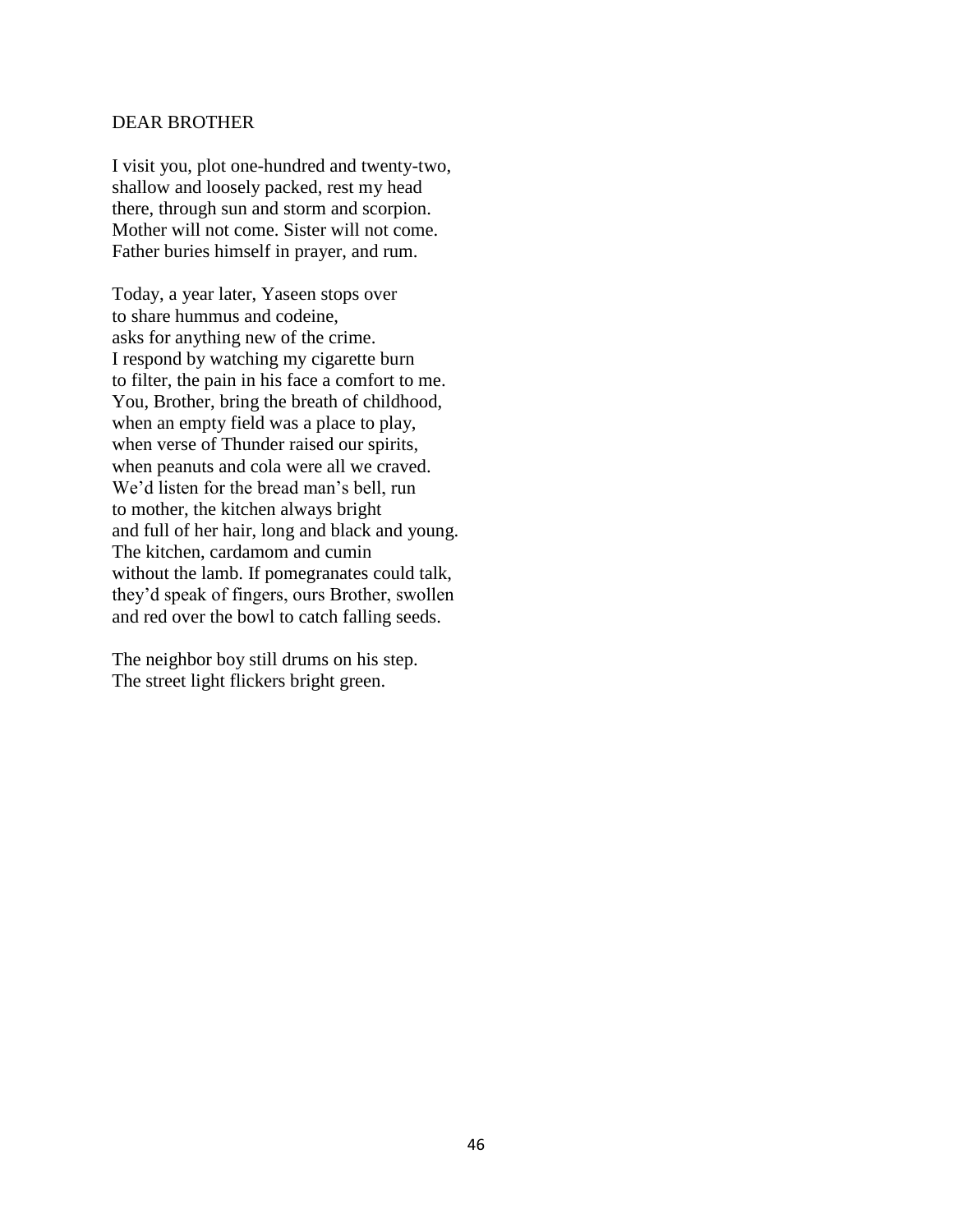# LAYLA AT THE HOSPITAL

Layla must give birth at dusk on a desk in the waiting room. A nurse comes, touches her belly, asks if she drinks filtered water. Though, she's heard about deformities,

Layla will push it into the world: sulfide water, moldy okra, one nurse per hundred births, murderous imams promising peace in the streets of Irbil.

The nurse does not ask whether anyone will join the newborn and her that afternoon. Layla hopes a doctor, God willing, will drag himself away from sewing up soldiers, stand before her, arms out.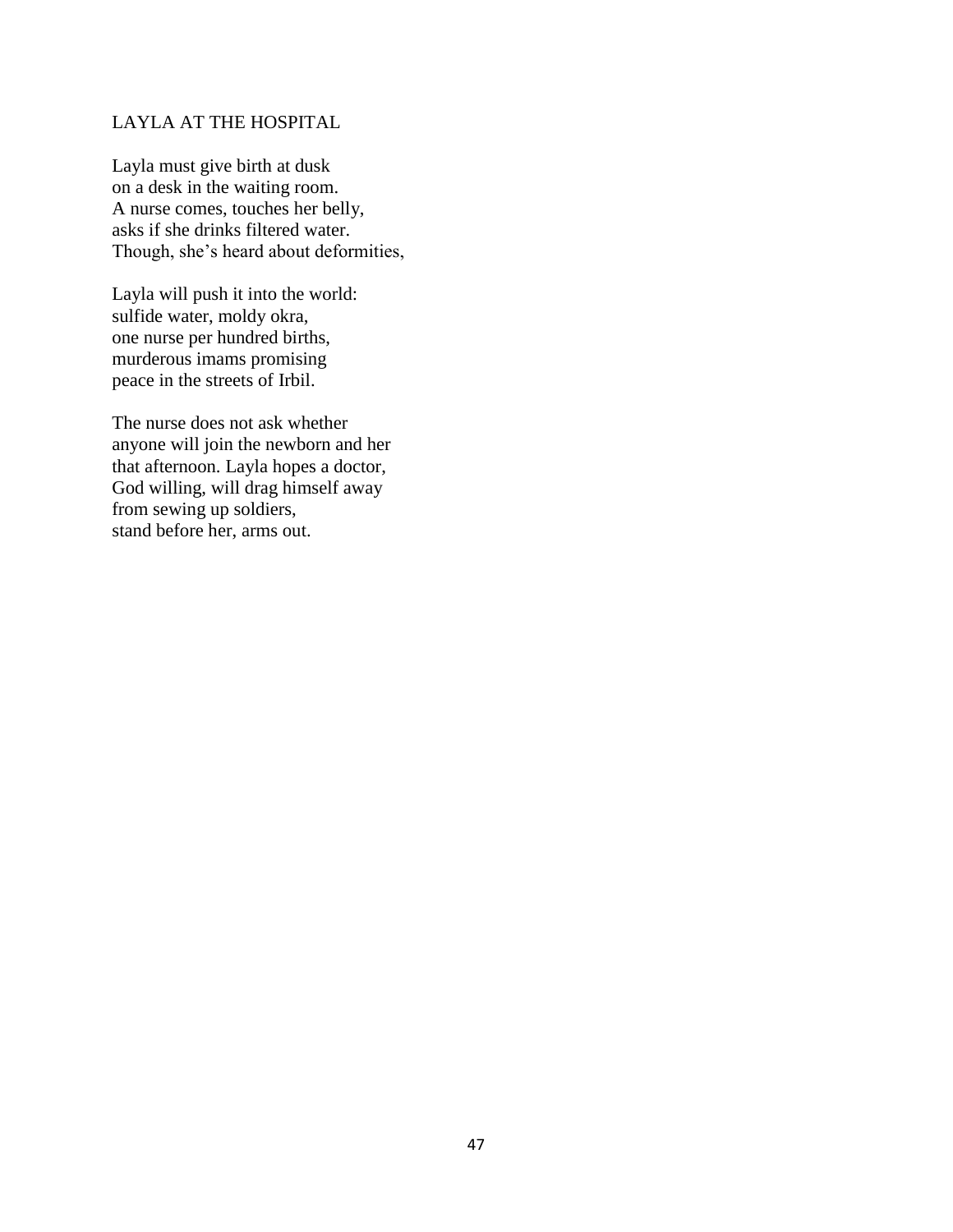### HUSAM, THE BLINDMAN

On the way to the doctor's office, a stranger warns you the walking bridge over the highway is under construction. Let me take you there, he says. You answer, Baarek Allahu Fiik, May God bless you. You stumble at the curb. The stranger catches you before your head hits the pavement. Baarek Allahu Fiik, May God bless you, you say. You pass Al-Qadariyah Shrine, where you and friends used to listen to oud players pick all night, watch dabka dancers kick up their toes. That was before the bomb. You didn't know a pop can could reduce this sacred place to loud exhausts and hard pavement. Since then, you tap a cane in front of you to make the unknown known.

When you open your eyes in heaven, the sun will taste like your first sip of water after years in the desert. A mass of clouds will shroud the sun. Light will thread the field you played in as a child, where you fell, cut your knee on a rock. You'll see your friends, their smiles.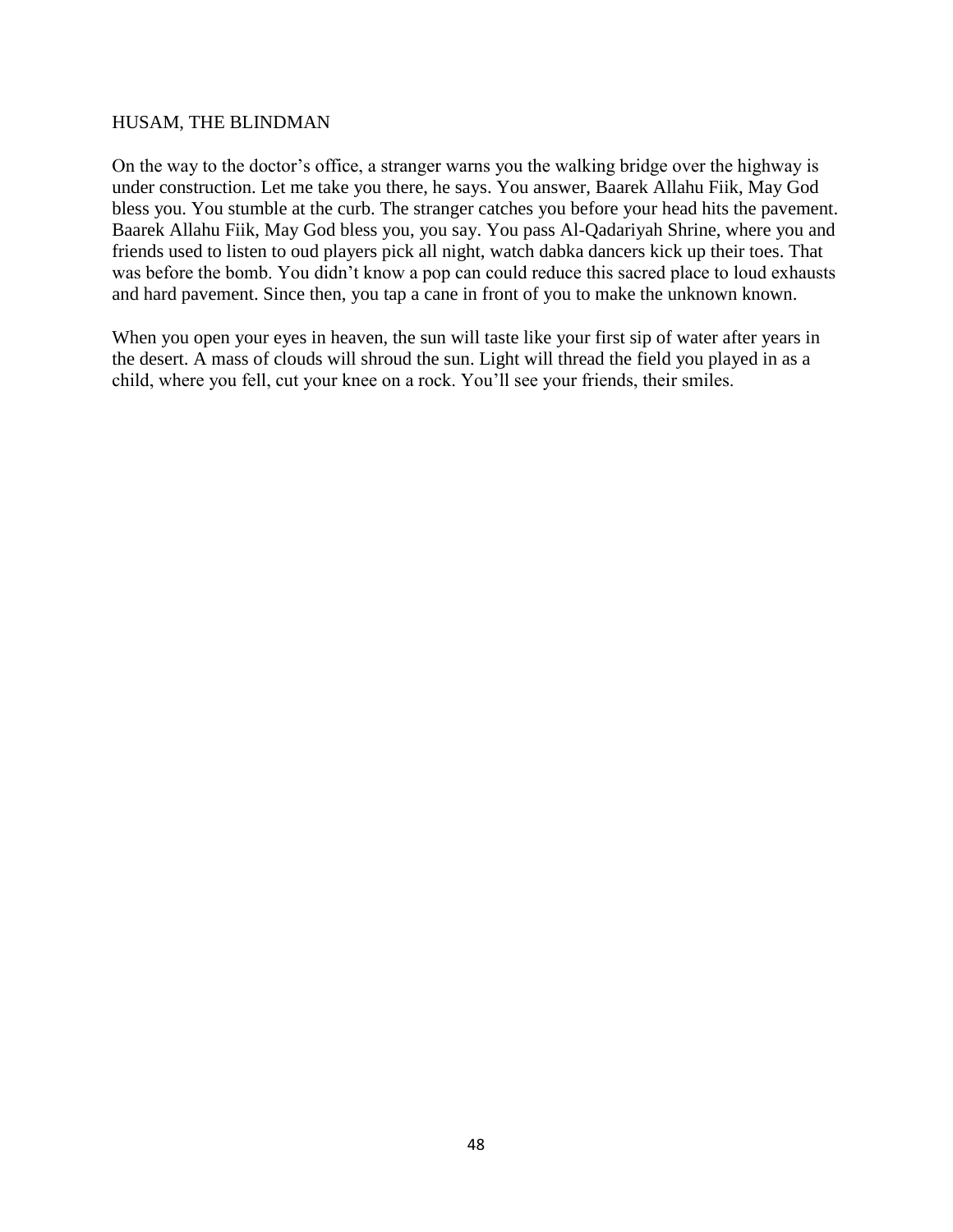# THE END OF PRIVATE ANDRE AT AL-CHIBAYISH BEACH

Behind a rock, he lies alone. Blood runs from his neck to the sand.

A piper amuses itself. Hops along the waves, plunges its beak into the water.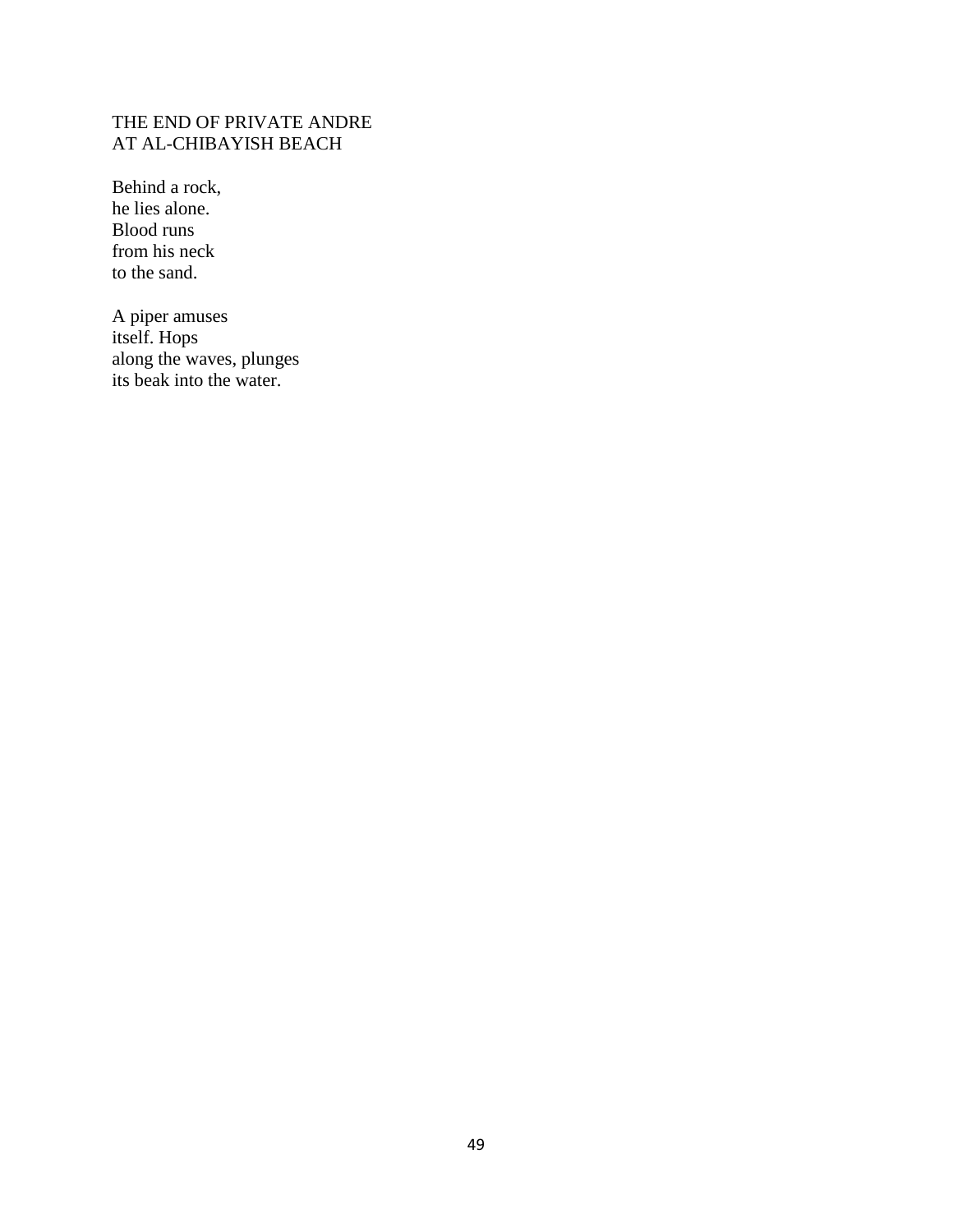هالك جندي أندري عند شاطئ جبايش ورا ء خلو د . اضطجع وحيدا ĺ جر *ى* الدمُّ من عنقِهِ إلى الرملِ. ِّي طيطوي المستنقع يسل

نفسَهْ. يحجلُ قُربَ الأمواج، يغمِسُ مِنقارَهُ في الماءِ.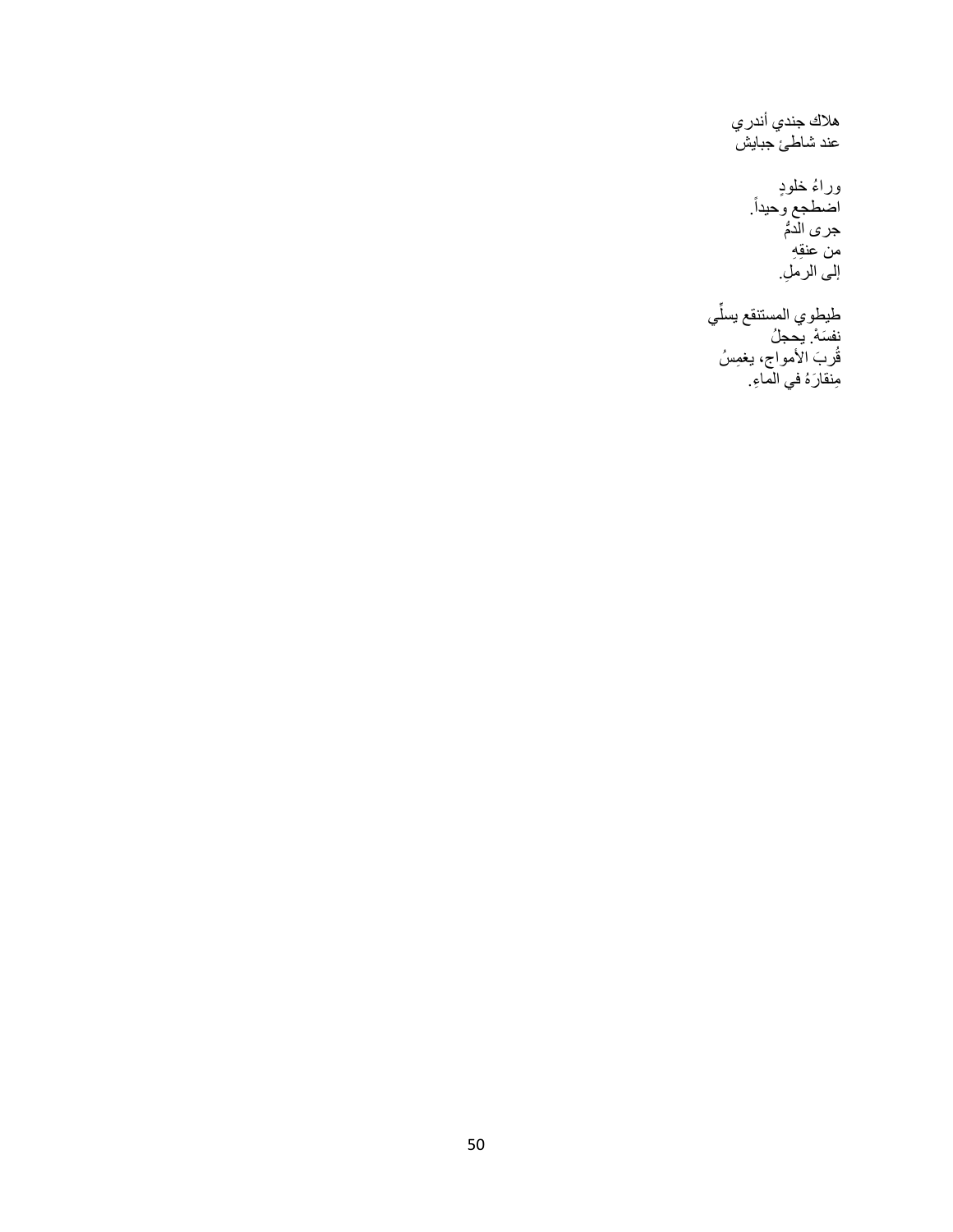## WINE CEREMONY AT END OF THE WORLD

Pour me into the tusk horn, then onto the plum table, where hungry fingers seize pomegranate kabobs, baked lamb, and brain salad. Let me soak napkins, black wool, embroidered with bullhorns and grain bruisers, release farmers from their quiet concern over empty skies, speed the dahol player's cadence, like sticks cracking, like a thousand blue butterflies, bursting from trees. I give fire-watchers' eyes to the blind, the deaf hear my breathing.

Spirit of Teisheba fills all worshippers. Their ankle bracelets dip to underground passages, where soul-keepers live, beyond the body.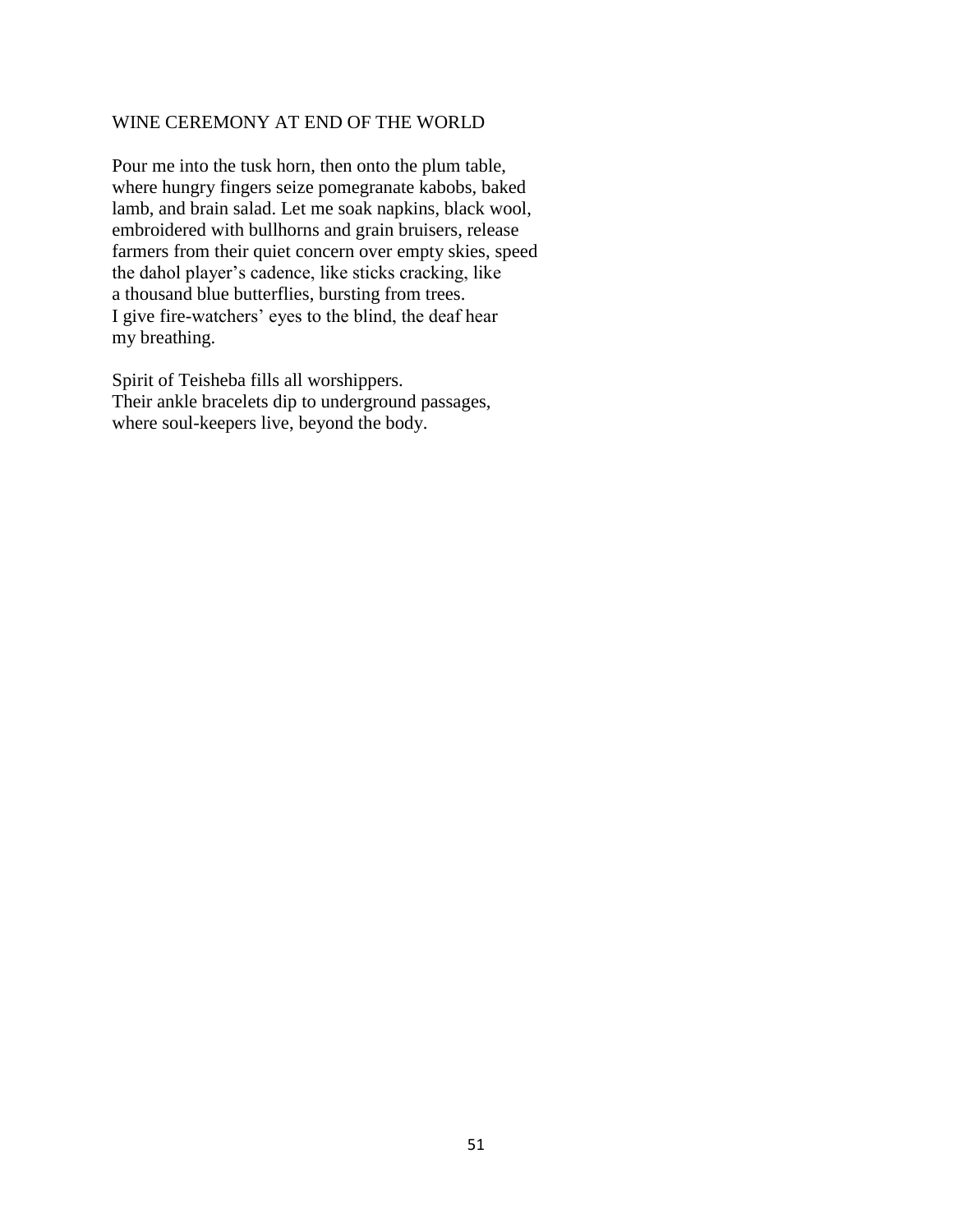# THE GUARD PREPARES HRIPSOME FOR KING TIRIDATES III

Vestal Virgin in chains, veil detached, hair exposed, she clutches her tunic, cut neck to nipple.

Rest your back, says a guard, The King visits tonight.

She steps into blue water, honey mead, pig blood. Rests her scrubbed body on a mud-caked rug.

She stares at the ceiling, remembers her life back in Rome, how she rose before sunrise, kept Vesta flames burning, baked bread for monks, who prayed in the desert, blessed criminals before crows came for flesh.

My chastity's mine, she thinks. If I'm buried alive, the cross on my ankle will glow, like the Commandments on Sinai, like full moon, like the sun.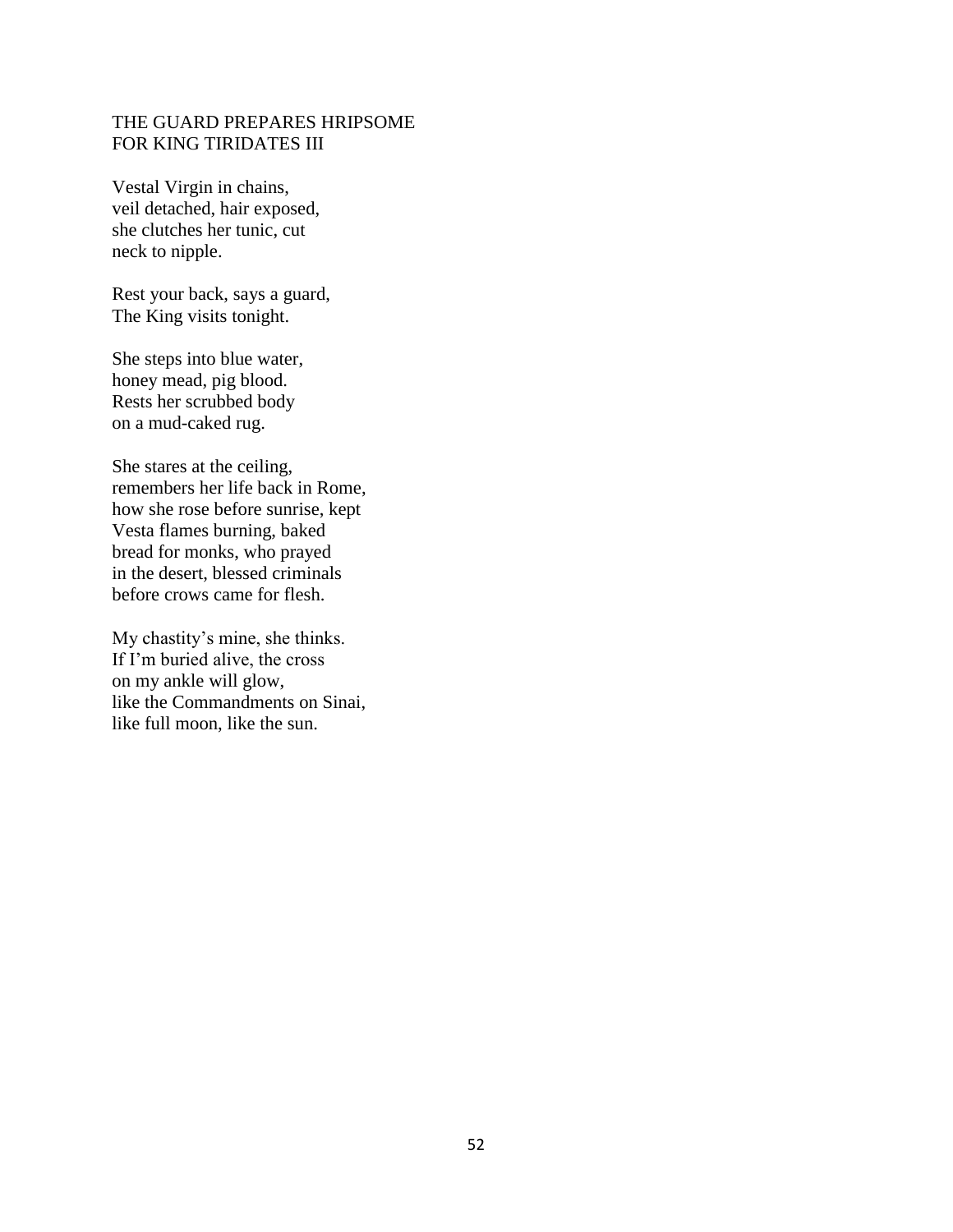### BEFORE THE LORD (ARACHEE KO DER)

When my ancestors were marched to Shaam in 1915, they looked across sands and asked, Are we before the Lord? (Arachee ko Der?)

They moved their feet, breathed air, green hills, streams. They believed they stood before the Lord (Arachee ko Der.)

They weren't to speak of what happened, how fathers were taken. Still, they affirmed in silence, We are before the Lord (Arachee ko Der.)

To their thighs, under tatters, they wrapped bread, waited for the right time to eat before the Lord (Arachee ko Der.)

When food was gone, holes burned in their stomachs, they imagined dining in Aleppo before the Lord (Arachee ko Der.)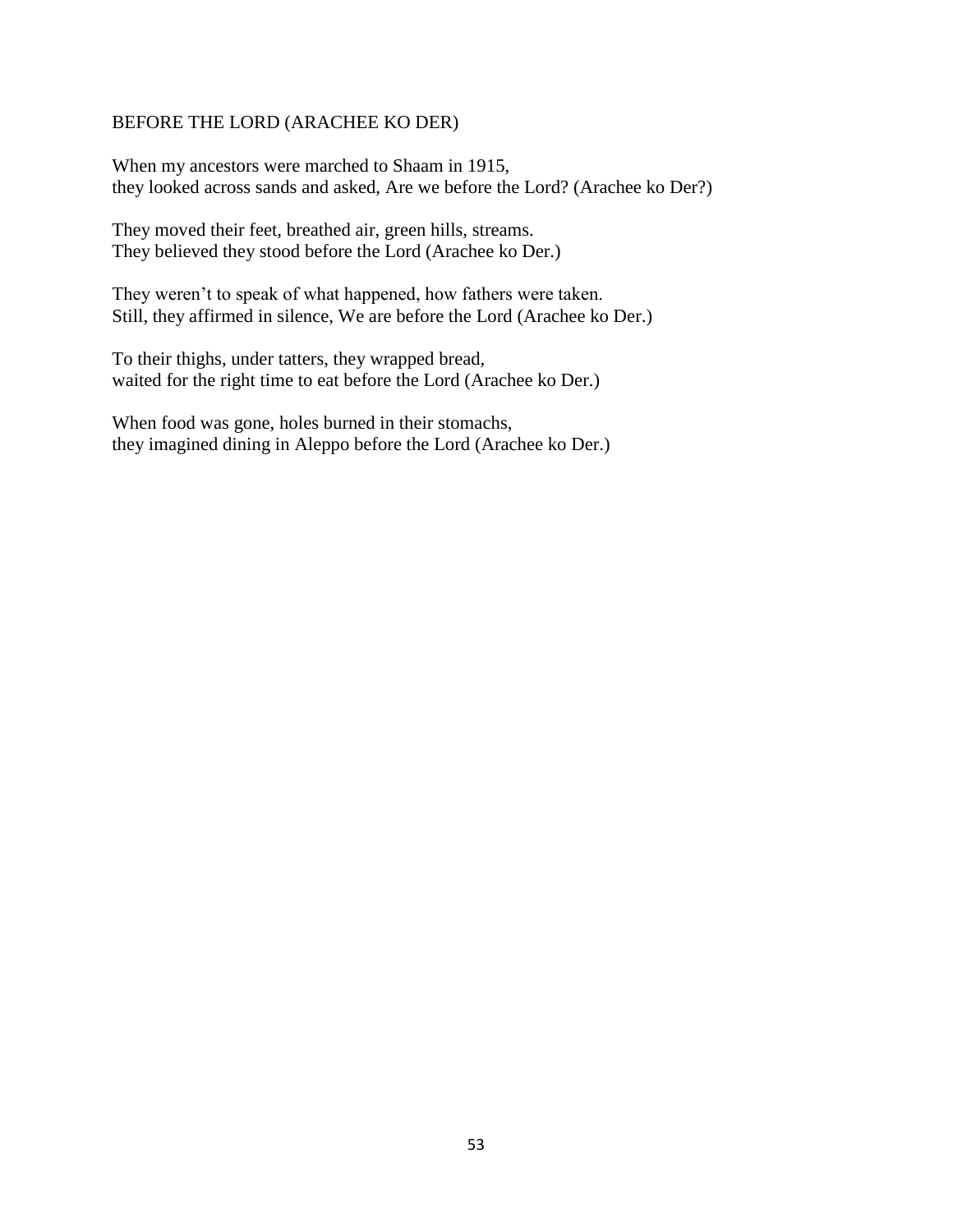### GRANDFATHER, LET YOUR SPIRIT SPEAK THROUGH ME

Let my feet touch sandy clay, root of vines on walls of St. John's Cathedral where, to a wide sky, choirs chant Pagan verse in Christian prayer, summon Vanatur's rain

and Vahaken's lightning. Let me wake in the graveyard's bed of flowers, idle in spikelets of wild goatgrass, ancient Armenian beard.

Let Yozgat apricot run down my chest, my teeth chip on its seed. Let wind bend reeds at field's edge in the shade of cypress branches,

sun-scorched, the color of August. Let bees hover among cones, fill empty broods with nectar, in a field where young lovers bask in their own fragrance.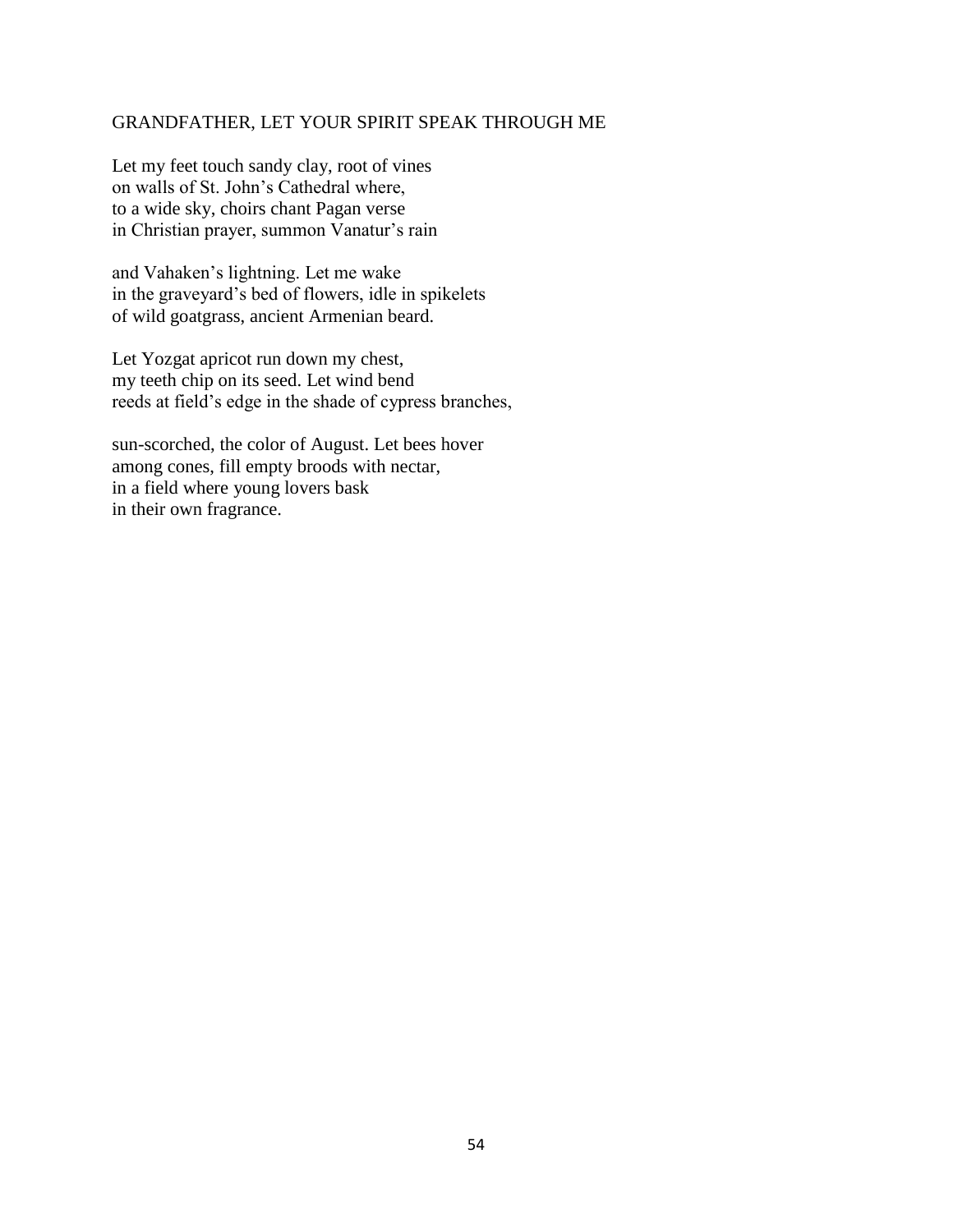# MY GRANDFATHER'S YOZGAT

Grandfather will never return to his hometown, Yozgat. When he speaks of it, I smell the poppies of Yozgat.

He sows seeds in February, waits for sprouts in May, when mountain ice melts, washes into Yozgat.

Weavers loom at open windows. At clay ovens, Bakers knead. Grandfather dyes rugs under the sun, in Yozgat.

He rinses wool, sings to the apricot trees, hopes for a great yield for the people, of Yozgat.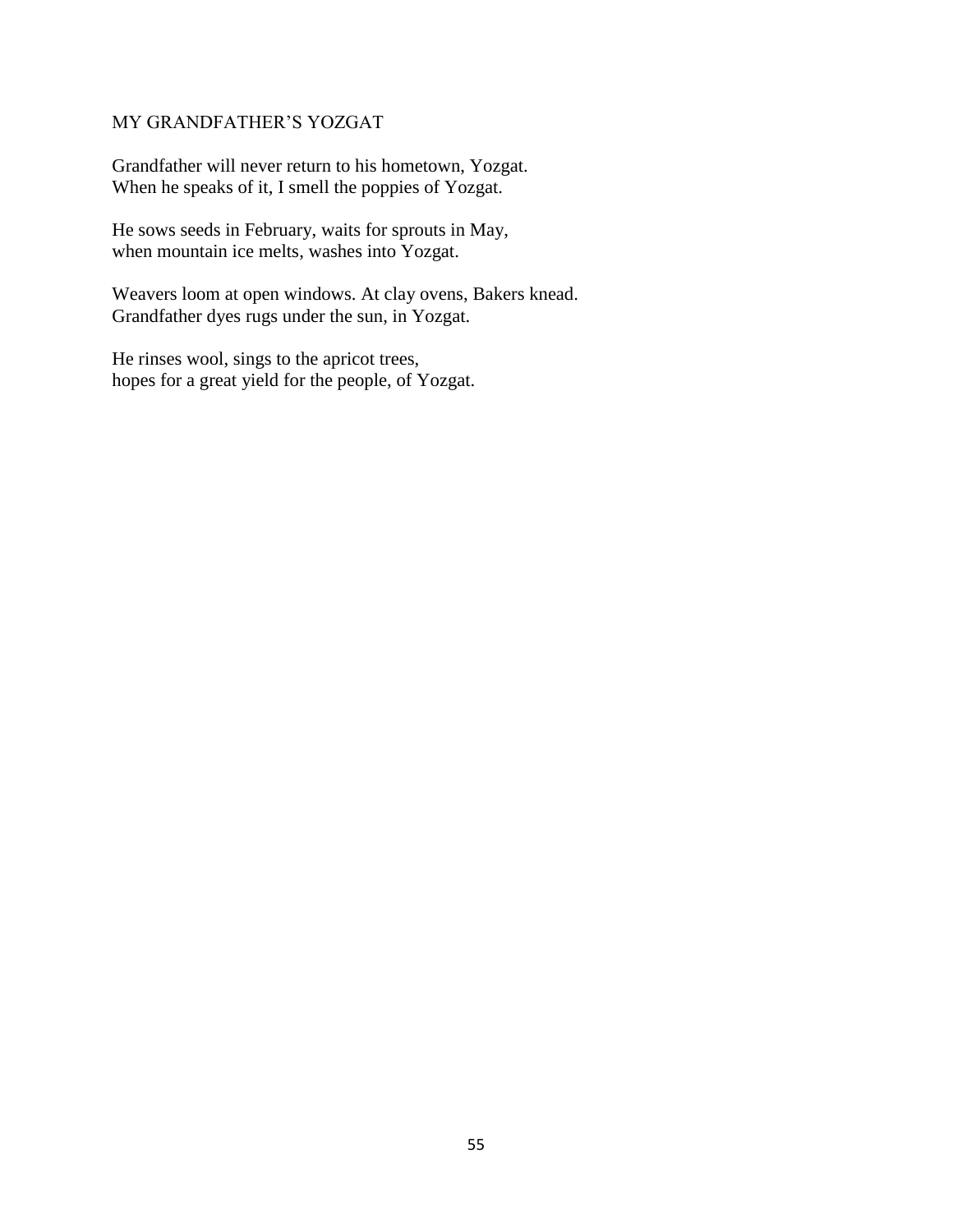## IN TURKEY

I land smooth and sure into the photo of my grandfather and his brother, Garo, on foot to Ankara market.

Grandfather's chokha, blue beaded and silk, covers the breast scar his mare gave him after a struggle over reigns. I fly tight, like wind in sails,

worry not about broken glass spread on the path by Gendarmes, below me the ranks marching, strung out hundreds of miles long, from Istanbul

through Camlidere Valley, through the Saray Bone Bazaar, to Ankara, where cavalries camp in hillocks, and watchmen atop cliffs. Grandfather and Garo do not know

how foot soldiers infest the markets, weeks unbathed, blades dark red. Were I the breath in lungs of a zurna player. I'd horn the warning song for Yozgat in the upper octaves of staccato, like rain echoing the nightingale's call.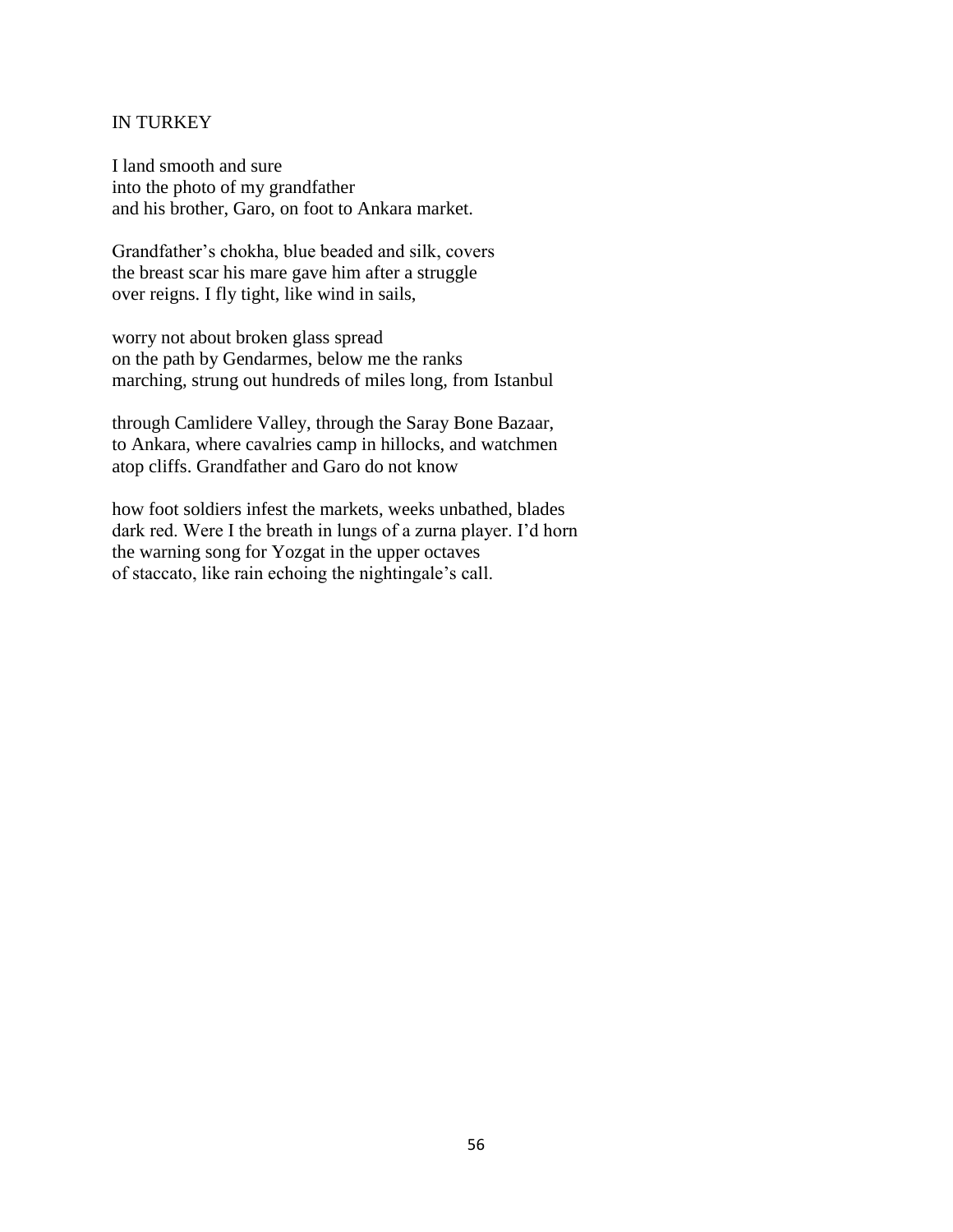# HAGOP ESCAPING TURKISH GENDARME

Hagop lurks through bushes, arrives at Yozgat River, sees Nina, the priest's daughter. A shadow pins her to a tree, lips to bark, where children play hide-and-seek, vanish 'til adults call them for lunch. Dank is the juice that runs down Nina's legs. Last week, she learned to set table, fold napkins, sip a glass of Champagne.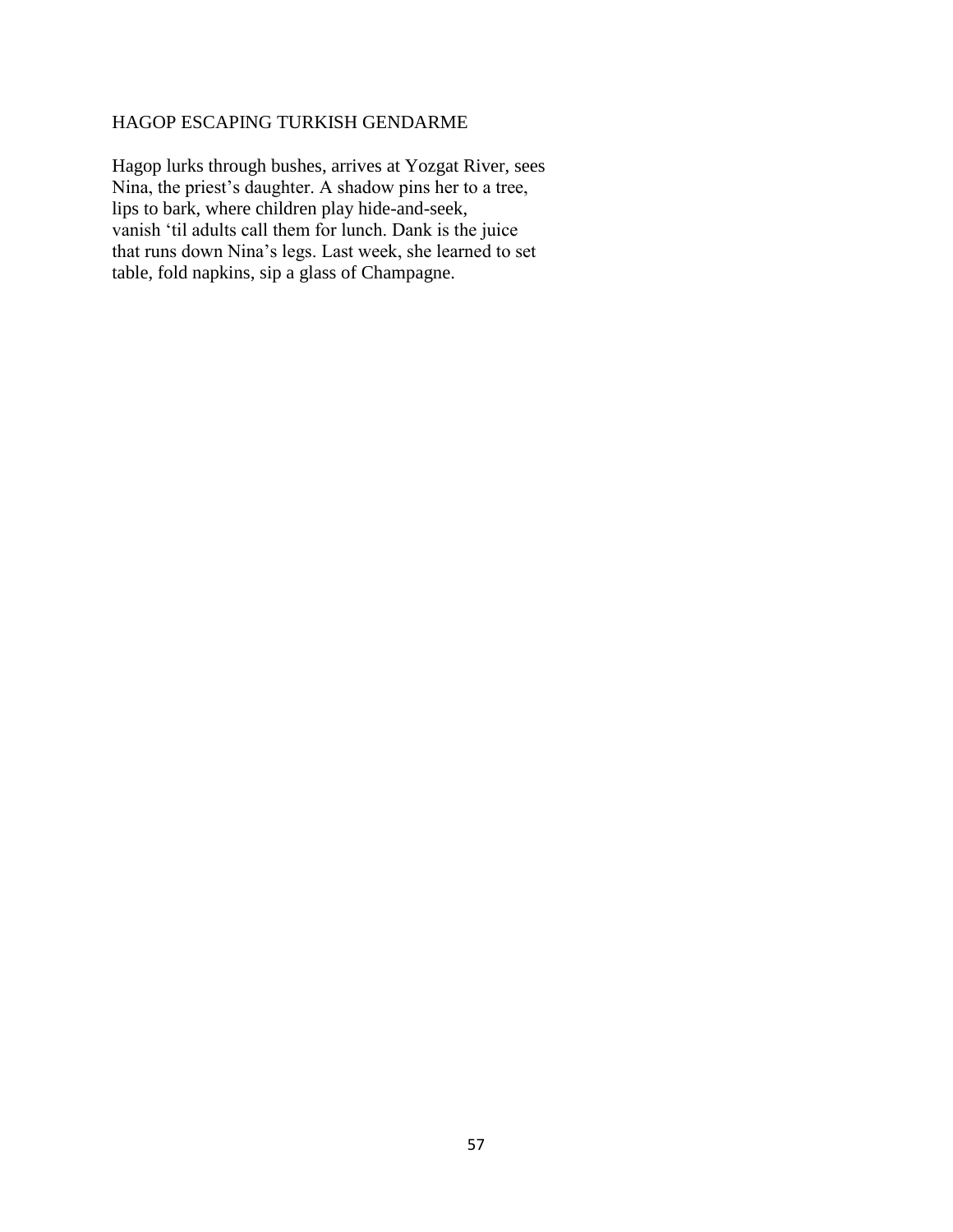## GREAT GRANDMA HERANOUSH

She packed her Sunday scarves from Jerusalem. Donned herself in layers of silk. When the gendarme approached, searching for Armenian males, She swallowed her rings. Held the hand of her son tighter than the moon's spin around the tilt of the earth.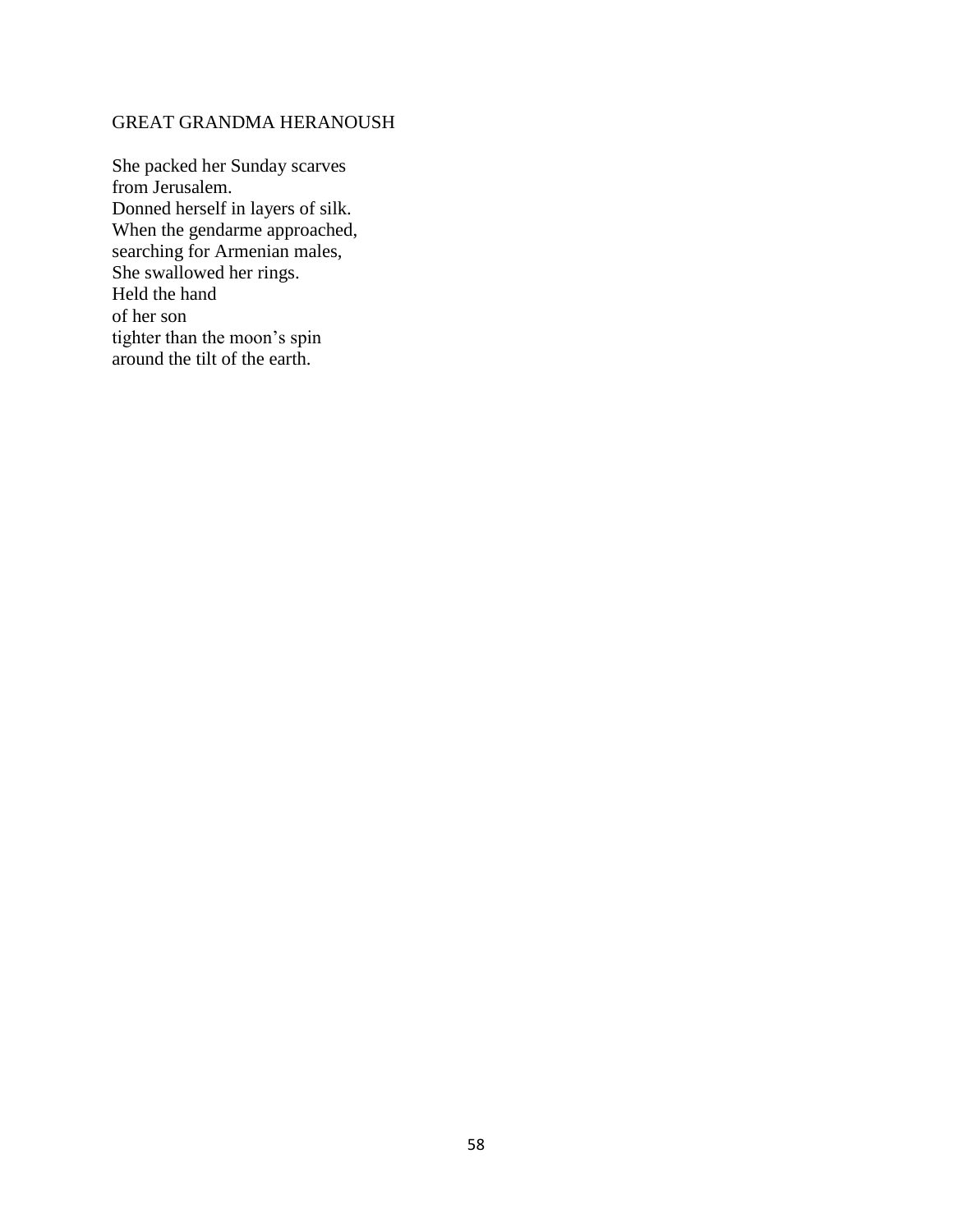# RAFI FOLLOWS CONSTELLATION LEPUS APRIL 1915, TURKEY

I have lost my brother, mother, and father, who said go to the modest cottage in the south woods of the Black Sea, where our cousins cook watercress in summer. There's stove, soup pot, flame, bowl of oil on the table, saffron tea waiting for guests.

I drag my shoeless feet through cabbage, overgrown acres. Stems burrow between my toes, split like families at a wedding. My destination, not Zion, not a royal bazaar, is five degrees east of Lepus' tail.

Two harvests ago, we lay on short grass, watched a spoonbill shoo boars from her nest, neck stretched high, wings splayed. She plunged and pecked, clawed. The boars retreated.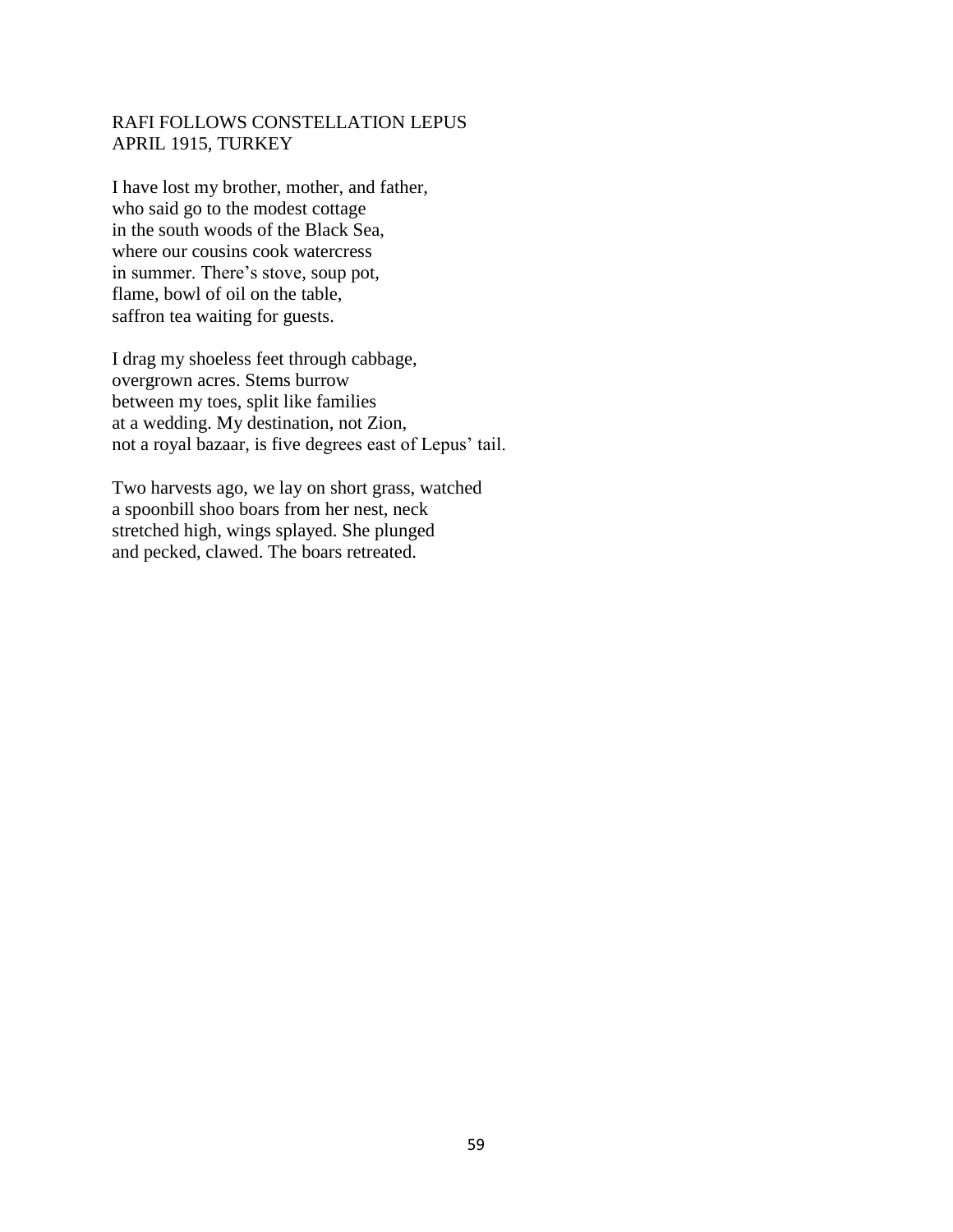## THE BLIND ARMENIAN ON THE WAY TO TOWN

Haghop Samyan sets out on cobble-stone, cracks and holes and kids kicking balls faulting his step. But he'll get to the store for sure. His old bones need butter and eggs. A wind blows the scent of lamb and dolma, different than his first whiff of Mosul, where open guts rotted the air. Flies swarmed so thick he breathed blood. Today, children tug his fingers wanting to touch his face. He knows he's funny when they laugh.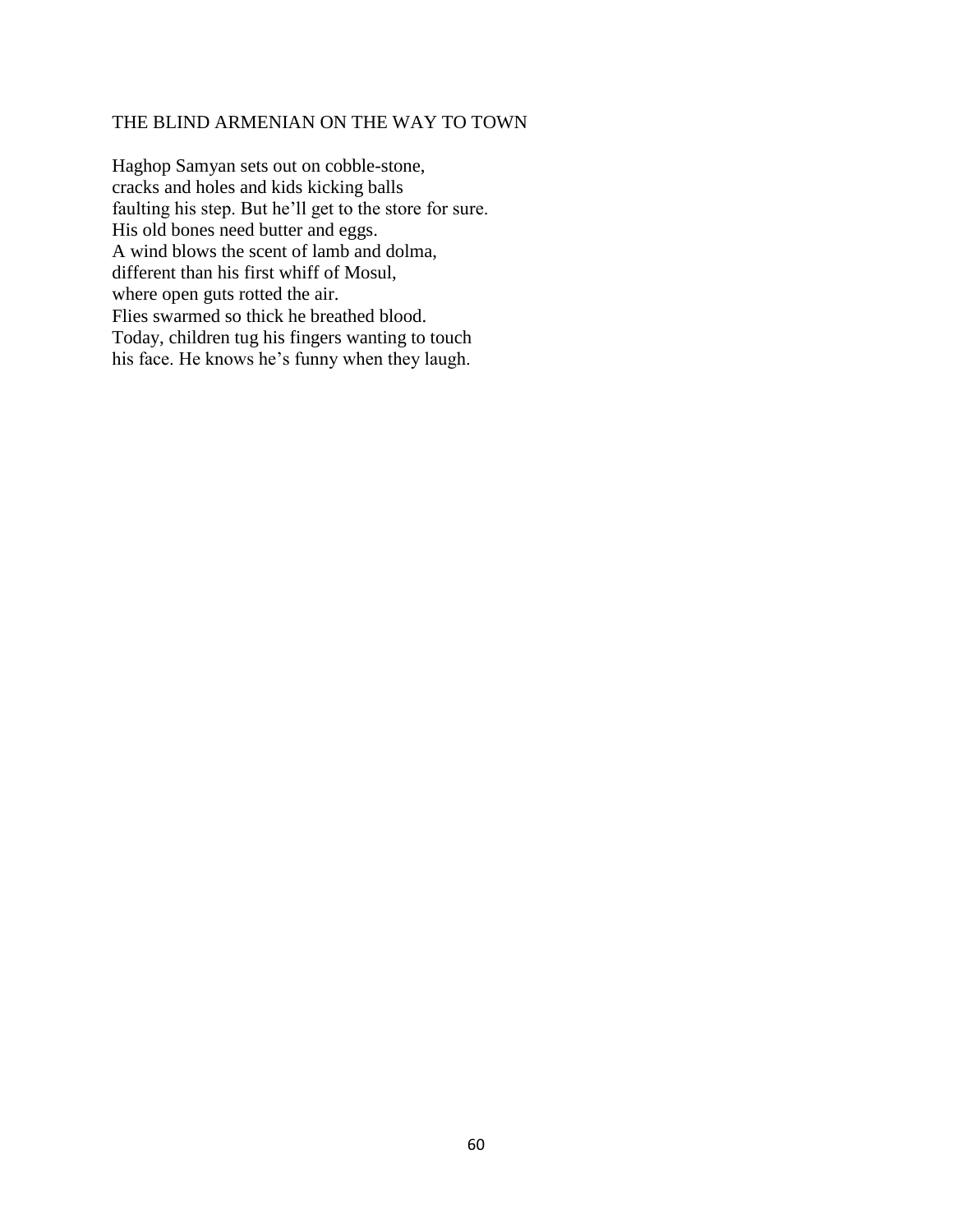# HAGOP SAMYAN, A YOUNG MAN, LEARNS THE VALUE OF SOUND

He learns the soldiers' distance by how loud the shots and shouts echo. He tells himself: Let go. The next poppy crop he won't harvest. The hardness in silence he puts in his bag before he leaves this home. Here, he kept his mother up through night singing: Vardapet. Here, the rain hit the roof at bedtime prayer, as if the downpour was God's drum. And across the valley, broken and bare, young lovers moan.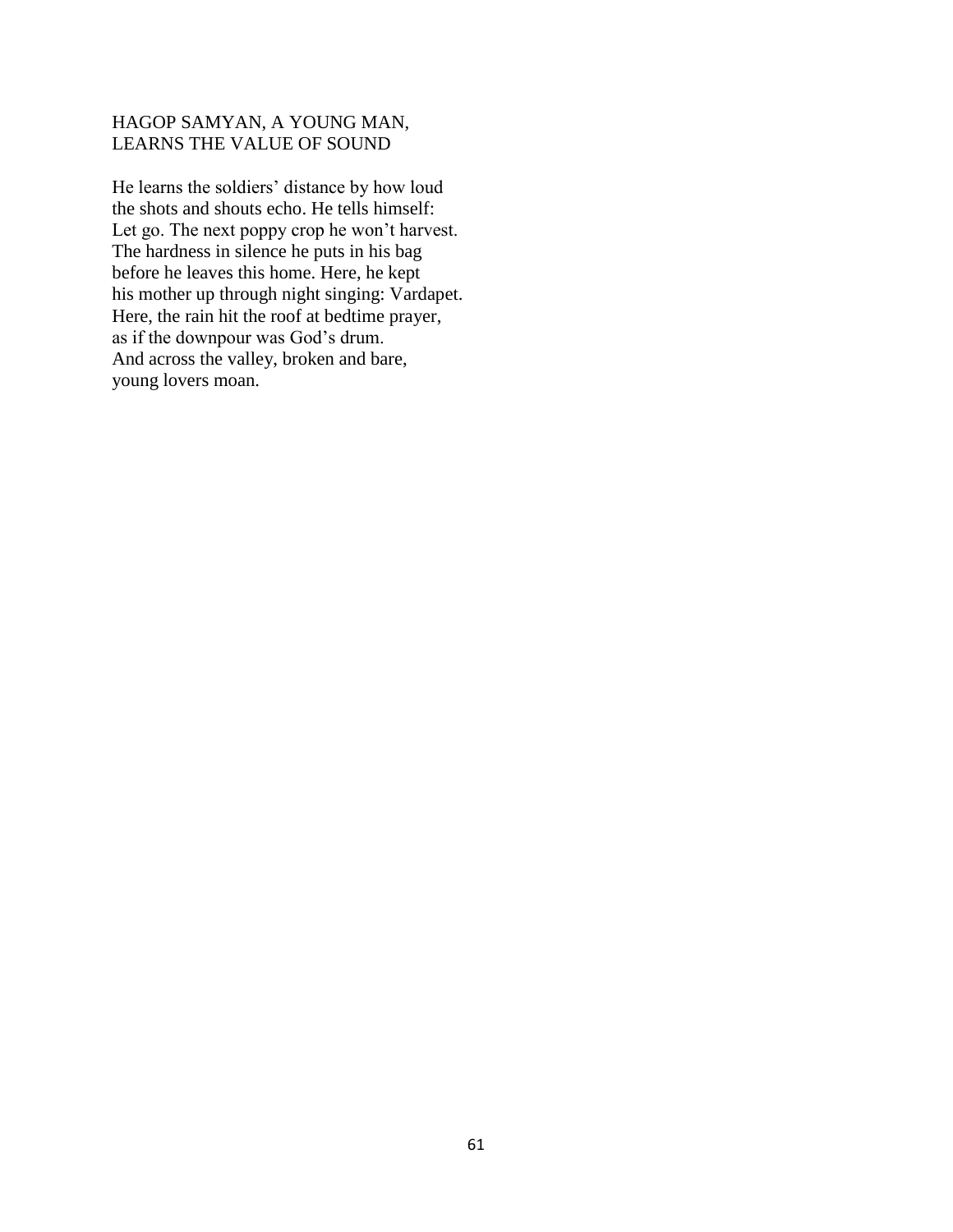# HAGOP SAMYAN, THE BLIND ARMENIAN, DANCES AT HIS DAUGHTER'S WEDDING

Hagop's hips sway with rhythm as the bride takes his hands, draws him into the crowd of laughs and shrieks and feet tapping the floor. She wears the perfume he gave her from Yerevan, its streets and glory in every spin. Violin measures swirl under the moon. Soon her own will curl up in her arms and call for kuku. Haghop hears it. So let the candles burn. This night welcomes roses, silk gowns, and a boy.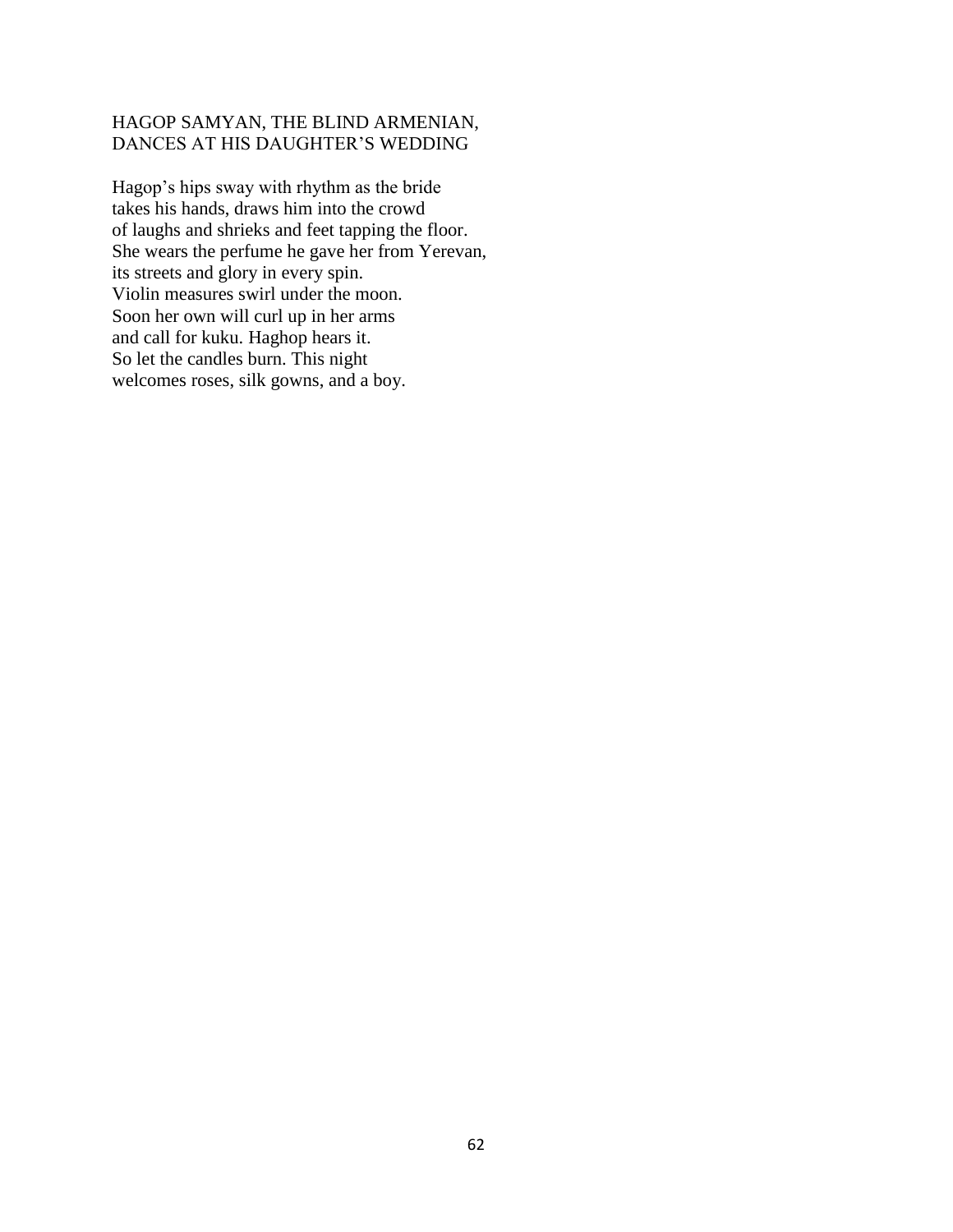# **CYPRESS**

I exude oil, mix with musk from slopes of Erzerum and shores of Lake Van. When my needles fall, they attach to fish scales fishermen spoon off from the day's catch. At my roots, I shade fern, cyclamen, orchid. When it rains, my branches hold water for damselfly and coleoptera. Drops beat upon wheat grass for the lonely plowman.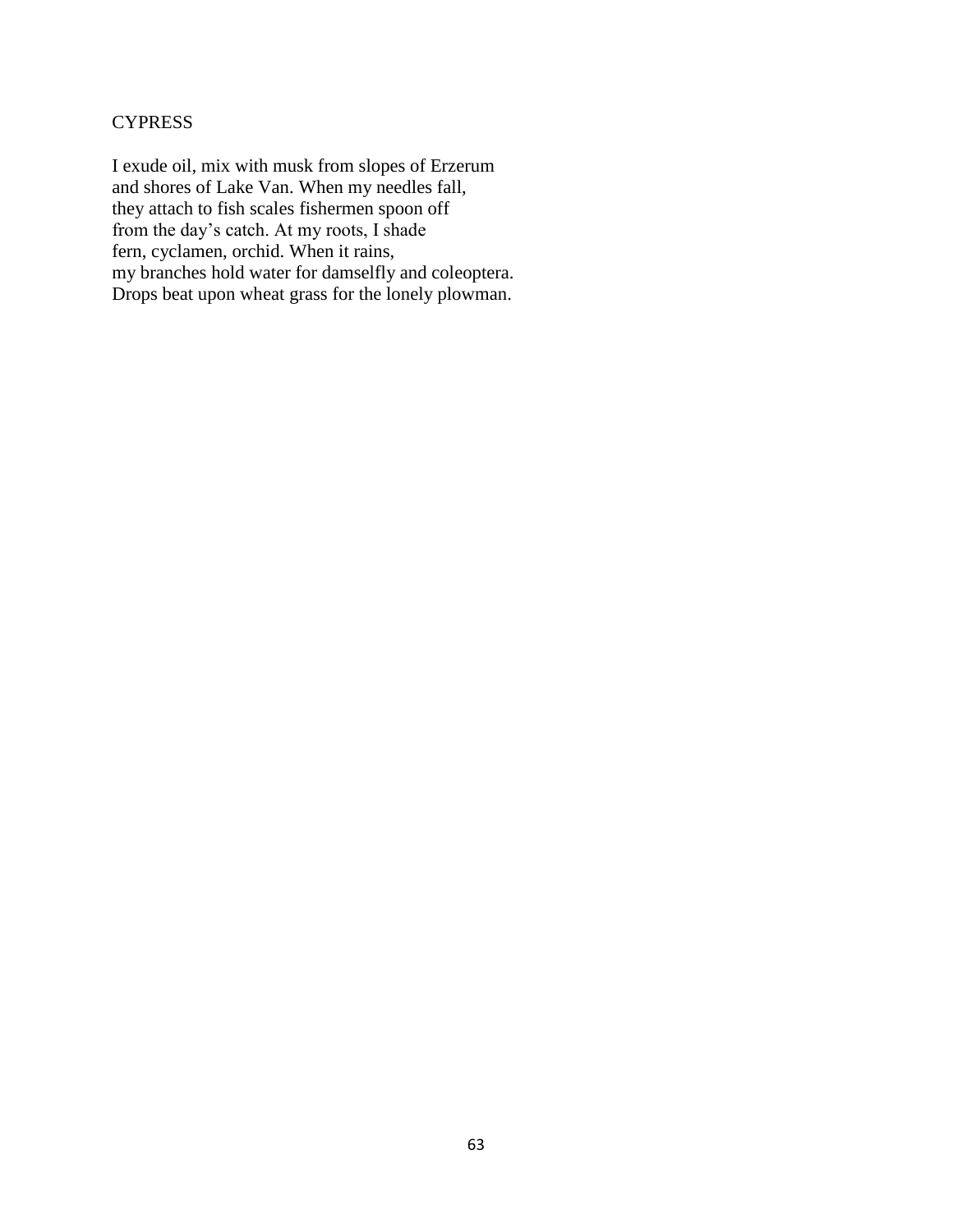# ANAHID IN THE RUSHING RIVER

She washes her naked body with purple sands older than when Zeus descended upon Leda. Her belly bright as lily pads, her thighs moist as dew. Her hair, black and thick, opens upon the surface, her breasts pomegranates.

As she swims, she pretends what's inside her flushes away. This new feeling though is part of her every breath. She'll give birth to a body, call it a name, remember what her father said before he was marched out with the rest of the men: Our people are in our bones.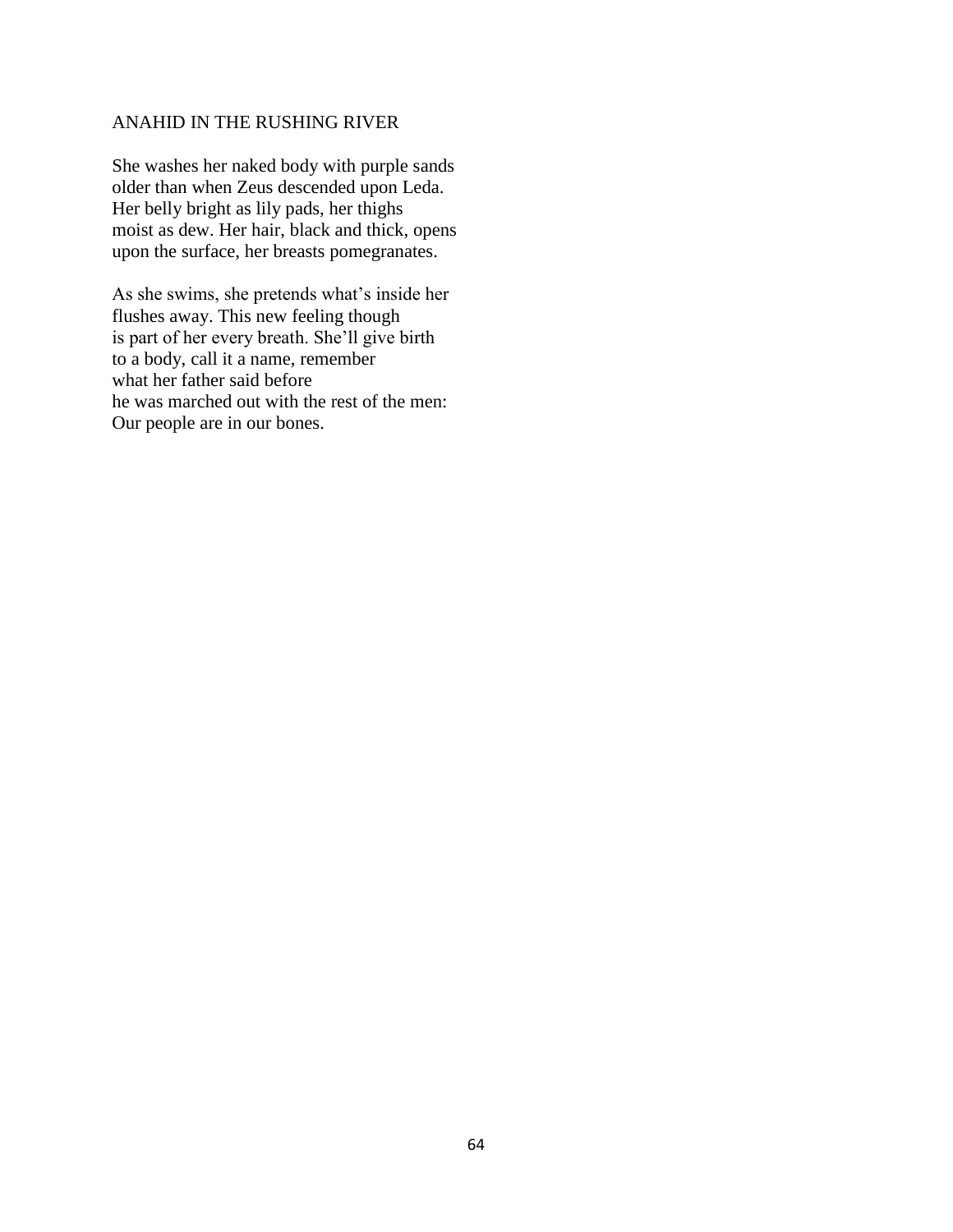#### TOMORROW

Great grandpa knew there'd be no tomorrow. Yet he knelt down, kissed his boys and said, I'll see you tomorrow.

Great grandma Heranoush had her work cut out. Four years it took to get the kids to Istanbul, then America, for a tomorrow.

When my brother and I fought over a toy or for fighting's sake, our mom warned us, Wait until your father gets home tomorrow.

Last fall, mom called me, said we have a distant cousin in Aleppo. I wonder, Does President Bashar care about tomorrow?

Do I? I volunteered for the US Army, helped occupy a country, supported those that killed. I didn't consider everyone's tomorrow.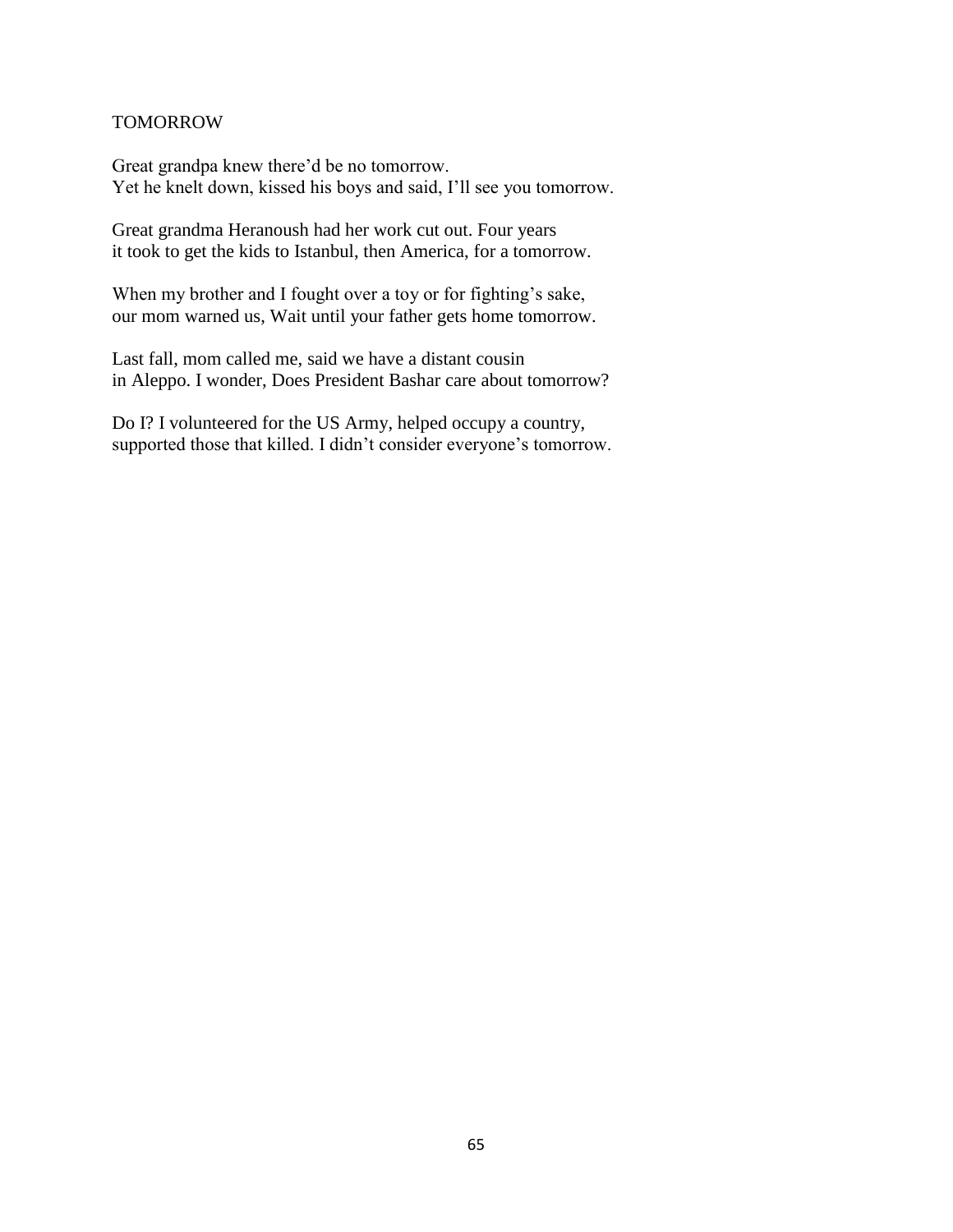## ARMENIAN

## For Siamanto\*

I've always wanted to know how my blood would turn speaking Armenian. My mother never learned; the Turks beat out grandpa's desire to teach her Armenian.

For thirty years, I found no time to study my mother tongue. Life kept giving me more then war. I learned the enemy's language, not Armenian.

Speaking Arabic gives voice to innocent Iraqis wronged during the war, who cried out warnings to US soldiers in Arabic. Why not speak Armenian?

an old Armenian man asked me in English, in Jerusalem. Your ancestors were massacred because of their loyalty to Armenian.

So on my guitar I strummed chords by Serj Tankian, sang "Little Stork," Bari Arakeel, until my letter "a," ayb, sounded right in "land of flowers," manashuk yerkir,

as though my tongue planted itself in the root of "tree," zar, until my lips popped in p'ap'ouk, "soft and tender"—This is how I feel when I speak Armenian.

"I was alone with my pure-winged dream in the valleys my ancestors walked." "I ran, all drunk with the deep blue sky, with the light of the glorious days."

Yev makretev yerezees het menak ee hovitneroun mech haiyrenee. Yev sevartoutyoumb ke vaaze'yee, kapouiten yev oreren boloroven kinov.

\*Siamanto was an Armenian poet, killed in 1915 by the Turks in the Armenian Genocide.